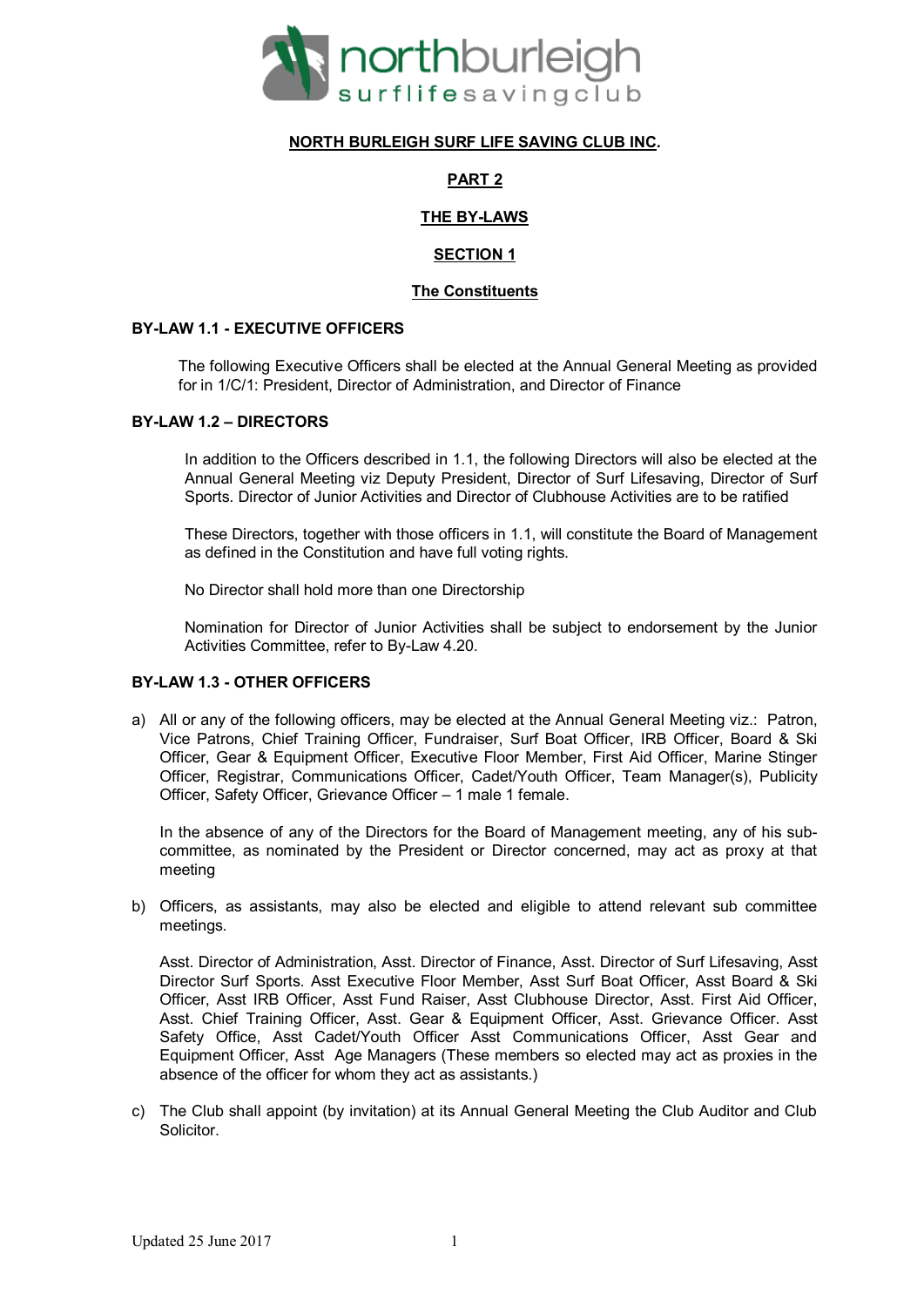### **BY-LAW 1.4 - LIFE MEMBERS**

Life Members of the Club shall be entitled to attend Council and Board of Management Meetings and hold Office if elected.

Life Members of the Club may be elected from the members who have rendered ten years distinguished and/or special service to the Club.

### **BY-LAW 1.5 - MEMBERS**

- a) Membership may be granted to any applicant in any category, subject to the Constitution and By-Laws of the Club and the Association and having completed the prescribed Association Form and submitted the required fee;
- b) Membership shall be limited by category qualifications 1/B/1/1 in the Constitution.

The composition of the Club shall consist of the following members-its Officers. Active, Reserve Active, Long Service, Life, Associate, Award, Honorary, Cadet, Junior Activities (Nipper) and Probationary Members and membership shall be unlimited.

### **BY-LAW 1.6 COUNCILLORS**

The Club President shall be the Branch Councillor and a member of the Branch Council and an Alternate shall be the Deputy President or a member of the Executive Committee to act as proxy should the need arise.

### **BY-LAW 1.7 - AUXILIARY ORGANISATION**

Auxiliary Organisations may be formed as Authorised in 1/A/2.2 in the Constitution and activities of such organisations are subject to the approval of the Club and further provided that delegate representation to and from such organisation shall be as determined by the Club from time to time.

Auxiliary organisations may be formed and affiliated to the Club providing such organisations have similar aims and objects as the Club and are subject to the overall control of the Club

# **SECTION 2**

# **Conditions Pertaining to Officers and Members**

#### **BY-LAW 2.1 - OFFICERS**

- a) Officers of the Club shall be elected from the members of the Club;
- b) The Executive Committee of the Club shall be the President, Director of Administration, Director of Finance, and nominees for these positions should first require an interview by a small panel of selected Club Officers with respect to the applicable work role, the applicant's ability and availability to carry out duties of the office for which the nomination is received;
- c) Chief Training Officer shall hold a current Training Officer's Certificate;
- d) Only current proficient Surf Bronze Medallion awardees shall be eligible for election to the following positions; Director of Surf Lifesaving, Chief Training Officer, and Assistants to these positions;
- e) Officers of the Club shall be required to understand the needs of the Club and their legal responsibilities as Officers. Club Officers owe a fiduciary duty to the Club and shall exercise their rights and powers in good faith and for the benefit of the Club;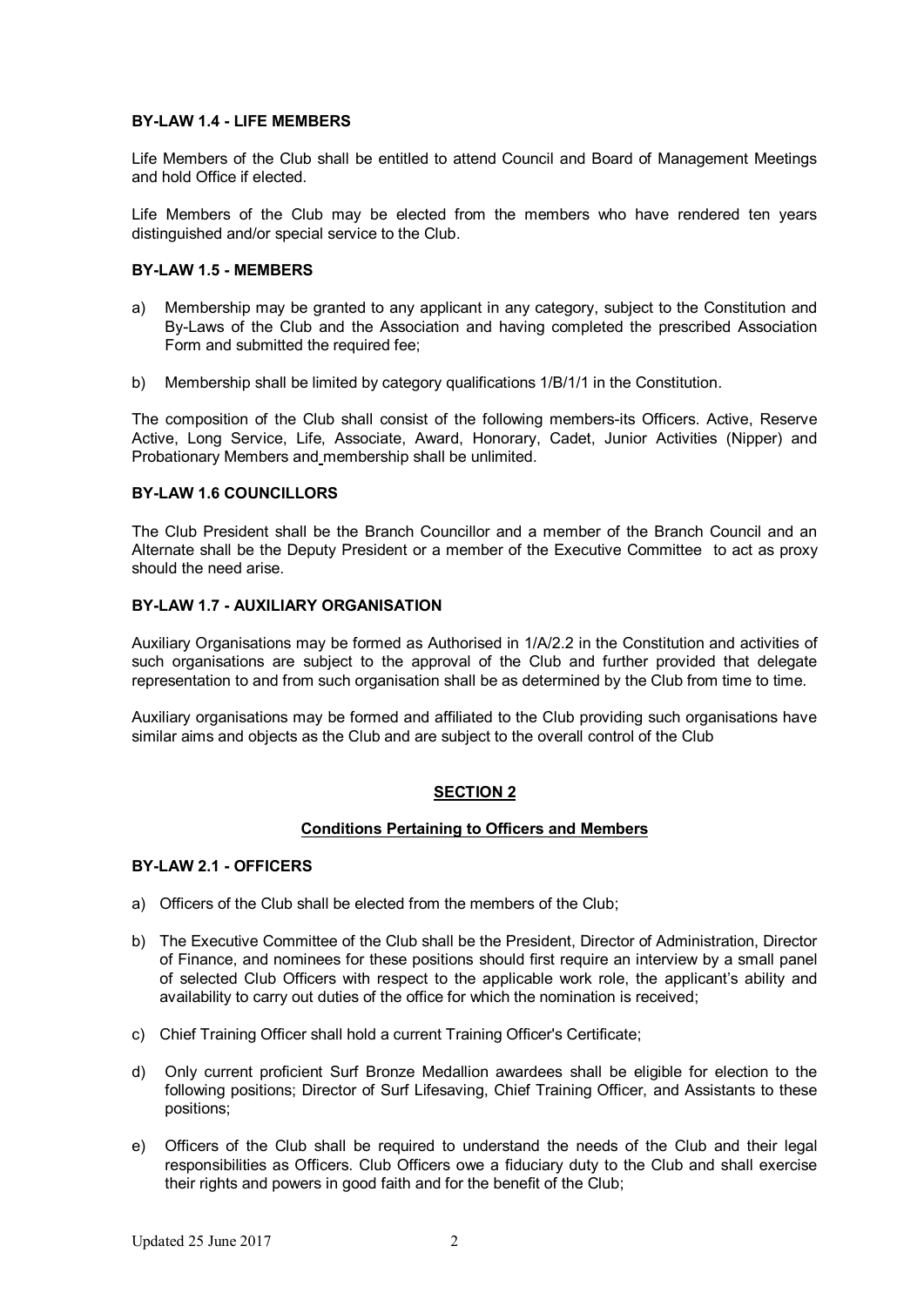- f) Officers shall comply with the following principle statutory and common law duties:
	- 1. To act honestly and in good faith in the interest of the Club;
	- 2 To exercise a degree of care, skill and diligence that a reasonable person in a like position would exercise in the Club's circumstances;
	- 3. To exercise powers honestly and for the purpose for which they were conferred and not to or collateral purposes;
	- 4 To avoid any actual or potential conflict between their obligations owed to the Club and their personal interests and other duties;
	- 5. To keep confidential information obtained, and not to disclose advantage or business opportunities acquired, in the course of that office;
	- 6. To prevent insolvent trading by the Club.
- g) Interests:

An Officer shall not hold any place of profit or position of employment within the Club, or in any company or incorporated association in which the Club is a shareholder or otherwise interested, or from contracting with the Club either as a vendor, purchaser or otherwise except with the express resolution or approval of the Board of Management. Any Such contract or arrangement entered into by or on behalf of the Club in which an Officer is in any way interested will be voided for such reason;

h) Disclosure of Interests:

The nature and interest of an Officer must be declared by such person at the meeting at which the contract or arrangement is first taken into consideration if the interest exists or in any case at the first meeting of the Board of Management after the acquisition of the interest. If an Officer becomes interested in a contract or arrangement after it is made and entered into, the declaration of the interest must be made at the first meeting of the Board of Management held after the Officer becomes so interested;

i) General Disclosures:

A general notice that an Officer is a member of any specified firm or company and is to be regarded as interested in all transactions with that firm or company is sufficient declaration. After such general notice it is not necessary for such Officers to give a special notice relating to any particular transaction with that firm or company;

j) Recording Disclosures:

It is the duty of the Director of Administration to record in the Minutes any declarations made;

k) Conflicts

An Officer notwithstanding an interest, may be counted in the quorum present at any meeting, but cannot vote in respect of any contract or arrangement in which the Officer is interested.

An Officer shall not sign a document where the Officer is interested in the contract or arrangement to which the document relates.

# **BY-LAW 2.2 - VICE PATRONS**

Vice Patrons may be proposed by any member of the Club and no limit shall exist. Such proposals shall be endorsed or rejected at the Annual General Meeting.

# **BY-LAW 2.3 - DUTIES AND PRIVILEGES OF MEMBERSHIP**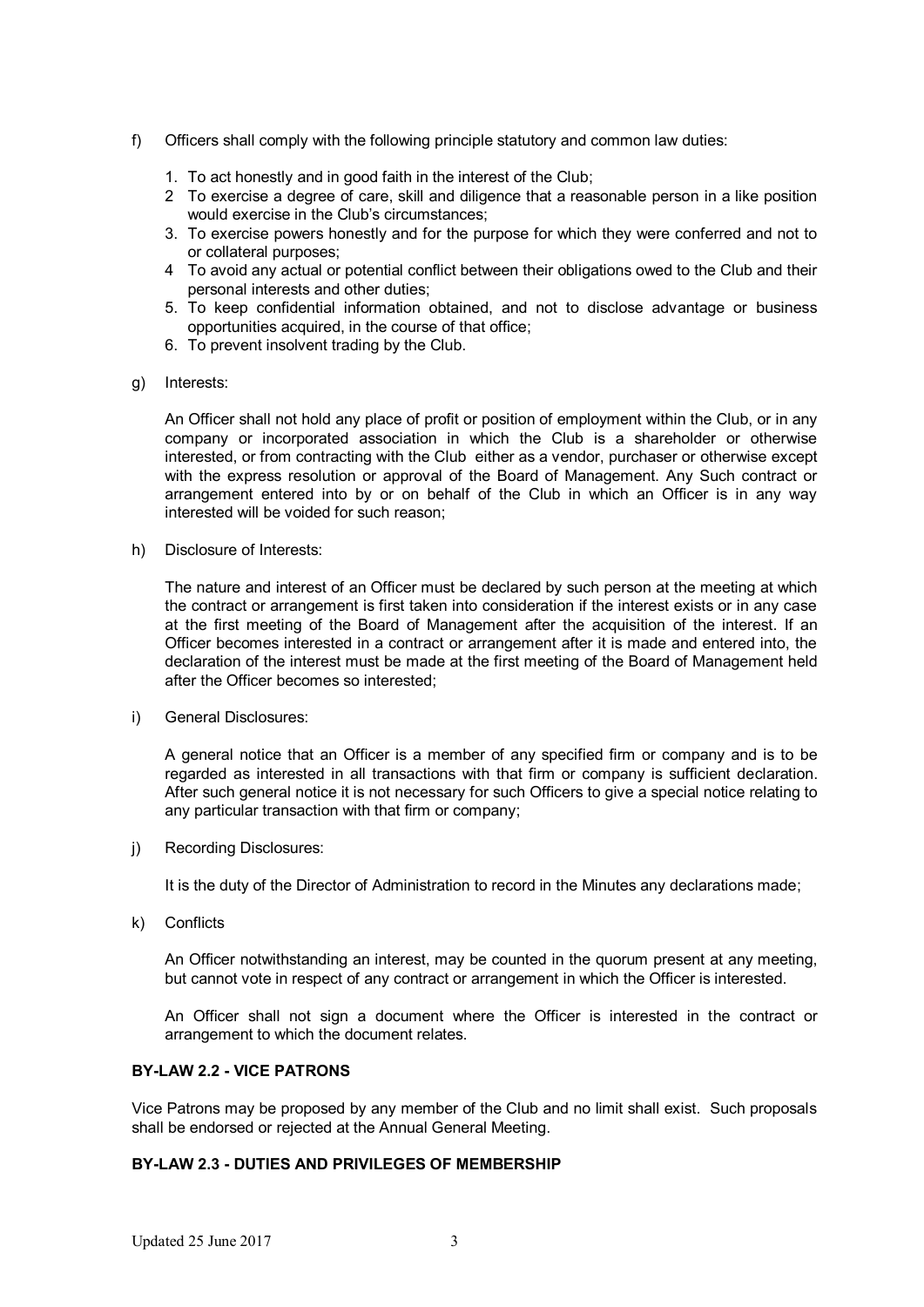- a) All financial members shall have access to all Club facilities however, Associate members are not permitted to use the gymnasium facilities;
- b) All financial Active, Long Service, Active Reserve, Award (Non Voting) (refer to section B 3 (g) (ii) of the Constitution), Life Members and Officers shall have the right to attend and vote at the Annual General Meeting, General Meetings and Special General Meetings of the Council. All other members may attend such meetings but have no voting rights;
- c) All Active and Cadet members may apply in writing for leave of absence from their duties, stating the reasons and time for such leave;
- d) All members shall abide by the Constitution, By-Laws and Rules of the Club and the Association.

# **BY-LAW 2.4 - RENEWAL OF MEMBERSHIP**

- a) Members shall apply annually for renewal of membership by submission of the prescribed Association Form and payment of the prescribed fee;
- b) Should the application for renewal of membership be refused the member shall have the right of appeal, in writing through the Director of Administration;
- c) For a member to be eligible to vote at the Annual General Meeting he shall be required to have paid his fees and had his membership application accepted prior to the date of the Meeting;
- d) Any member who fails to renew his subscription by the required date ie. 30 days following the Club's Annual General Meeting shall lose all rights and privileges in the Club and shall cease to be a member. In these circumstances application for membership re-acceptance is permitted, provided the prescribed form is submitted, accompanied by the current fees, and further provided that the BOM shall have the sole right to grant or refuse such application.

# **SECTION 3**

#### **Meetings**

(Refer to Appendix 'B')

### **BY-LAW 3.1 - ANNUAL GENERAL MEETING**

- a) The Annual General Meeting of the Club shall be held prior to the Annual General Meeting of the Branch on a date determined by the Board of Management, but prior to the 30 June yearly. The purpose of such a meeting shall be the presentation and adoption of the Annual Report and Financial Statement, including the prepared Budget for the ensuring year (1.D.3.1), the Election of Officers for the ensuing year, to deal with Notices of Motion correctly moved and to transact general business;
- b) Notice of the meeting shall be forwarded to each financial member at least 14 days prior to the meeting and the posting of such notice shall be deemed as notice received. (A copy of the annual report and financial statements will be available for collection from the Club Office 7 days prior (postage to away members only);

The order of business shall be:-

- Recording of attendance and apologies
- Confirmation of the previous Annual General Meeting Minutes
- Presentation and adoption of the Annual Report and Financial Statements
- Election of Officers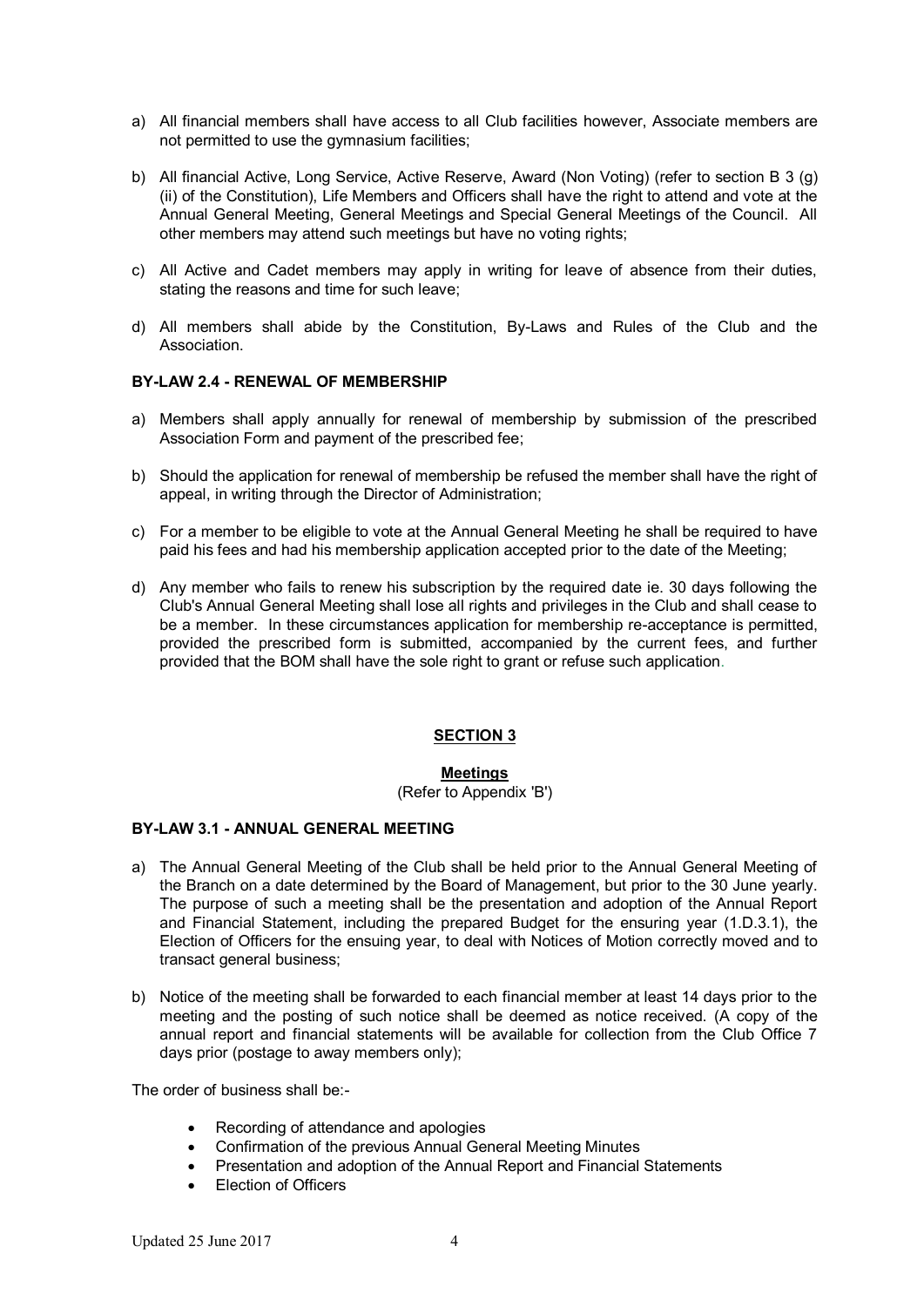- Endorsement of Branch Councillor (Club President)
- Endorse Junior Activities Committee
- Endorse Finance, Building, House, Social or any other Committees
- Announcement of new Life Members (if any)
- Notice of Motion
- Affiliation with South Coast Branch
- General Business, including the selection of list of events for Club Championships.
- b) Any items of General Business shall be submitted to the Director of Administration at least 7 days prior to the Meeting provided that any item of importance may be permitted to be discussed from the floor at the discretion of the Chairperson);
- d) All members may attend and participate as determined by the Chairperson but voting rights are as provided for in Section E 3.1 Constitution.

### **BY-LAW 3.2 - GENERAL MEETINGS**

General Meetings of the Club or Council shall be called as directed in 1/E/2.6 and are to be held during the months of November and February for the benefit of the Club and the members. The meeting shall follow the Board of Management meeting format provided that all members may ask questions.

# **BY-LAW 3.3 - SPECIAL GENERAL MEETINGS**

- a) Special General Meetings of the Club or Council shall be called as directed in 1/E/2.6 to deal with Special Business only as detailed in the Notice of the Meeting;
- b) Such meeting shall be held within 21 days of receipt of such request or directive and at least 9 clear days notice on the Club notice board shall be given stating the business to be discussed. Quorum and time limit for such a meeting shall be as detailed 1/E/2/3/4/5.

#### **BY-LAW 3.4 - BOARD OF MANAGEMENT MEETINGS**

- a) The Board of Management shall comprise those Directors as listed in 1/B/10.2.CONSTITUTION;
- b) The Board shall meet at least once in two calendar months or as directed (E/2/.2) and the Meeting dates shall be determined at the first Meeting of the Board and placed on the notice board at least 5 days prior to each meeting;
- c) Should any member of the Board be absent without satisfactory reason for three (3) consecutive meetings, his office shall be declared vacant and the position filled in accordance with 1/C/1.5. Any appeal by the member against the Board's decision shall be in accordance with 1/C/1.7;
- c) The responsibility of the Board of Management shall be to manage the day to day business of the Club, and the allotment of items to Boards, Committees and/or staff;
- e) Issues relation to major policies, constitutional change, incorporation responsibilities and authority, or major borrowings over \$50,000 per item purchased and strategic issues shall be referred to the Club Council

The order of Business shall be:-

- Apologies and proxies
- Confirmation of Previous Minutes
- Business arising out of Minutes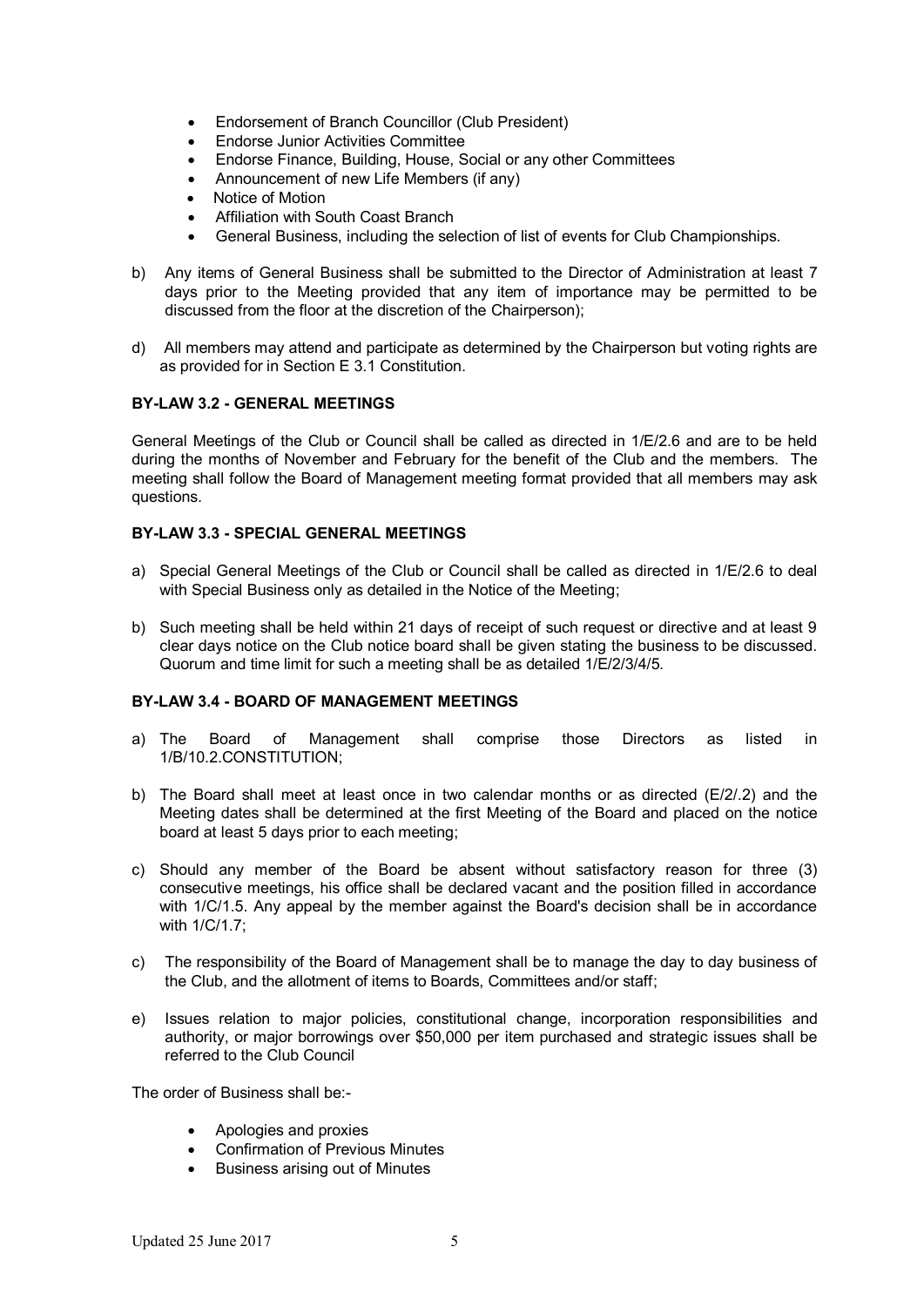- Correspondence
- Finance
- Membership
- Directors' Sub-Committee's and other Reports
- Notices of Motion
- General Business

# **BY-LAW 3.5 - DIRECTORS' COMMITTEE MEETINGS**

Directors' Committee meetings will consist of relevant Officers.

The Director will be the Chairperson of all such meetings, or in his/her absence, his /her deputy or as nominated by the Director.

The Committee shall meet at least once every calendar month during the season, and at least once every 2 calendar months during the off-season.

Recommendations from these meetings will be presented to the Board of Management by the respective Director for the Board's decision and / or implementation.

Any matters of urgency will be referred to the President.

#### **BY-LAW 3.6 - OTHER COMMITTEE MEETINGS**

Other Committees shall meet and operate in the area for which they are specifically created at times and places as required or as decided by the Executive Committee or Committee Chairperson

#### **SECTION 4**

#### **Duties of Officers and Others**

#### **BY-LAW 4.1 - THE PRESIDENT shall:**

- a) hold a current Blue Card or Exemption Notice issued by Public Safety Business Agency.
- b) be a Director and the nominal head of the Club and shall be a member ex-officio of all Committees;
- c) be chairperson of the Council, and Board of Management meetings and Executive Committee meetings;
- d) preside at all meetings of the Club and shall exercise his authority by generally supervising the affairs of the Club in conjunction with the Executive Officers and Board of Managements;
- e) when presiding at a meeting, have a deliberative and a casting vote;
- f) have unlimited authority on every question of order, only to what is equitable and just in the circumstances;
- g) be the Club Representative for the Branch.

# **BY-LAW 4.2 - THE DEPUTY PRESIDENT shall -**

- a) hold a current Blue Card or Exemption Notice issued by Public Safety Business Agency.
- b) be a Director and be chairperson of the Building Committee: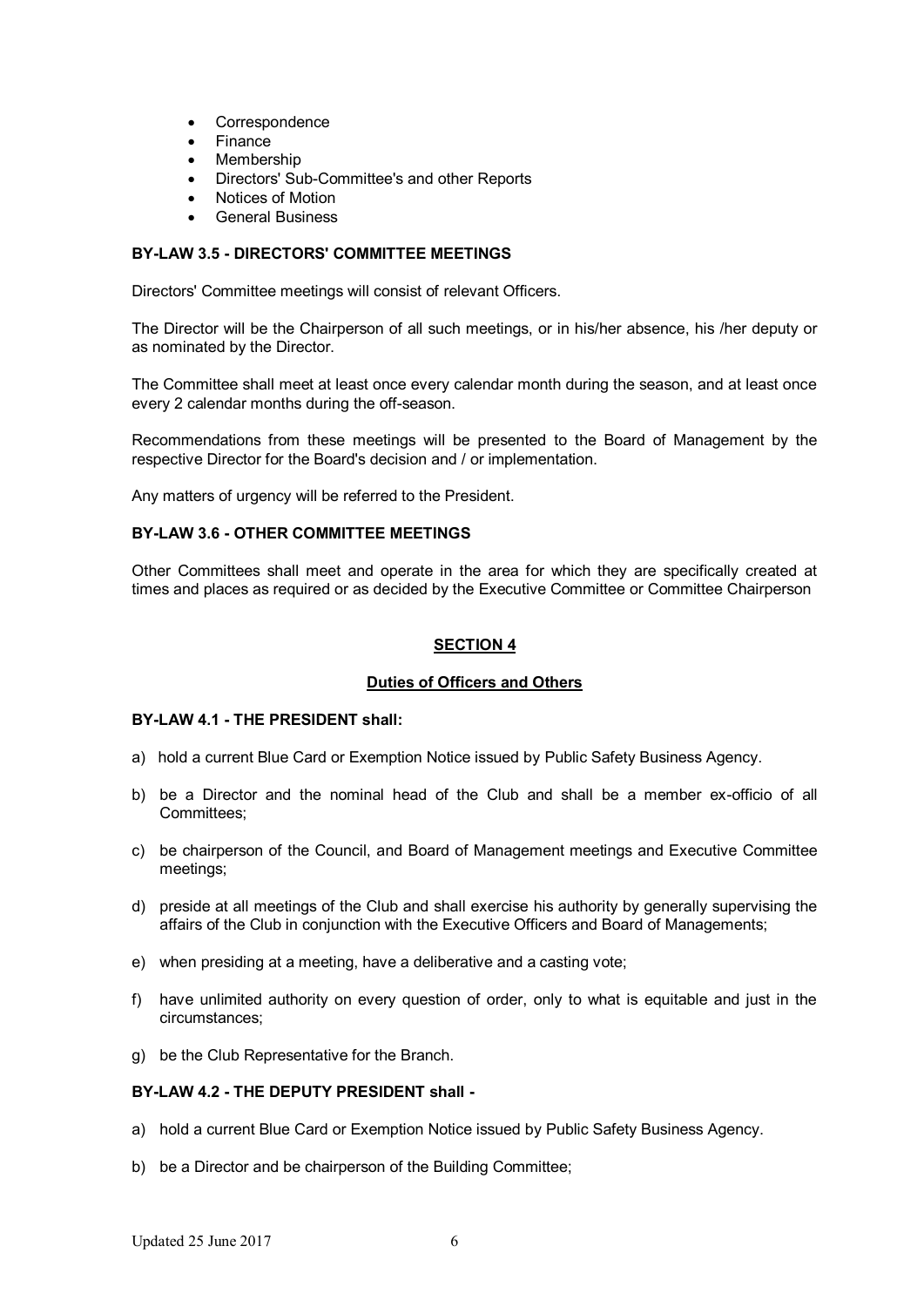c) The Deputy President shall assist the President and shall deputise for him/her in his/her absence, and shall carry out special assignments as directed by the President or the Board of Management;

# **BY-LAW 4.3 - THE DIRECTOR OF SURF LIFESAVING shall -**

- a) hold a current Blue Card or Exemption Notice issued by Public Safety Business Agency.
- b) be a member of the Selection Committee, and Chairperson of the Lifesaving Committee;
- c) be responsible for the conduct and discipline of all Active Members in all Club matters, and the general education of Members in Surf Life Saving;
- d) arrange patrols and conferences with Patrol Captains during the season to discuss suggestions and observations made by him/her regarding the general efficiency of the Club in Surf Life Saving, refer to Appendix C;
- e) have the power to refuse the use of Club gear or property to any person;
- f) call upon any members to perform such duties as he deems necessary in the interests of the Club;
- g) ex-officio, be a member of Sub-Committees associated with his/her duties;
- h) be responsible for the general conduct of members in accordance with Clubhouse Rules, The Club By-Laws and Appendix "D

### **BY-LAW 4.4 - THE DIRECTOR OF ADMINISTRATION shall -**

- a) hold a current Blue Card or Exemption Notice issued by Public Safety Business Agency.
- b) be chairperson of the Planning & Administration Committee;
- c) assisted by the Club Registrar, keep a register of all Members and an up-to-date record of their addresses, and shall file all Application Forms whether or not the nominees have been accepted;
- d) forward notices of all meetings and the business to be transacted thereat to Members in accordance with the By-Laws;
- e) record and keep Minutes of all Annual General, General, Special General, Executive Committee and Board of Management Meetings;
- f) conduct the correspondence of the Club and be responsible for the custody of all documents and instruments of Incorporation belonging to the Club and for the disposition thereof;
- g) be responsible for the drafting of the Annual report to be submitted to the Board of Management for approval before printing and circulation to all Members at least seven (7) days prior to the Annual General Meeting;
- h) carry out all duties arising from decisions of Annual, Special, General and/or Committee Meetings;
- i) Upon receipt of entries for carnivals from the Director of Surf Sports transit these entries to relative destination.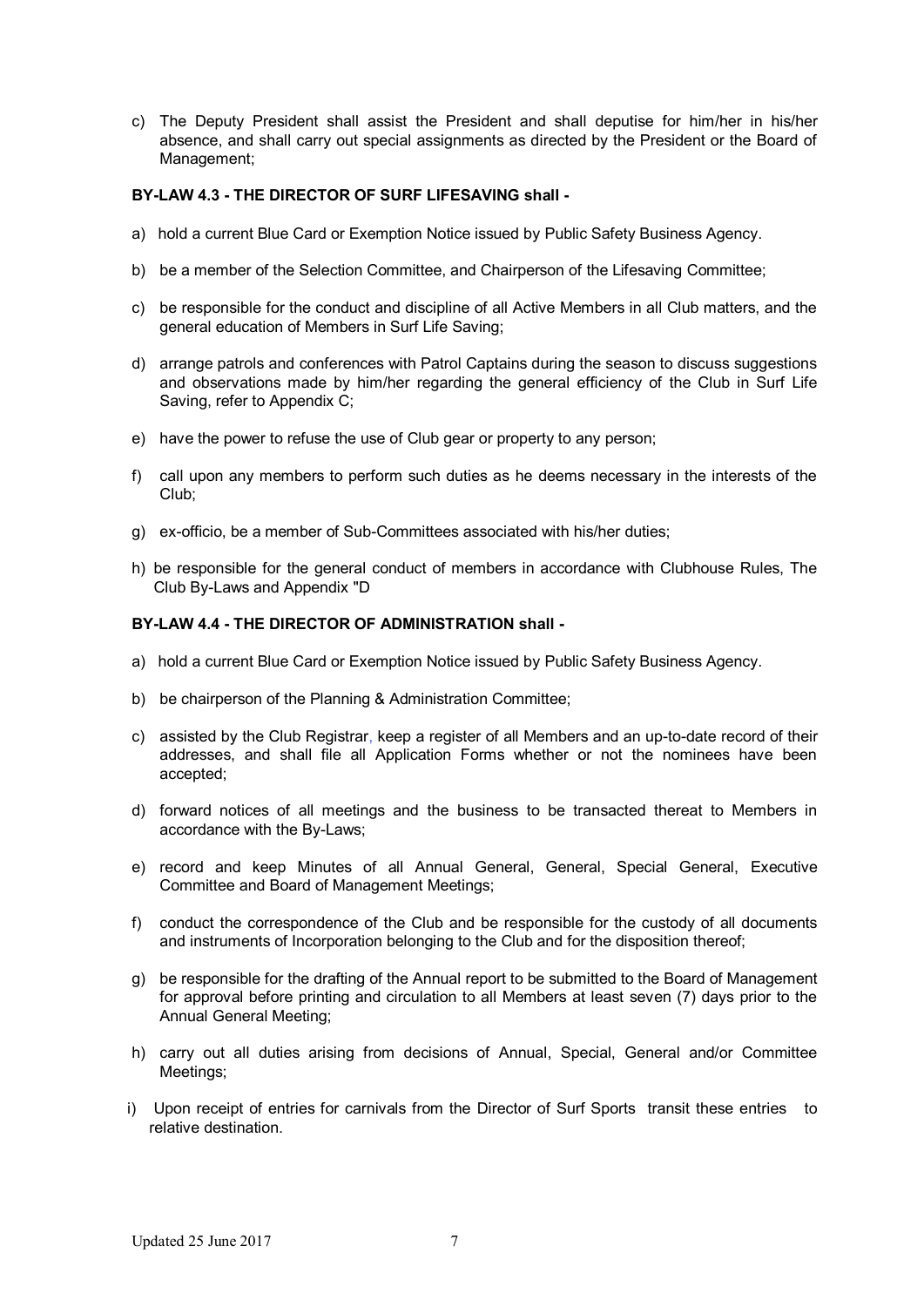### **BY-LAW 4.5 - THE DIRECTOR OF FINANCE shall:**

- a) hold a current Blue Card or Exemption Notice issued by Public Safety Business Agency.
- b) be chairperson of the Finance Committee;
- c) receive all monies on behalf of the Club and shall issue receipts for same, and shall be responsible to the Board of Management for such monies. All monies received on behalf of the Club shall be banked within four (4) days of receipt thereof and all payments shall be made by cheque or other technology
- d) keep the necessary books and a minimum number of accounts as required within the State of Queensland, as required by the relevant Government Act as administered by the relevant Government Department*,* viz., a receipt book to acknowledge collections, a cheque book issued by the Club's bankers for the purposes of payments, and a Ledger to record endowable and non-endowable collections, and expenditure by cheque. Details of cheque payments are to be recorded by him and duly presented to a meeting as set out in 1/D/2/5 He/she shall submit to the Director of Administration for on forwarding to the relevant Government Department an annual statement of endowable collections on the form provided by SLSQ, for the purpose of assessing Government Subsidy, and shall forward a copy of same to SLSQ;
- e) at each Board of Management Meeting, present a report relating to the Club's finances, showing details of receipts and expenditure since the presentation of the previous report and shall produce the Bank statement showing the balance as the debit or credit of the Club's finances, together with Reconciliation Statement:
- f) Be responsible for receiving and overseeing budgets presented by all sections of the Club.

#### **BY-LAW 4.6 - DIRECTOR OF SURF SPORTS shall:-**

- a) hold a current Blue Card or Exemption Notice issued by Public Safety Business Agency.
- b) be Chairperson of the Selection Committee;
- c) Be responsible for overseeing and co-ordinating all programs and activities relating to Surf Sports in conjunction with the IRB and Surf Boat Officer and Deputy President;
- d) receive and arrange entries for carnivals and competitions in conjunction with the Selection Committee and forward them to the Director of Administration for transmission to their proper destination;
- e) arrange for the training and preparation of all members for inter and intra Club competition in conjunction with Club Coaches;
- f) present to the Board of Management a combined budget of all financial matters connected with Club teams;
- g) be responsible for the organisation (after selection) in conjunction with Team Managers, Age Managers, of all travel, accommodation and transport of teams to a competition arena;
- h) Organise and co-ordinate any such carnival that may be held on the Club's beach or conducted by the Club.

#### **BY-LAW 4.7 - THE DIRECTOR OF CLUBHOUSE ACTIVITIES shall:**

- a) hold a current Blue Card or Exemption Notice issued by Public Safety Business Agency.
- b) be Chairperson of the North Burleigh Supporters Association Inc (hereinafter called the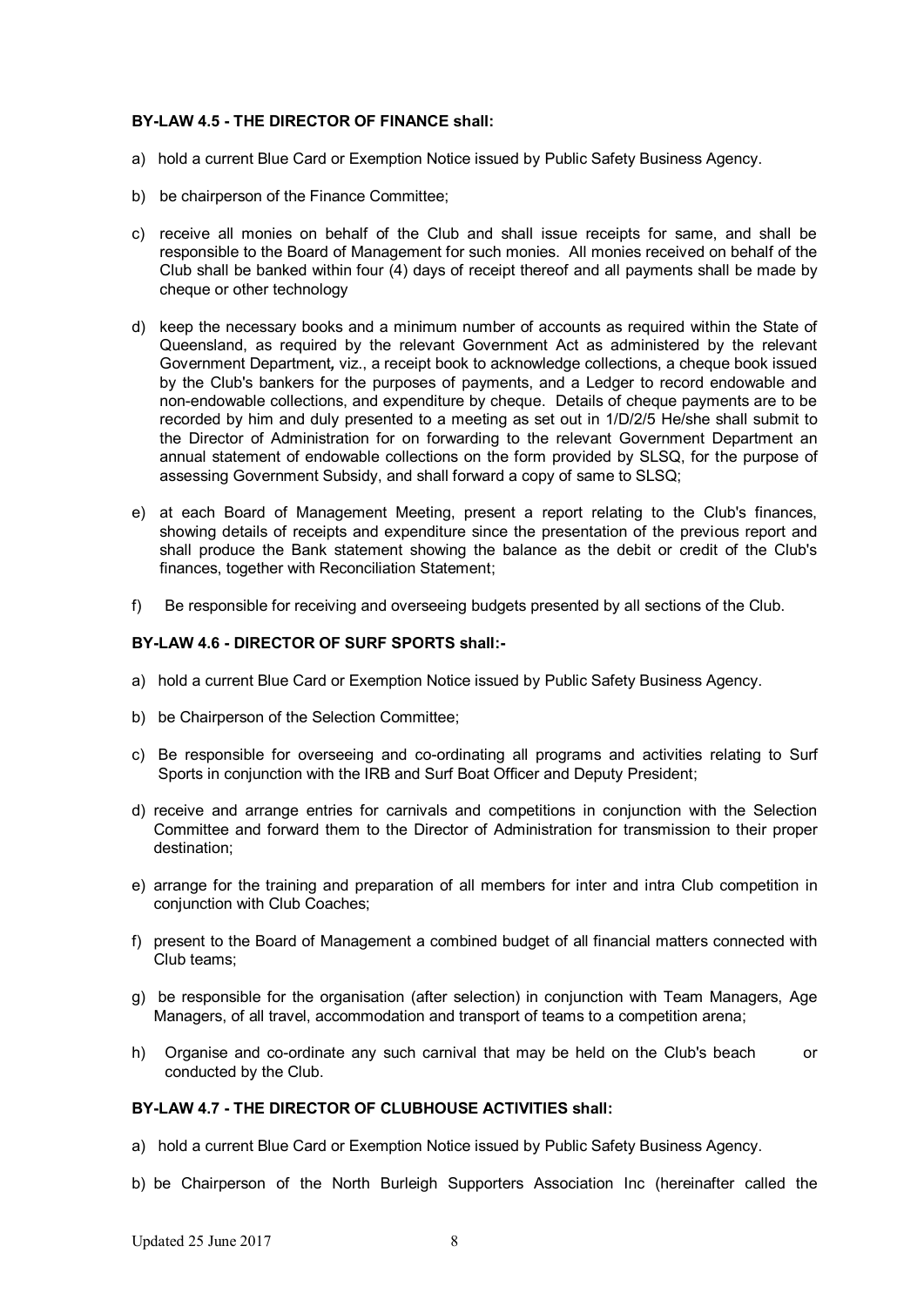"Supporters");

- c) be Chairperson of the Clubhouse Committee;
- d) be responsible for the general conduct of members in accordance with the Clubhouse Rules, the Club By-Laws and Appendix D;
- e) pursue the interests of the Club by providing acceptable catering to the members and public;
- f) supervise the accommodation facilities of the Club;
- g) be responsible for the maintenance, appearance and presentation of the Clubhouse;
- h) present to the Board of Management a detailed report on the finances of the Supporters and actively pursue the profitability of same;
- i) ensure any necessary legislation / licence required for the Club's operation is held, current and in force;
- j) call a meeting of the Clubhouse Committee when necessary to review the overall position of the Clubhouse, catering and accommodation.

### **BY-LAW 4.8 - THE CHIEF TRAINING OFFICER shall:**

- a) hold a current Blue Card or Exemption Notice issued by Public Safety Business Agency.
- b) Hold a current Training Officer's Certificate;
- c) arrange classes of Instruction and prepare all Probationary Members for award examinations;
- d) arrange a drill roster and deputise other qualified and trainee-Training Officers to assist in the preparation of such Probationary Members;
- e) arrange for the training and preparation of all Members for inter and intra Club Life Saving competitions;
- f) maintain an up-to-date knowledge of the latest methods of Surf Life Saving and the Training Manuals and impart such knowledge to all qualified Club Training Officers;
- g) be a member of the Surf Lifesaving Selection Committee;
- h) Present to the Board of Management a combined budget of all financial matters.

#### **BY-LAW 4.9 - THE SURF BOAT OFFICER shall:**

- a) hold a current Blue Card or Exemption Notice issued by Public Safety Business Agency.
- b) be responsible for the care, maintenance and housing of the surf boat(s) and all gear appertaining thereto, refer to Appendix E/2;
- c) at all times be subject to the direction of the Club Director of Surf Lifesaving, or if in relation to competition, the Director of Surf Sports;
- d) be responsible for the training and supervision of all surf boat crews in consultation with the Director of Surf Sports;
- e) be responsible for the organisation (after selection ) in conjunction with Team Managers arrange of all travel etc, co-ordinate all relevant nominations and responsibility for carnivals;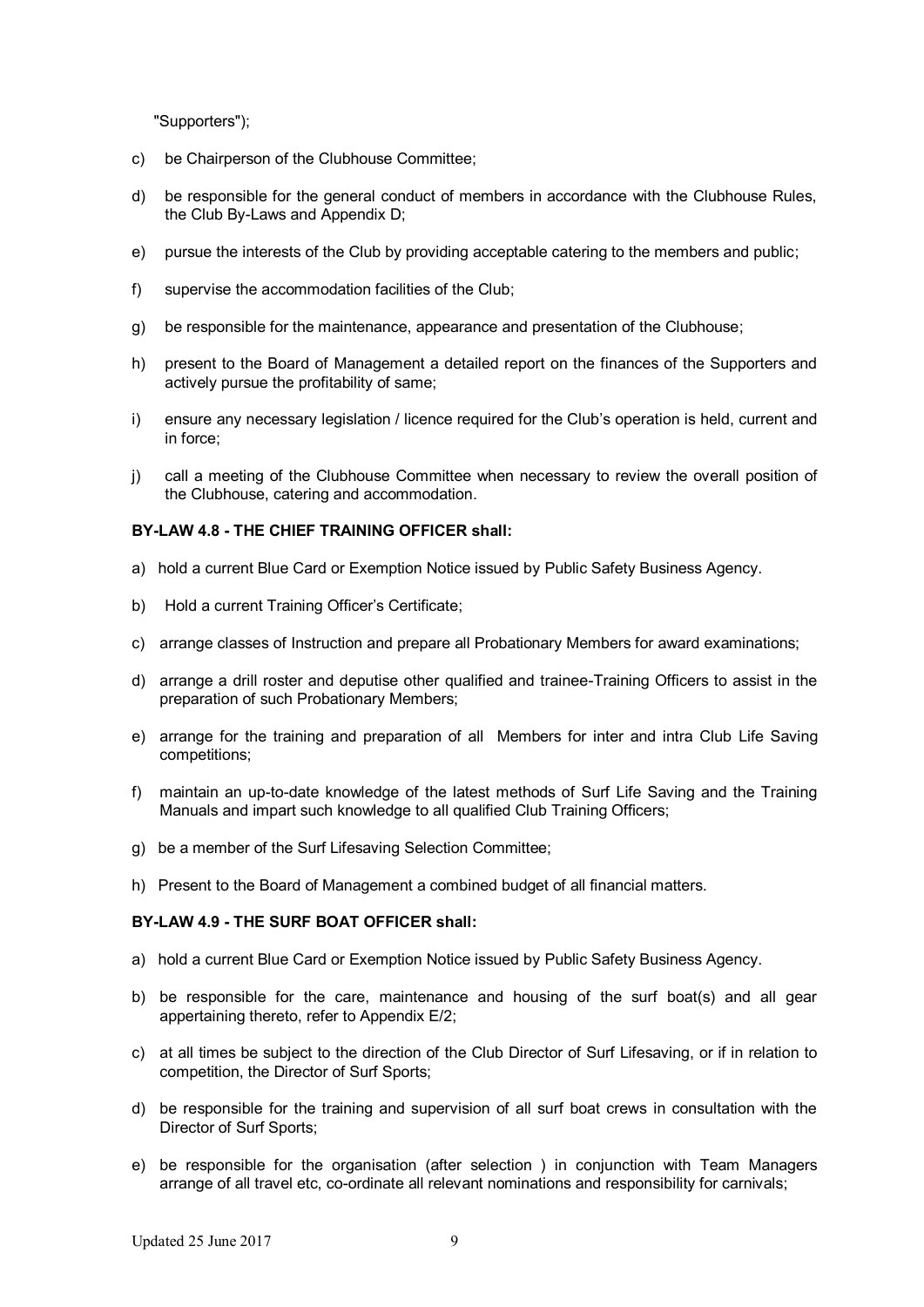f) prepare and present to the Board of Management a combined budget of all financial matters.

#### **BY-LAW 4.10 - THE IRB OFFICER shall:**

- a) hold a current Blue Card or Exemption Notice issued by Public Safety Business Agency.
- b) be a qualified and proficient holder of an IRB Driver and IRB Crewperson Certificate;
- c) at all times be subject to the direction of the Director of Surf Lifesaving, or if in relation to competition, the Director of Surf Sports;
- d) be responsible for the care, maintenance and housing of Club IRB refer to Appendix E/3;
- e) be responsible for the training, rostering and supervision of all IRB Drivers and Crew for Patrols in consultation with the Club Director of Surf Lifesaving;
- f) be responsible for the organisation (after selection) in conjunction with Team Managers arrange all travel etc, co-ordinate all relevant nominations and responsibility for carnivals;
- g) In conjunction with the Deputy President coordinate craft and personnel for carnivals;
- h) Present to the Board of Management a combined budget of all financial matters.

### **BY-LAW 4.11 - THE BOARD & SKI OFFICER shall:**

- a) hold a current Blue Card or Exemption Notice issued by Public Safety Business Agency.
- b) be responsible for all the Club's boards & skis and its orderly housing;
- c) be responsible for the housing of boards & skis belonging to members, refer to Appendix E/1;
- d) in consultation with the Director of Surf Lifesaving permit or prohibit the use of any Club craft or Association gear:
- e) assist in the selection and the supervision of the training of individuals and or teams board & ski competitors;
- f) in consultation with the Boat Officer be responsible for the transport to and from carnivals of Club boards & skis;
- g) maintain Club boards & skis in a serviceable condition;
- h) present to the Board of Management a combined Budget of all Financial Matters.

#### **BY-LAW 4.12 - THE COMMUNICATIONS OFFICER shall:**

- a) hold a current Blue Card or Exemption Notice issued by Public Safety Business Agency.
- b) be a proficient Radio Officer and a holder a the Radio Operator's certificate;
- c) at all times be subject to the directions of the Club Director of Surf Lifesaving;
- d) be responsible for the care, maintenance and availability of serviceable radio equipment;
- e) be responsible for training and rostering of members and the radio communications requirements of the Club;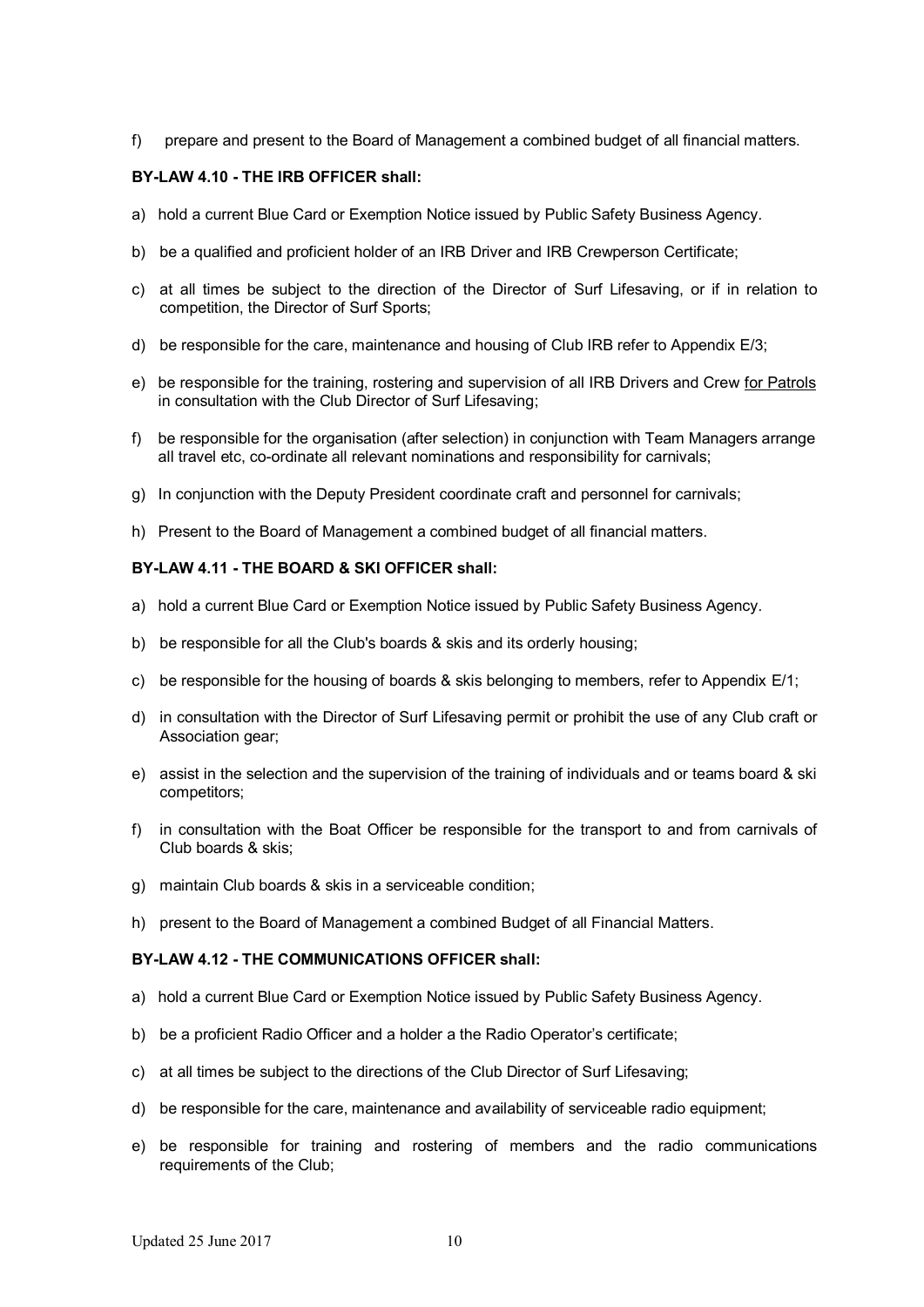f) Present to the Board of Management a combined Budget of all Financial Matters.

### **BY-LAW 4.13 - THE GEAR & EQUIPMENT OFFICER shall:**

- a) hold a current Blue Card or Exemption Notice issued by Public Safety Business Agency.
- b) be responsible for all the lifesaving gear (with the exception of boards & skis, surf boat or its gear) belonging to the Club, refer to Appendix E;
- c) keep all such gear in good repair and condition, and report to the Club Director of Surf Lifesaving any damage which he is unable to repair. Any expense shall require the approval of the Board of Management;
- d) at the request of the Director of Surf Sports, prepare gear, other than Boats and Craft, required for carnivals and competitions of all kinds and be responsible for its transport to and from such carnival or competitions;
- e) for the purpose of implementation of such duties and with the approval of the Director of Surf Lifesaving and/or the Director of Surf Sports, have power to call on the services of any member.
- f) Present to the Board of Management a combined Budget of all Financial Matters.

#### **BY-LAW 4.14 - THE FIRST AID OFFICER shall:**

- a) hold a current Blue Card or Exemption Notice issued by Public Safety Business Agency.
- b) be a qualified and proficient holder of the Senior First Aid Certificate;
- c) maintain adequate stocks of approved first aid material and equipment provided that he must first obtain the approval of the Board of Management for the purchase of materials;
- d) maintain the first aid room in a clean and orderly condition and for the purpose may, with the approval of the Director of Surf Lifesaving, call on the services of any member;
- e) organise and arrange instruction for First Aid Awards in conjunction with the Association;
- f) keep a record of names and addresses of patients treated for major first aid and also a record of the number of patients treated for minor first aid;
- g) Present to the Board of Management a combined Budget of all Financial Matters.

#### **BY-LAW 4.15 - THE MARINE STINGER OFFICER (if applicable) shall:**

- a) hold a current Blue Card or Exemption Notice issued by Public Safety Business Agency.
- b) have a wide experience and knowledge of the dangers of Marine Stingers and assist in marine animal research programs, co-ordinate spotting techniques, treatment procedures and public education programs in the Club;
- c) liaise with local and public authorities and Medical Practitioners associated with the Club area;
- d) arrange for the supply and maintenance of equipment and gear used for patrol, spotting, test netting, treatment and the use of public signs;
- e) arrange training sessions and the distribution of educational material for the guidance of Club members;
- f) assist researchers with reports of sightings and supervise this activity within the Club;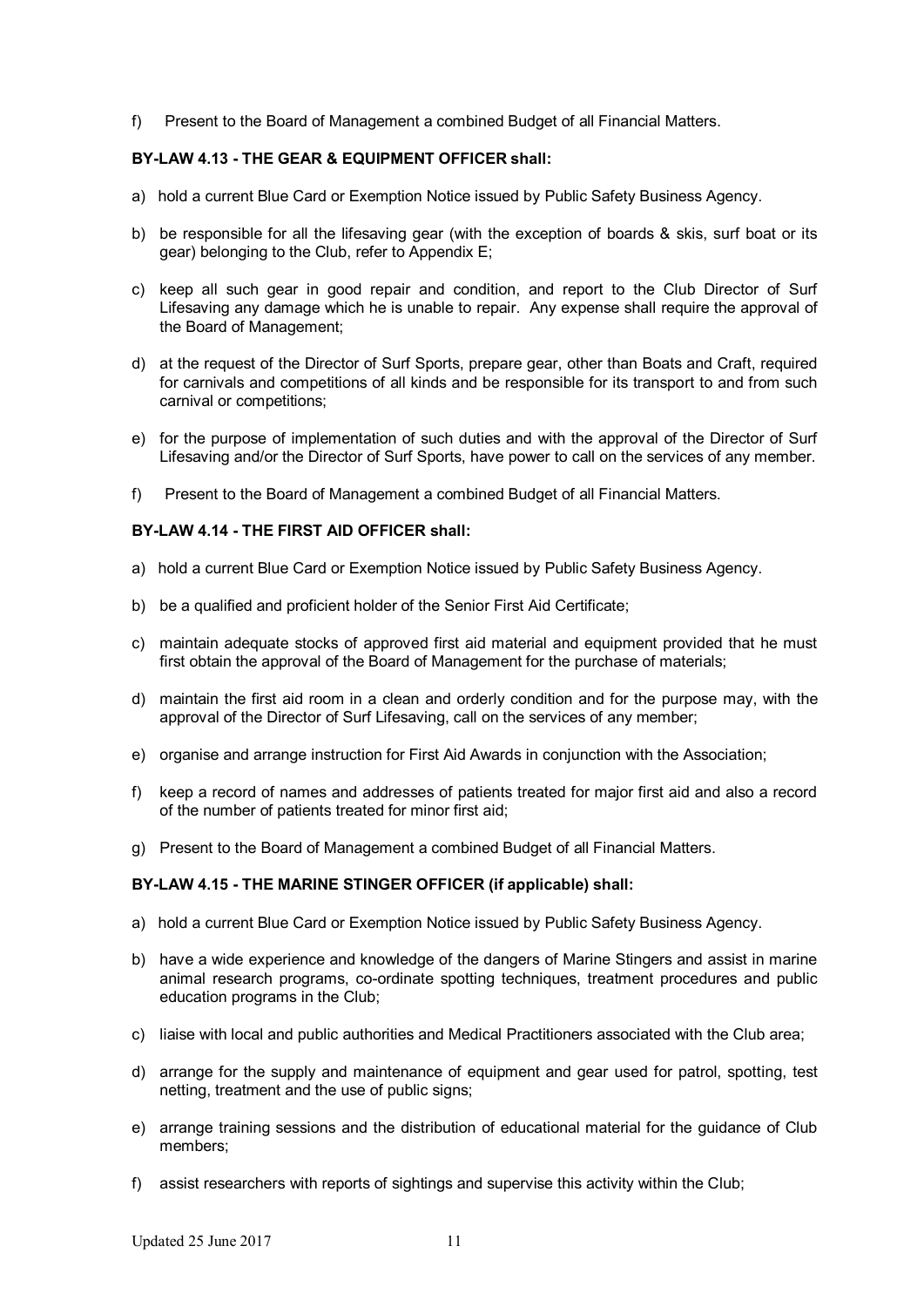- g) be responsible for the Club in providing reports to the Branch and State Officers;
- h) present to the Board of Management a combined Budget of all Financial Matters.

### **BY-LAW 4.17 - THE ASSISTANT DIRECTOR OF ADMINISTRATION shall:**

- a) hold a current Blue Card or Exemption Notice issued by Public Safety Business Agency.
- b) assist the Director of Administration in keeping a register of all Members, and make any necessary notation thereon from time to time;
- c) keep a register of all examinations and inter and intra-club competition results, together with a register of all patrol activities, including rescues effected and patients treated for first-aid;
- d) provide North Burleigh Supporters Association Inc with a list of accepted financial memberships to be registered as full financial members of that body.

### **BY-LAW 4.18 - THE TEAM MANAGER(S) shall:**

- a) hold a current Blue Card or Exemption Notice issued by Public Safety Business Agency.
- b) prepare and present to the Board of Management, through the Director of Surf Sports, a budget covering all financial matters associated with their particular Club Teams;
- c) be responsible for any outfitting and funding in excess of provision made by the Club Board of Management;
- d) submit progress reports regularly to the Board of Management through the Director of Surf Sports;
- e) as instructed by the Director of Surf Sports, be responsible for the assembly (after selection), transport, accommodation and general behaviour of the team;
- f) in the case of (ANY) financial commitment submit a statement with receipts and invoices within thirty (30) days after the completion of the events;
- g) assist with any displays or demonstrations required, where the Club is involved;
- h) he/she or their appointed proxy attend all official briefings at events where the Club is represented;
- i) represent the Club at any official protest at any carnival;
- j) be a member of the Selection Committee.

#### **BY-LAW 4.19 - THE YOUTH DEVELOPMENT OFFICER shall:**

- a) hold a current Blue Card or Exemption Notice issued by Public Safety Business Agency.
- b) be responsible for the supervision of and liaising with members making the transition from Junior Activities Membership and/or for those new members joining the Club under the Cadet Membership category;
- c) at all times be subject to the direction of the Director of Surf Life Saving and/or Director of Surf Sports;
- d) provide educational experiences in a wide range of subjects and skills for members within the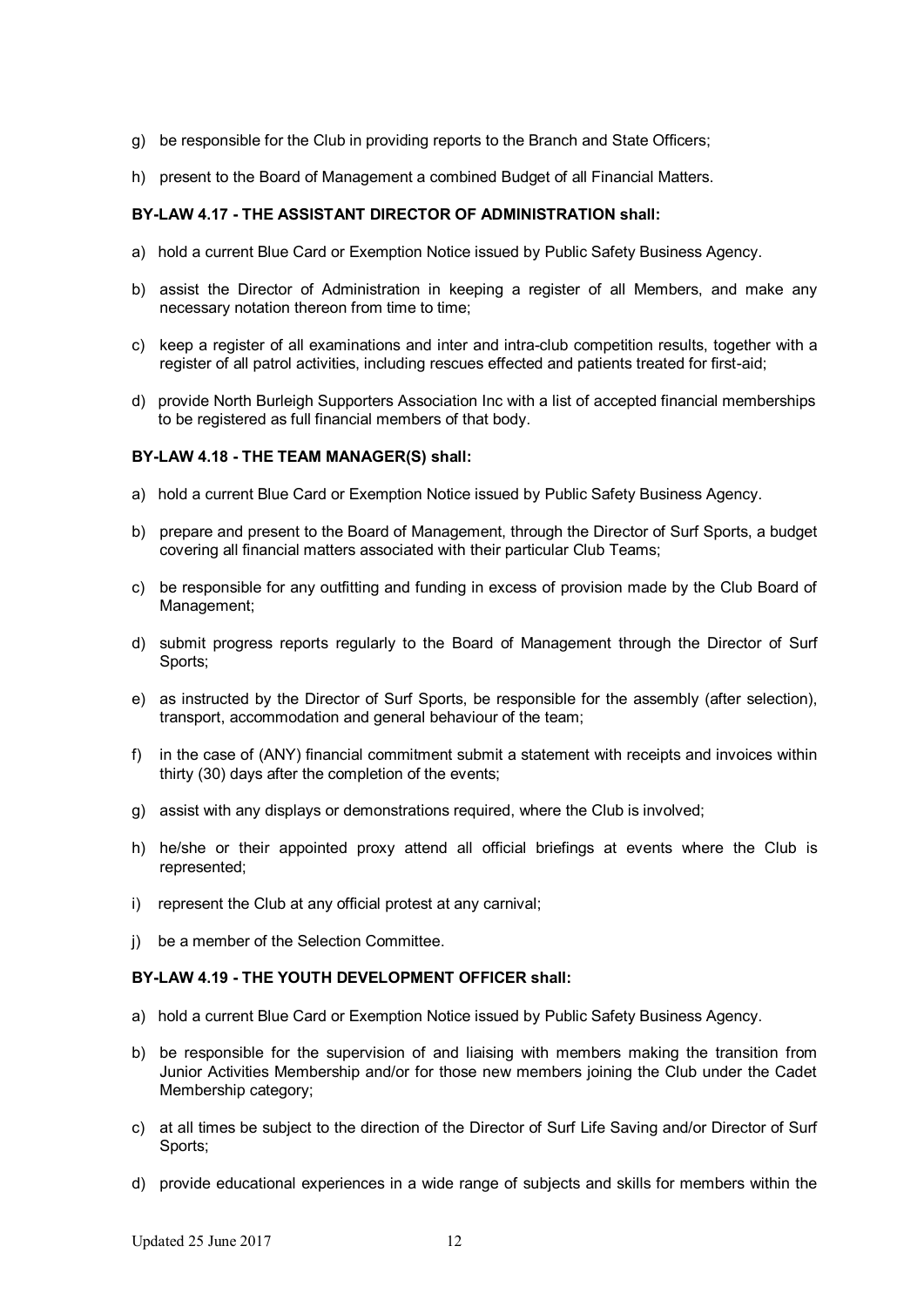cadet/junior ranks;

- e) in conjunction with the Club Director of Administration, Director of Surf Lifesaving, Director of Surf Sports and Chief Training Officer, co-ordinate all matters pertaining to the responsibilities and obligations of youth membership;
- f) assist with the enhancement of membership recruitment and retention through the various age levels;
- g) pursue issues and activities of benefit to cadets/youth;
- h) foster recognition of the important role youth plays within the Club;
- i) oversee cadet/youth recruitment and retention programs/activities within the Club;
- j) promote cadet/youth members' participation in development camps and leadership programs and camps;
- k) pursue any issues of benefit to the safety and enjoyment of youth members;
- l) present to the Board of Management a combined Budget of all Financial Matters.

### **BY-LAW 4.20 - THE DIRECTOR OF JUNIOR ACTIVITIES shall:**

- a) hold a current Blue Card or Exemption Notice issued by Public Safety Business Agency.
- b) be chairperson of the Junior Activities Committee;
- c) be responsible for the conduct and co-ordination of all matters relating to Junior Activities, refer to Appendix F;
- d) in conjunction with the Club Director of Surf Lifesaving and Chief Training Officer provide for Junior Members, an education experience in a wide range of subjects and skills within the aquatic/marine environment;
- e) prepare junior members (Nippers) for their eventual transition to the marine and patrol environment of Surf Life Saving;
- f) Oversee in all such activities;
- g) be a member of the Club Board of Management;
- h) present to the Board of Management a combined Budget of all Financial Matters.
- Note: Where the Club appoints a Committee to manage Junior Activities act as its Chairperson and shall be responsible for the conduct of that Committee and its activities refer to Appendix F.

#### **BY-LAW 4.21 - COUNCILLOR (OR ALTERNATE):**

- a) The Branch Councillor shall be the Club President and shall:
	- (i) attend all Branch Council Meetings as the Club representative on that body;
	- (ii) act as liaison between the Branch and the Club and fully and regularly report to the Club in writing or in person on the Branch activities;
	- (iii) Appoint the Deputy President or an Executive Committee Officer as proxy as and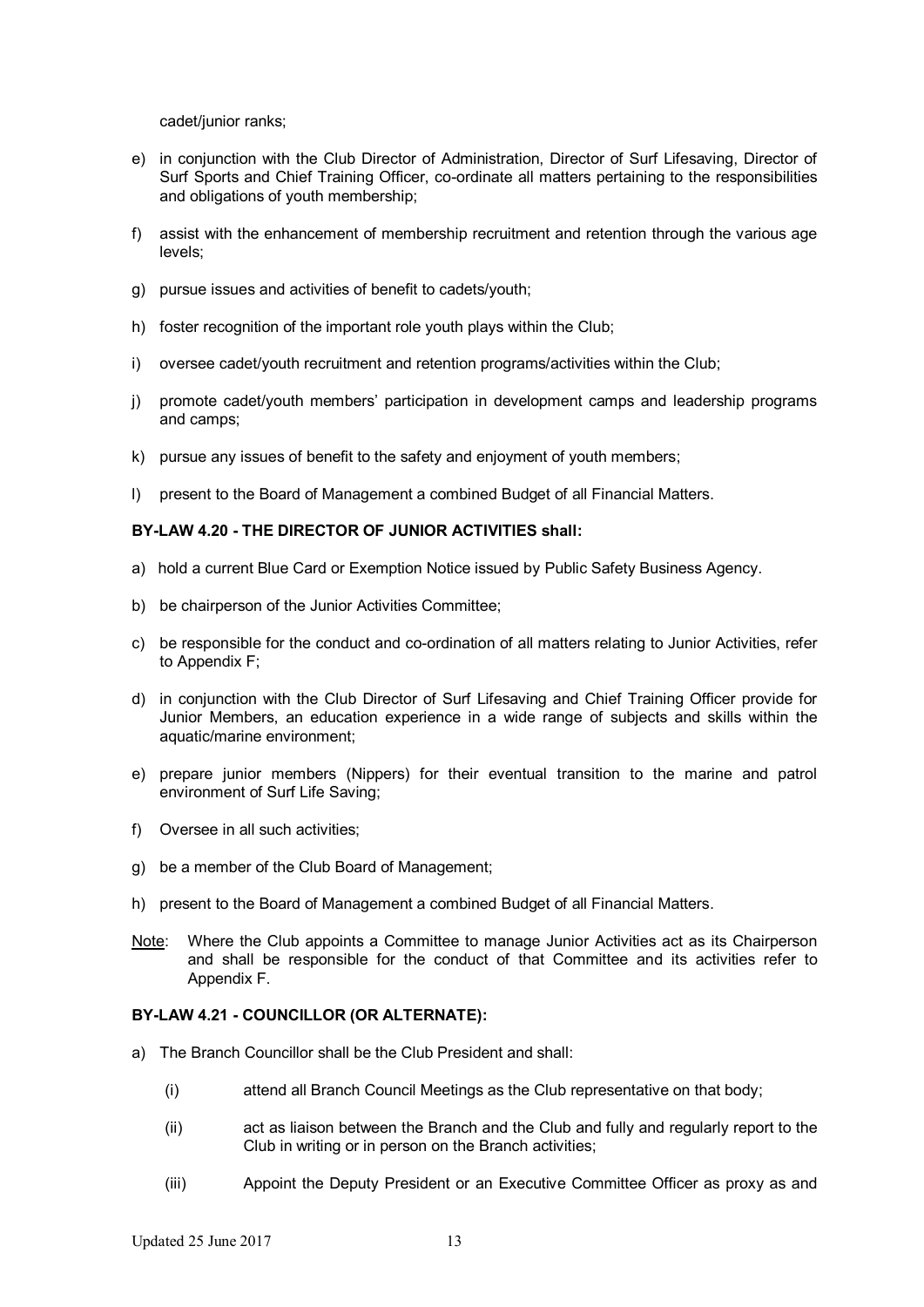when required.

# **BY-LAW 4.22 – THE GRIEVANCE OFFICER shall:**

- a) hold a current Blue Card or Exemption Notice issued by Public Safety Business Agency.
- b) be appointed by the Club Council from a recommendation submitted by the Board of Management or nomination from the floor at AGM:
- c) attend to all matters referred to him/her by the Club President and /or Board of Management;
- d) determine matters relating to grievances, harassment, equity and the like;
- e) as soon as practicable after receiving a reference, meet with ,or discuss the issue with the aggrieved party/parties and take whatever steps and conduct whatever investigations are necessary to determine if the grievance is legitimate, including a requirement of members to provide a statement or report;
- f) refer it to the Club President who must then action the grievance within a reasonable time but no longer than three (3) months;
- g) if the grievance is determined to be legitimate, advise the aggrieved part / parties accordingly;
- h) if unable to resolve a grievance or the grievance is considered to be of a very serious nature, he/she shall report the grievance to the Club President/ Judiciary Committee for action;
- i) keep all information surrounding the circumstances of a grievance confidential and communicate such information only to the Club President/ Judiciary Committee and /or an appropriate enforcement body following written authority from the Club President/Judiciary Committee.

# **BY-LAW 4.23 – THE SAFETY OFFICER shall:**

- a) hold a current Blue Card or Exemption Notice issued by Public Safety Business Agency.
- b) hold all necessary workplace, health and safety certificates and accreditations;
- c) implement and oversee risk management procedures;
- d) set up, implement and monitor injury reporting system in conjunction with the First Aid Officer and Registrar;
- e) carry out investigations of Surf Club workplace incidents;
- f) set up, implement and monitor OHS Education and training system;
- g) implement systems to review workplace stress and critical incidents;
- h) implement rehabilitation and return to Surf Club duties procedures.

# **SECTION 5**

#### **Staff & Employees**

# **BY-LAW 5.1 - STAFF APPOINTMENTS**

The Board of Management, pursuant to 1/D/4 may appoint an Administrator and/or other paid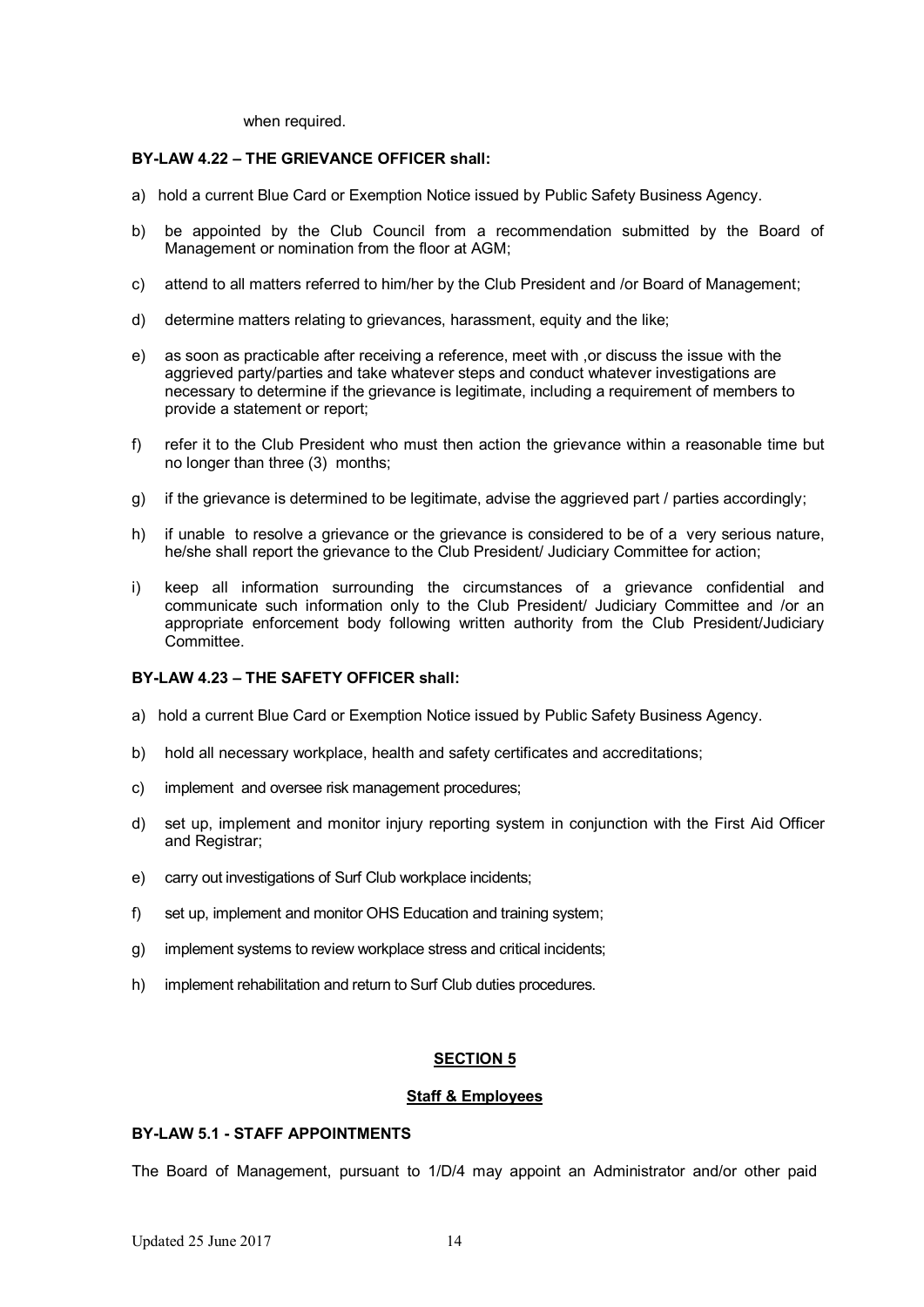employees for specific assignments.

#### **BY-LAW 5.2 THE EXECUTIVE OFFICER (if applicable)**

The Executive Officer is a paid Officer position and subject to the provisions of the Constitution and to the directions from time to time of the Council, Board of Management and Executive Committee, he/she shall:

a) be subject to the duties as per contract of employment.

### **BY-LAW 5.3 - THE ADMINISTRATOR (if applicable)**

The Administrator is a paid Officer position and subject to the provisions of the (Section B 10.5 a) and to the directions from time to time of the Council and Board of Management shall:

- a) carry out and implement all decisions of the Council Meetings and the Board of Management and within the scope of such decisions use his best endeavours to further the policies of the Club and the advancement of Surf Life Saving;
- b) co-ordinate the activities of the Club Officers and assist wherever possible or as directed;
- c) attend meetings and act as Minute Secretary for all Council General or Special Meetings as well as the Board of Management Meetings and/or Executive Committee Meetings;
- d) be responsible to the President on matters of day to day routine business;
- e) be available at all reasonable times for consultation with and assistance in matters which are within the jurisdiction of the Club to the Officers and members:
- f) maintain close contact with Branch and the State levels of the Association including regular visits provided that he shall inform the Committee of proposed visits;
- g) approach and develop Club donors and sponsors with the assistance of the Executive Committee and oversee all fund raising activities as directed by the Board of Management;
- h) in all aspects of his activities observe and comply with existing procedures of the Club as regards correspondence and communications;
- i) prepare and issue notices and agendas for General Meetings of the Council, and the Board of Management and Executive Meetings;
- j) attend to the preparation and presentation of the Annual Report, or any other prepared matter for Club distribution.

# **SECTION 6**

#### **Committees**

# **BY-LAW 6.1 - GENERAL**

- a) Composition and membership shall be as prescribed in the respective By-Laws;
- b) Membership must be drawn from members of the Club;
- c) A member appointed to a Committee shall retain his appointment only whilst he/she retains their membership of the Club. The Council may, (and OR at the discretion of the BOM),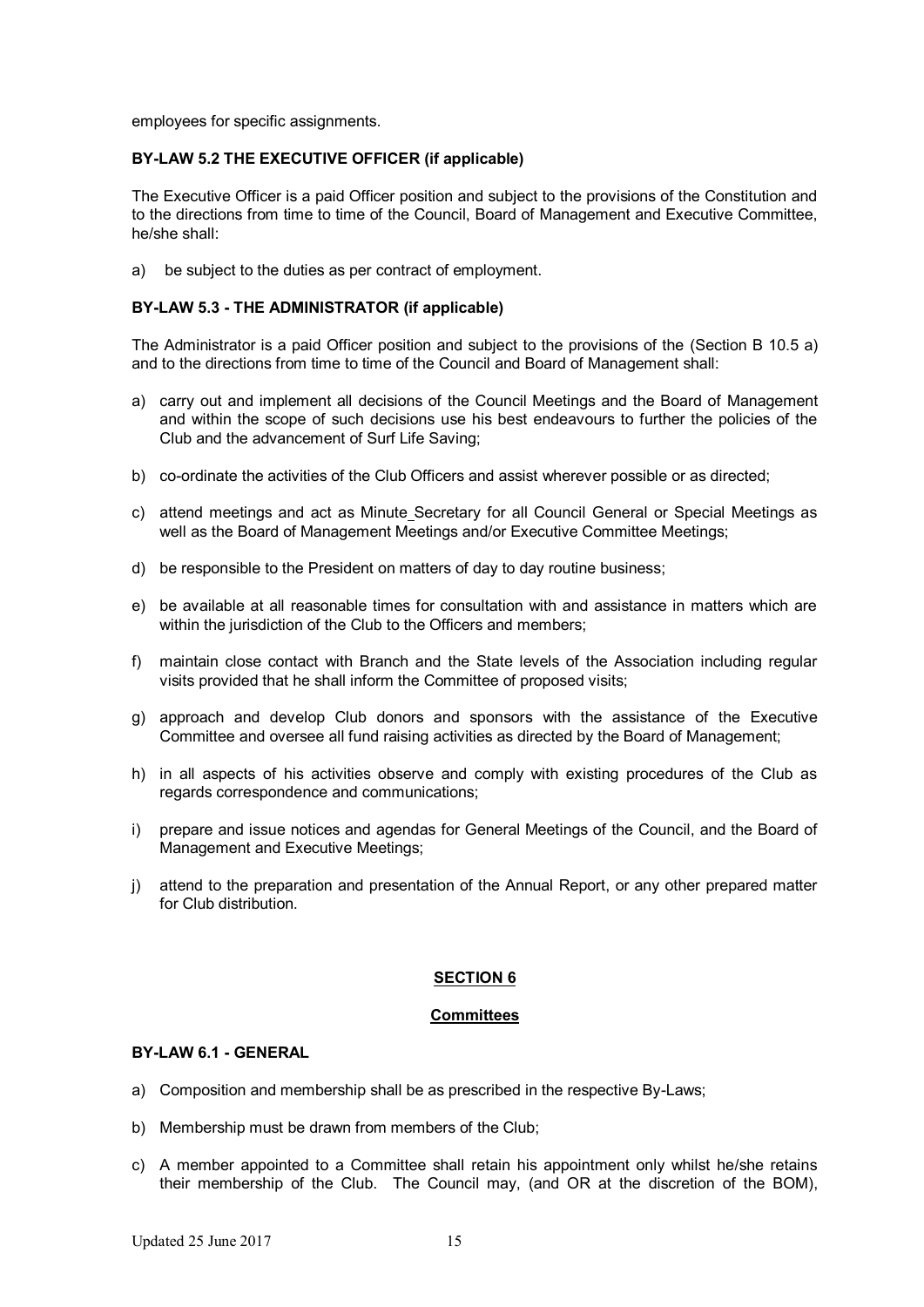remove any member from membership of a Committee;

- d) In the event of the absence of the Chairperson from any meeting the meeting shall appoint one of its members to act during such absence;
- e) It shall be the duty of the Club Director of Administration to refer for consideration and recommendation all matters as properly relate to the jurisdiction of each Committee;
- f) In the event of any matter coming within the jurisdiction of two or more Committees, the President may direct such Committees to jointly consider and report and/or recommend to the Board of Management thereon;
- g) A quorum for a meeting of a Committee shall be a simple majority of the members thereof.
- h) A Committee may, at its discretion, co-opt the services of any member of the Club or other person to assist in its deliberations, but such co-opted member or person shall have no voting rights, except as may be determined by the Committee;
- i) Reports and recommendations of the Committees shall be presented in writing to the Director of Administration or appointing body.

# **BY-LAW 6.2 - JUNIOR ACTIVITIES COMMITTEE**

- a) Comprise those members interested in:
	- (i) the conduct and co-ordination of all matters relating to Junior Activities;
	- (ii) providing for Junior members an educational experience in a wide range of subject and skills within the aquatic/marine environment;
	- (iii) preparing Junior members for their eventual transition to the marine and patrol environment of the Senior movement;
	- (iv) participating in such activities.
- b) Be represented on the Club Board of Management by the Director Junior Activities;
- c) Operate as provided for in Appendix F.

# **BY-LAW 6.3 – LIFE SAVING COMMITTEE**

- a) The Life Saving Committee shall comprise the Director of Life Saving (Chairperson) Assistant Director of Life Saving, Chief Training Officer, Patrol Captains and other Officers as determined by the Board of Management;
- b) It shall be responsible for:
	- 1. Maintaining and improving life saving patrols and services;
	- 2. Conducting training, instructional and proficiency programs for members;
	- 3. Disseminating life saving information;
	- 4. Dealing with matters referred to it from the Board of Management or Council;
	- 5. Making recommendations relating to life saving to the Board of Management.

# **BY LAW 6.3 A – LIFE SAVING SELECTION COMMITTEE**

The Lifesaving Selection Committee shall consist of the Director of Surf Life Saving, the Assistant Director of Surf Life Saving and the Chief Training Office and shall select Patrol Captains and Patrol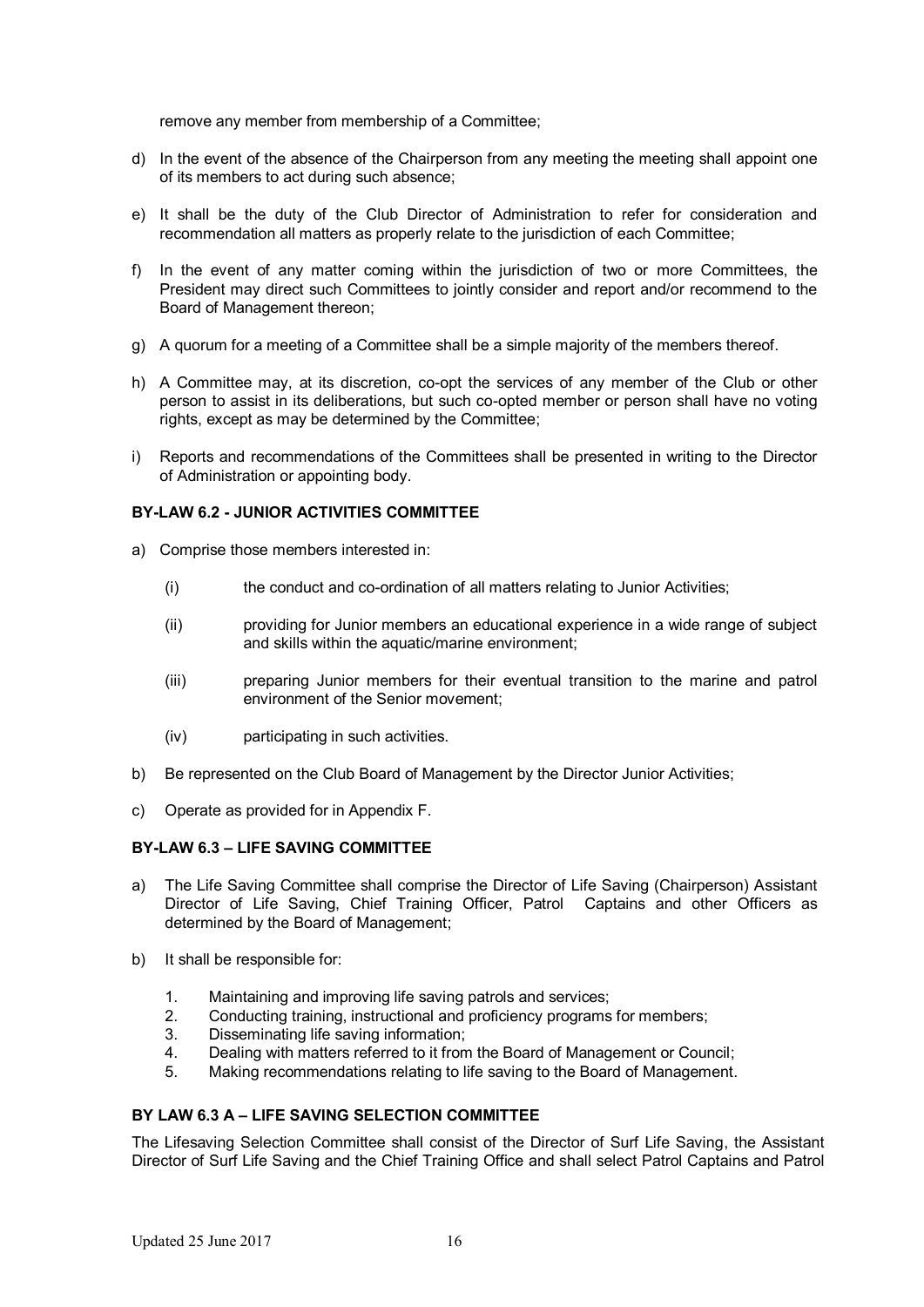Vice Captains and teams for all patrol, intra and inter Club competitions and shall notify members of all selections by placing same on the Club Notice Board. Such selections shall be final and binding.

# **BY-LAW 6.4 – SURF SPORTS COMMITTEE**

- a) The Surf Sports Committee shall comprise the Director of Surf Sports (Chairperson) Club Coaches, Team Manager(s), and other Officers as determined by the Board of Management;
- b) It shall be responsible for:
	- 1. Promoting involvement in Surf Sports activities;
	- 2. Conducting training and coaching programs for members;
	- 3. Dealing with matters referred to it from the Board of Management or Council;
	- 4. Making recommendations related to surf sports to the Board of Management.

# **BY-LAW 6.4 B – SURF SPORTS SELECTION COMMITTEE**

The Surf Sports Selection Committee shall comprise of the Director of Surf Sports, (Chairperson) Team Manager plus (2) other members elected by the Board of Management.

- a) The Committee shall be responsible for selecting individuals and/or teams for Surf Sports competition;
- b) The committee's selections shall be subject to the approval of the Board of Management.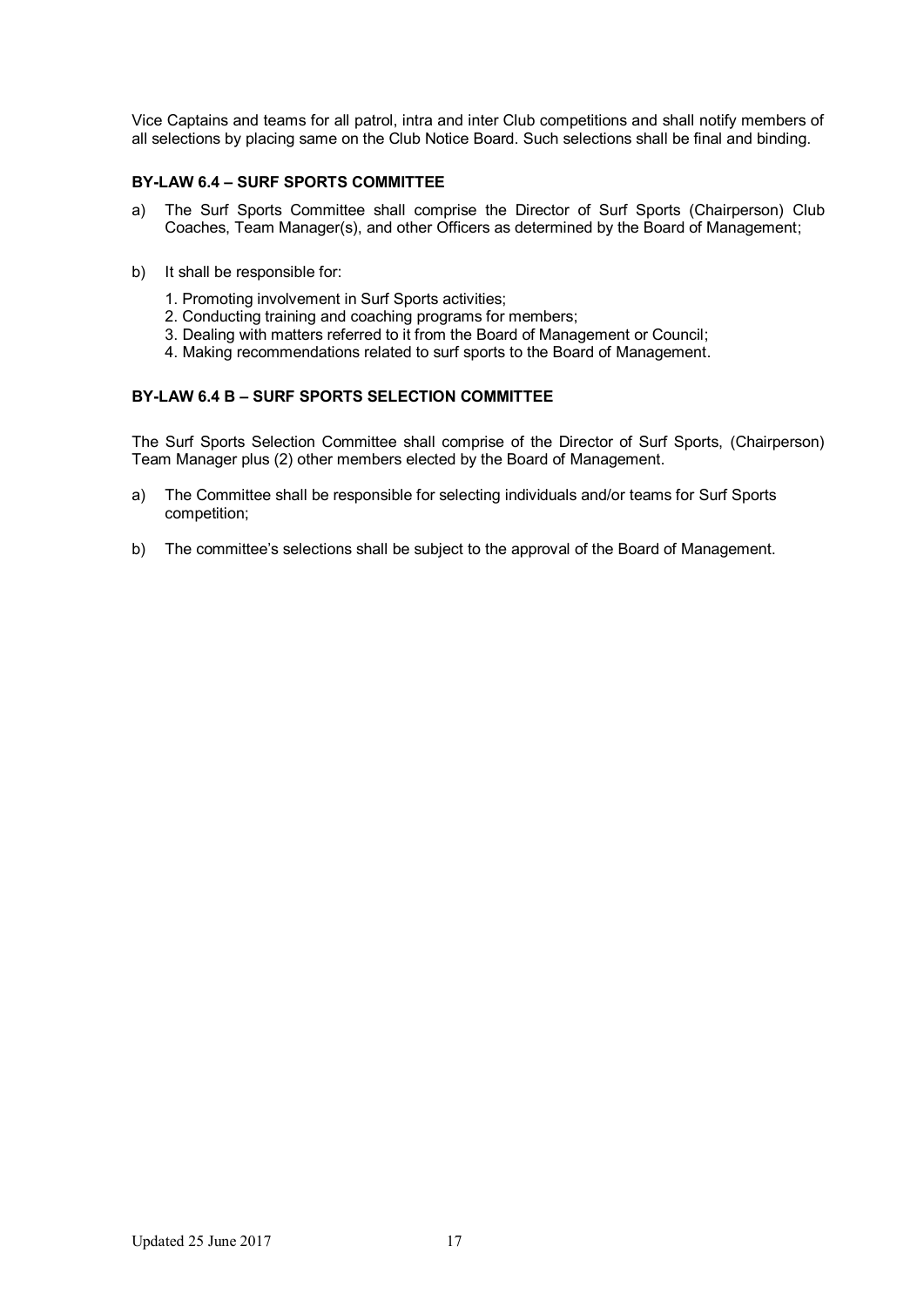# **BY-LAW 6.5 - CLUBHOUSE COMMITTEE**

The Clubhouse Committee shall consist of the Director of Clubhouse Activities (Chairperson), the Assist. Clubhouse Director, Safety Officer and two elected members by the BOM.

It shall be responsible to the Board of Management for all functions conducted within the Clubhouse and the care and maintenance of the building and facilities.

The affiliated Supporters Club shall be responsible for providing meals catering and functions**,** then these responsibilities will rest with that body and that body shall report to the Board of Management via the Director of Clubhouse Activities.

This Committee will also through the Director of Clubhouse Activities, submit to the Board of Management, details of any building defects that is the responsibility of the Club, to ensure Building appearance and safety is maintained.

# **BY-LAW 6.6 – JOINT FINANCE COMMITTEE**

The Joint Finance Committee shall comprise of Presidents of Surf Life Saving and Supporters Club together with the Treasurer of Supporters Club and Director of Finance of Surf Life Saving Club and the Financial Officers of the Surf Life Saving and Supporters Clubs and shall meet on a bi monthly basis.

This Committee shall be responsible for financial well being of the Club, its assets and property.

# **(Supporters Club to add to their Constitution/By-Laws)**

# **BY-LAW 6.7 - BUILDING COMMITTEE**

The Building Committee shall comprise the Deputy President, the Director of Clubhouse Activities and three other elected members who shall act on and investigate matters relative to the Club's buildings and surrounds when so directed by the Club Board of Management.

# **BY-LAW 6.8 - FUNDRAISING COMMITTEE**

The Fundraising Committee shall organise and account for all social activities of the Club.

# **BY-LAW 6.9 - MEMBERSHIP COMMITTEE**

The Membership Committee shall comprise the Board of Management and shall review, and if necessary interview nominees for membership. This Committee shall also have the power to investigate and penalise, if necessary, patrol defaulters and those accused of misdemeanours provided that such penalties may be the subject of an appeal 1/C/1.7.

# **BY-LAW 6.10 - JUDICIARY COMMITTEE**

The Judiciary Committee shall be appointed by the Council at the Annual General Meeting following a recommendation of persons submitted by the Board of Management and shall comprise the Registered Solicitor who will act as Chairperson, a Secretary (who shall keep records of findings and decisions) and three members. It shall function in accordance with the Rules of Procedure attached to the By-Laws as Appendix "A" and act on matters referred to it under By-Law 11.1.

Note: Directors of the Board of Management cannot be members of the Judiciary Committee.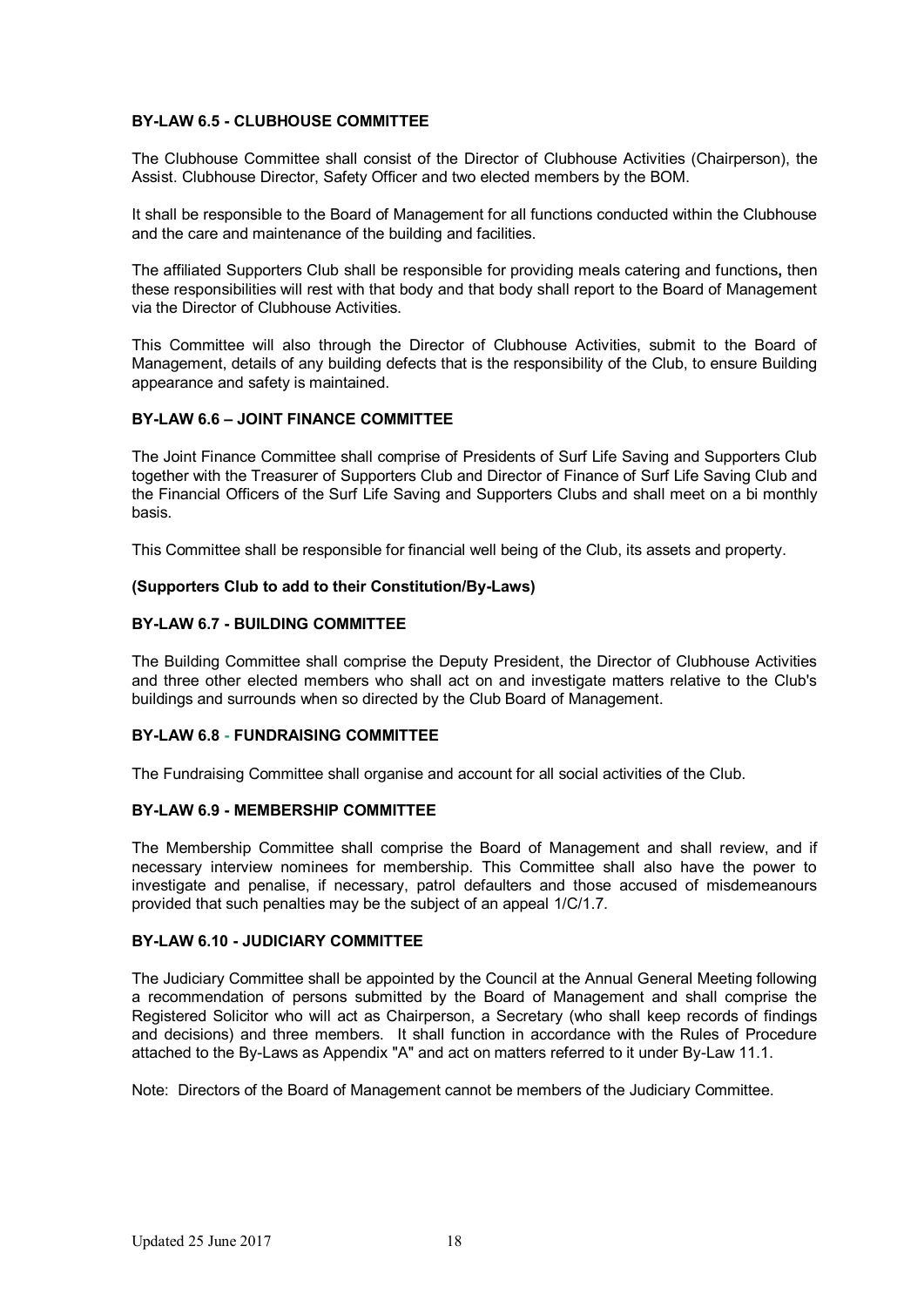# **BY-LAW 6.11 LIFE MEMBERS COMMITTEE**

Shall be appointed by the Board of Management as per C/2.2 in the Constitution.

#### **BY-LAW 6.12 OTHER COMMITTEES**

- a) The Board of Management may appoint other Committees, Sub-Committees, panels or groups to deal with particular items or projects from time to time;
- b) In such circumstances, the Board of Management shall clearly define the composition, responsibilities and terms of reference of such Committees, panels, groups etc.

#### **SECTION 7**

#### **Procedures and Rules**

#### **BY-LAW 7.1 ASSOCIATION POLICIES, RULES, REGULATIONS**

Association policies, rules and regulations, as issued from time to time by SLSA, SLSQ and/or the Branch are accepted as By-Laws of the Club.

Without limiting the current and future scope of SLSA AND SLSQ Policies, Rules and Regulations, the Club acknowledges and accepts the following SLSA and /or SLSQ Policies, Rules and Regulations:

Surf Life Saving Training Manual Competition Manual Capital Expenditure Business Development/Venture Member Protection Competitive Rights, Obligations and Qualifications Trophies, Prizes and Eligibility Team Management Membership Categories and Restrictions Membership Clearances Competitive Rights and Transfers Intellectual Property Sponsorship Visits and Tours.

# **BY-LAW 7. 2 - AUXILIARY ORGANISATIONS**

- a) The Club may authorise the formation and/or affiliation of auxiliary organisations, e.g. -Old Boys Club, Supporters Club, etc. with the approval of SLSQ;
- b) Each organisation's formation and function shall be reviewed annually and shall be compatible with the provisions contained in  $1/A/3$  of the Constitution;
- c) The Constitution of any such organisation and any amendments thereto shall at all times be subject to the endorsement of the Council;
- d) The Club must be represented on any such organisation by an Officer or member of the Club appointed annually for the purpose;
- e) Such organisations shall be registered incorporated bodies subject to 1/A/2.2.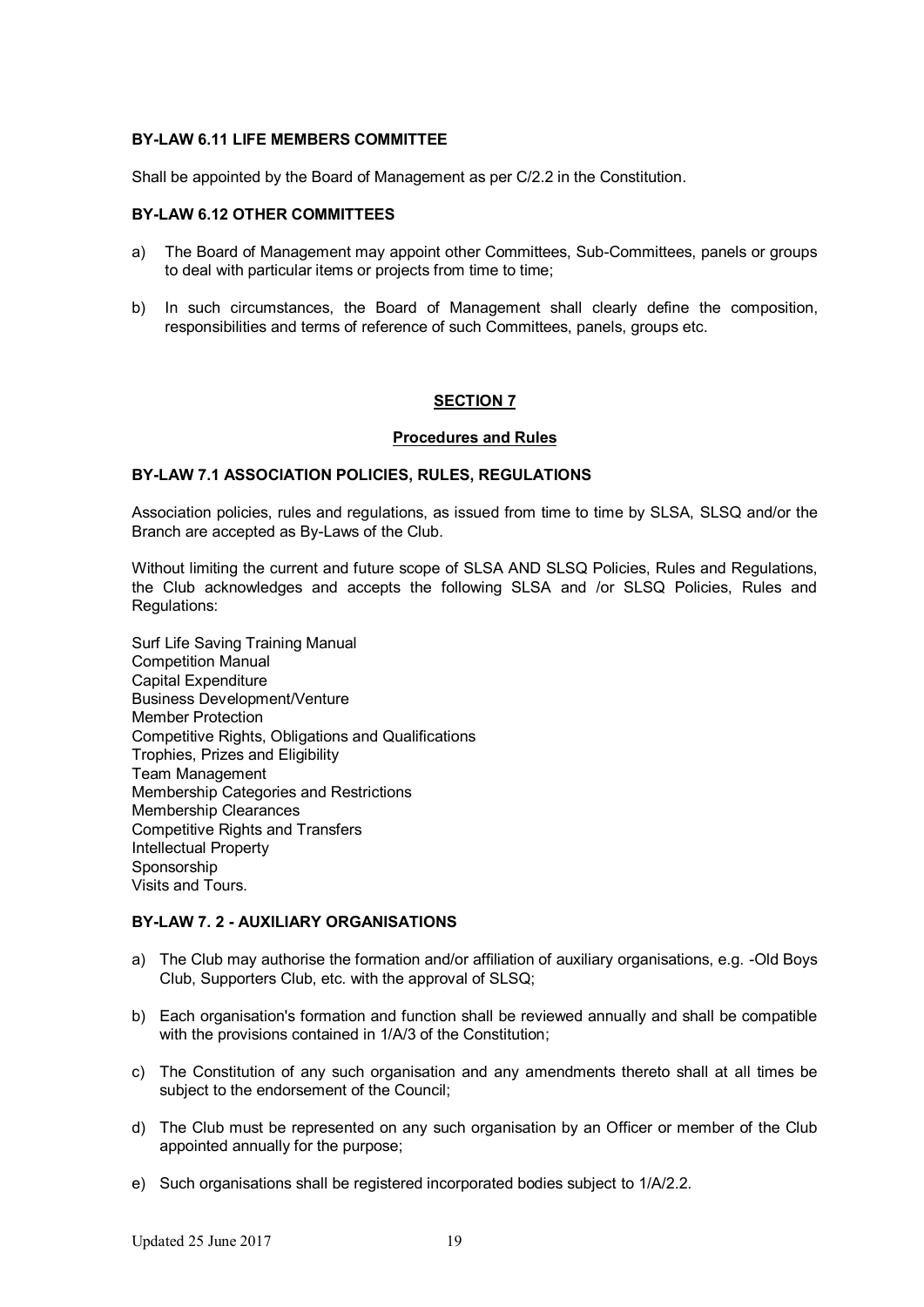# **BY-LAW 7.3 - CORRESPONDENCE**

- 1) All correspondence from SLSQ to the Club, or from the Club to SLSQ, shall in the first place be transmitted through the Branch and no such correspondence shall be considered and/or attended to by SLSQ unless and until it has been so transmitted; provided that the provisions of this By-Law shall not apply to correspondence which has been copied by SLSQ to the Branch and Club for attention and/or action on the following subject matters:
	- (i) Government subsidy and/or subsidy returns;
	- (ii) State or Local Government matters;
	- (iii) Workers' Compensation, Public Risk and general Insurance matters;
	- (iv) Large financial investments or borrowings;
	- (v) Clubhouse buildings, extensions or alterations;
	- (vi) Cancellation or suspension of membership;
	- (vii) Purchasing orders;
	- (viii) Hire of SLSQ gear, equipment or premises;
	- (ix) Constitutional matters;
	- (x) Response to Circulars;
	- (xi) Any other matter which SLSQ or Branch may from time to time direct be exempted from this By-Law as a matter of expediency.
- 2) Upon receipt of any correspondence from a Club, which is required to be transmitted through a Branch, the State General Manager shall, at his discretion, either forward such letter to the Branch concerned for appropriate action or return it to the Club concerned for transmission through the Branch.
- 3) Any correspondence emanating from the Club will be signed off by the Director of Administration, or in his absence, one of the Executive Committee or as authorised by the Director of Administration.

# **BY-LAW 7.4 - GOVERNMENT AUDIT**

- a) The books and accounts of the Club and affiliated auxiliary organisation shall be audited at such intervals as may be required by the appropriate State Government Department or SLSQ, by an approved auditor in the State of Queensland;
- b) Auditors shall be appointed annually;
- c) To ensure the independence of the audit and therefore the integrity of the accounts, the following rules govern the appointment of an individual as an auditor;
	- 1) Must be formally qualified;
	- 2) Must be a member of a recognised professional accounting body;
	- 3) Must not be a past or present employee of the entity being audited;
	- 4) Must not be related to the Club Director of Finance or President of the entity being audited;
	- 5) Must not be related to any person employed as the Executive Officer, Administrator or Accountant of the entity being audited;
	- 6) Must declare if they are a past or present member of the entity being audited, and such declaration must be included in the minutes at which the auditor was appointed.
- d) Professional Indemnity Insurance;
- e) A Professional Indemnity policy shall be negotiated by SLSQ to cover members whilst engaged in authorised Association activities;
- f) The indemnity covers claims the insured is legally liable to pay for, eg: breach of professional duty or by reason of gross negligent act, error or omission.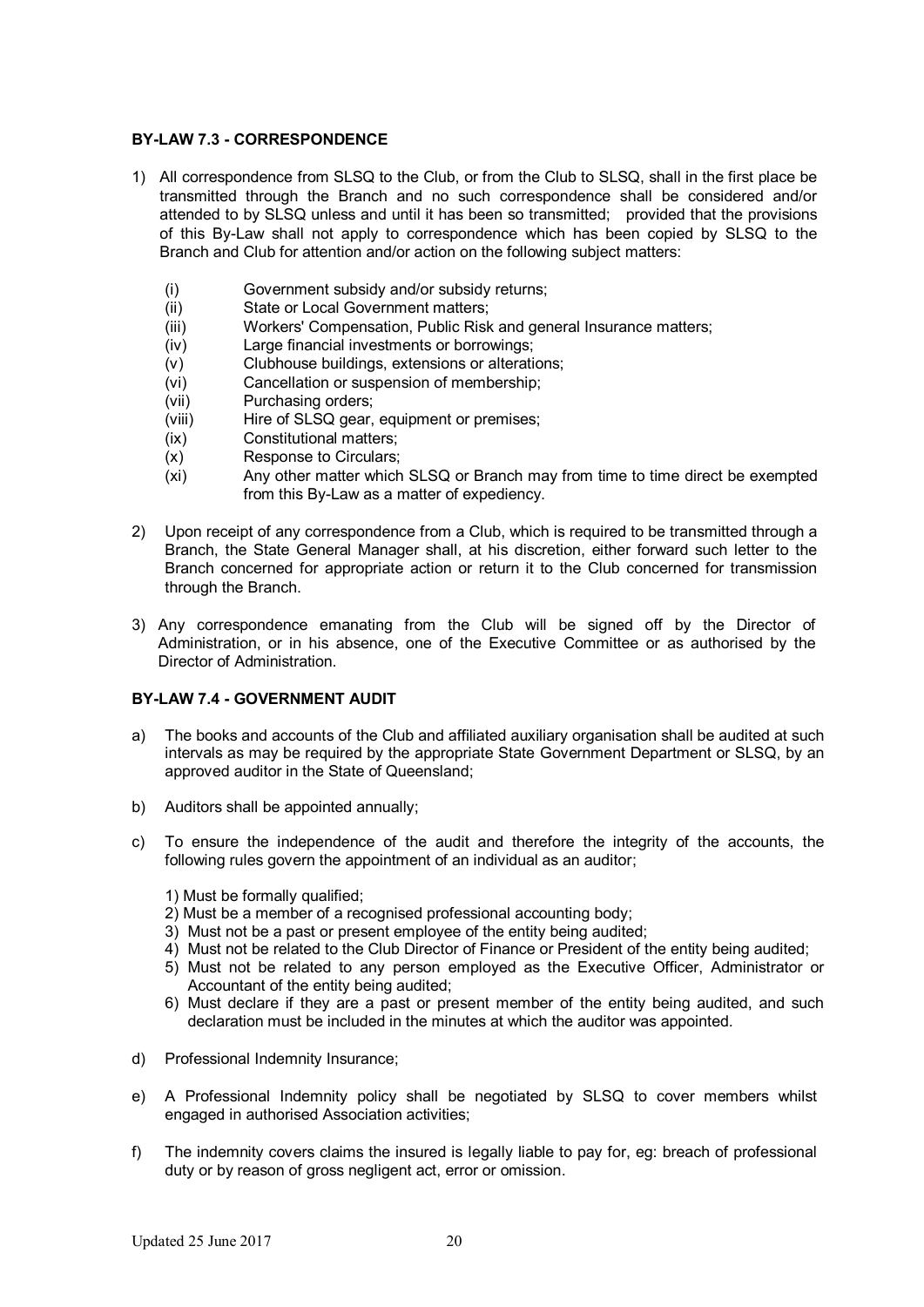# **BY-LAW 7.5 - COLLECTION SANCTION**

- a) The Club and/or auxiliary organisation shall comply with the provisions relevant Government Acts or any subsequent amendments gazetted from time to time;
- b) The Club shall make application to the relevant Government Department for entitlement under the "Approved Association Registration". When Registration is approved and a "number" issued, all relevant requirements to maintain Registration shall be complied with in every detail.

# **BY-LAW 7.6 - FUND RAISING**

- a) The Club and any affiliated auxiliary organisation shall comply with the law with respect to fundraising;
- b) Approval for all fundraising events of the Club and its members rests in the BOM. The Board of Management may delegate this authority to the Fundraising Committee;
- c) The Club is authorised to solicit monetary donation, sell art union ticket by door to door, canvass to any company, firm, newspaper or other business operation or trading or any person within the area of the Club as defined. Similar fund raising shall be permitted outside these areas after prior negotiation and with approval of SLSQ Manager – Projects;
- d) The area of the Club referred to in (c) above is all that area designated by the Branch;
- e) The Branch shall determine, from time to time, areas from within the area prescribed in (c) above, which shall be referred to as "Club" Fund Raising Areas" and it shall be incumbent upon the Club to adhere to this area in relation to fund raising activities within the Branch area;
- f) In the event of any breach of the foregoing provisions of this By-Law, it shall be a condition of continuance of affiliation and/or membership that the Club, member or group of members concerned shall forthwith surrender to the Branch all such monies, and their right thereto, obtained as a result of such breach and the Branch shall thereupon, at its discretion, determine how, and in what proportions (if any) such monies shall be applied. A right of appeal against any decision shall lie with the Branch.

# **BY-LAW 7.7- INSURANCE**

a) General

It is mandatory that the Clubs and auxiliary organisations hold insurances approved by the Council. In cases where SLSQ has appointed an Insurance Broker, then Branches and Clubs which do not insure through such Broker shall submit such policies to SLSQ for approval.

# b) Personal Accident Insurance

i) Paid Staff and Employees -

Clubs who utilise the services of paid staff shall each affect their own accident insurance policy with Work Cover Queensland to cover all such paid staff. This requirement is to be enacted under State Government legislation.

ii) Members -

Personal Accident Insurance is granted under the Work Cover policy to all registered members of Surf Life Saving Queensland (except Junior members aged 7 to 15 years non BM holders) whilst engaged in Surf Life Saving activities.

(iii) Cover/Benefits

The benefits applying under the policy are as described in the relevant government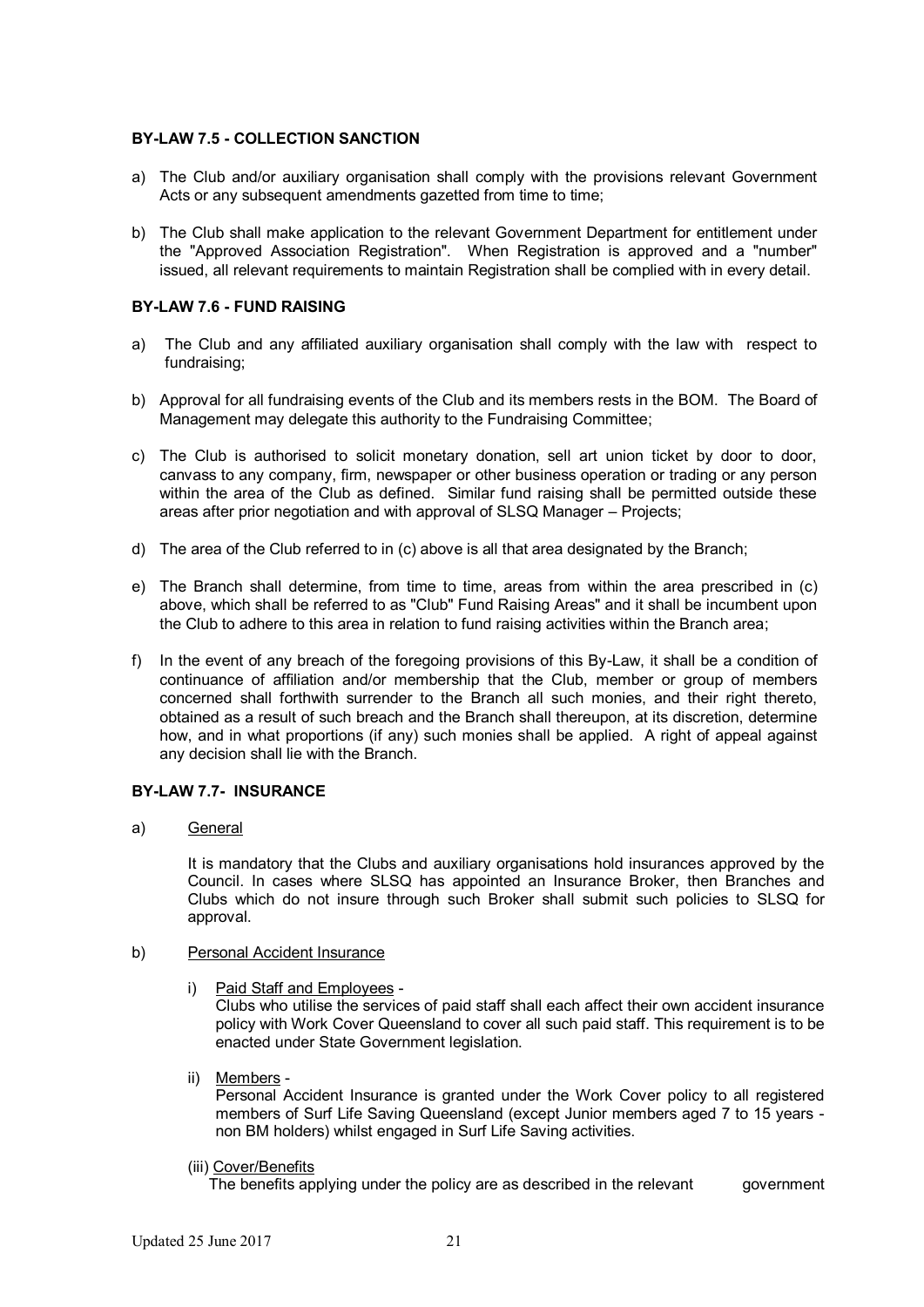act and/or contracts of insurance. An application for compensation is valid and enforceable only if the application is lodged accordance with policy requirements.

- iv) Time Limit for Lodgment of Claims
	- 1. An injured member or official has to lodge his claim within a prescribed time;
	- 2. An application for compensation is valid and enforceable only if the application is lodged within 6 months after the entitlement to compensation arises.
	- 3. If an application is lodged more than 28 days after the entitlement to compensation arises, the extent of Work Cover's liability to pay compensation starts on the day the valid application is lodged.
	- 4. Paragraph 2 does not apply if death is, or results from, the injury.
	- 5. Work Cover may waive paragraph 1 for a particular application if it is satisfied that special circumstances of a medical nature, decided by a medical assessment tribunal, exist.
	- 6. Work Cover may waive paragraph 2 for a particular application if it is satisfied that special circumstances exist.
	- 7. All claims must be lodged with The Branch, as the employer, together with all relevant documentation within seven (7) days following the date the injury occurred.
- (v) Junior Members (7-15 years)

A Personal Accident Policy shall be affected by State Centre to cover all financial Junior members (non BM holders). The benefits cover exceptional items (refer Insurance Manual), e.g. death, liability, medical (restricted), dental, ambulance. Also includes non competitive members 5years (green caps)

vi) Volunteer Workers

A Personal Accident Policy shall be arranged by SLSQ to cover all persons engaged in work for the Club, Branch or SLSQ and/or who are not eligible for Workers' Compensation. The benefits cover exceptional items (refer Insurance Manual), e.g.death, liability, medical (restricted), dental, ambulance which should be signed by all volunteer workers prior to commencement of work.

#### c) Public Liability Insurance

- i) A Public Liability policy is negotiated to cover the State Centre, its affiliated Branches, Clubs, Auxiliary Organisations and its members against legal action instigated by a member of the public.
- ii) Whilst the cover will apply to normal Surf Life Saving activities, it is suggested that a separate cover be taken out by the Branch, Club or Auxiliary Organisation entering into some activity away from their clubhouse or beach, such as a display or fund raising activity where the public are involved.

#### d) Insurance on Property

- i) State Centre shall negotiate insurance policies to cover loss or damage to its own property, or upon goods in transit destined for one of its affiliated bodies. Reassessments of values shall be carried out regularly;
- ii) It is mandatory for all Branches, Clubs and Auxiliary Organisations to hold Insurances with a reputable Insurance Company, and it is a requirement that such policies be submitted to State Centre for its endorsement to ensure that the protection provided is adequate and serves the interest of the Association;
- iii) Branches, Clubs and Auxiliary Organisations shall make their own arrangements with regard to this type of insurance and shall be well advised to reassess values at least every second year.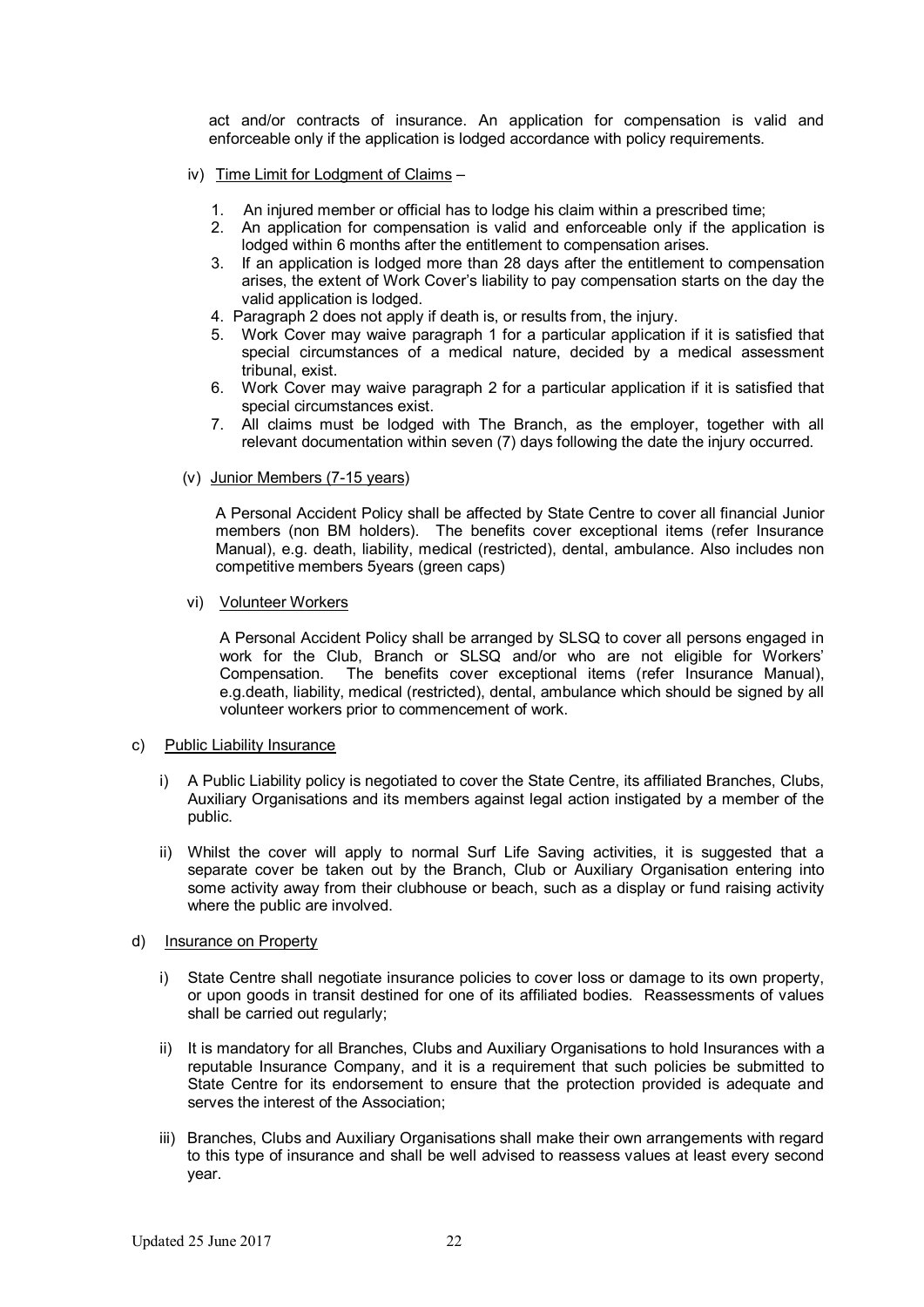- e) Directors and Officers Insurance
	- i) A Directors & Officers policy shall be negotiated to by SLSQ to cover officers of SLSQ, and its affiliated Branches and Clubs, against any claim first made against an officer during the policy period for a wrongful act committed before or during the policy period legal action instigated by a member of the public;
	- ii) It is noted that this is a claims made policy, e.g. no claim can be made against the policy once it has expired or has been cancelled. Also, if a case exists where a claim may be possible, notification must be given to SLSQ's Insurance Broker at the earliest.
- g) Professional Indemnity Insurance;
	- i) A Professional Indemnity policy shall be negotiated by SLSQ to cover members whilst engaged in authorised Association activities;
	- i)The indemnity covers claims the insured is legally liable to pay for, eg: breach of professional duty or by reason of gross negligent act, error or omission.

# **BY-LAW 7.8 - FEES AND CHARGES**

Fees may be payable annually for affiliation, examination, registration, carnival entry and other general lifesaving costs for the Club, and shall be determined by the Branch from time to time:

- a) Affiliation fees shall be included in the annual credit contribution that accompanies the application for Affiliation Form 1/B/2. This contribution shall be determined by the Branch from time to time;
- b) Examination, Registration and Carnival Entry Fees and other general lifesaving costs for the Club shall be debited to a credit and debit ledger account maintained by the Branch Director of Finance. The amounts shall be balanced as at 1st April each year and the Club shall pay or receive an amount to bring their account to a Nil Balance. This system may be subject to change, from time to time, by the Branch.

# **BY-LAW 7.9 - AFFILIATION**

The Club and its affiliates agree:

- a) that they are bound by this Constitution and By-Laws and that this Constitution and By-Laws operate to create a single, uniform entity through and by which the objects of the Club and surf life saving are to be conducted, promoted and administered;
- b) In all other respects the provisions of the Club Constitution Part A Section B/9 shall apply

# **BY-LAW 7.10 - HONORARIUM**

An Honorarium may be granted to an Officer on the decision of the Board of Management. Any such Honorarium paid would be subject to income tax.

# **BY-LAW 7.11 - DISSOLUTION OF AFFILIATED BODIES**

- a) The Constitution of every affiliated body shall contain a dissolution clause similar to that set out in 1/E/15 and should any affiliated body fail to make any such specific provision 1/E/15 of this Constitution is deemed to be included in the Constitution of such affiliated body;
- b) In the event of any affiliated body becoming inactive, going into recess or having its affiliation terminated, the Club is empowered to require such body to implement the requirements of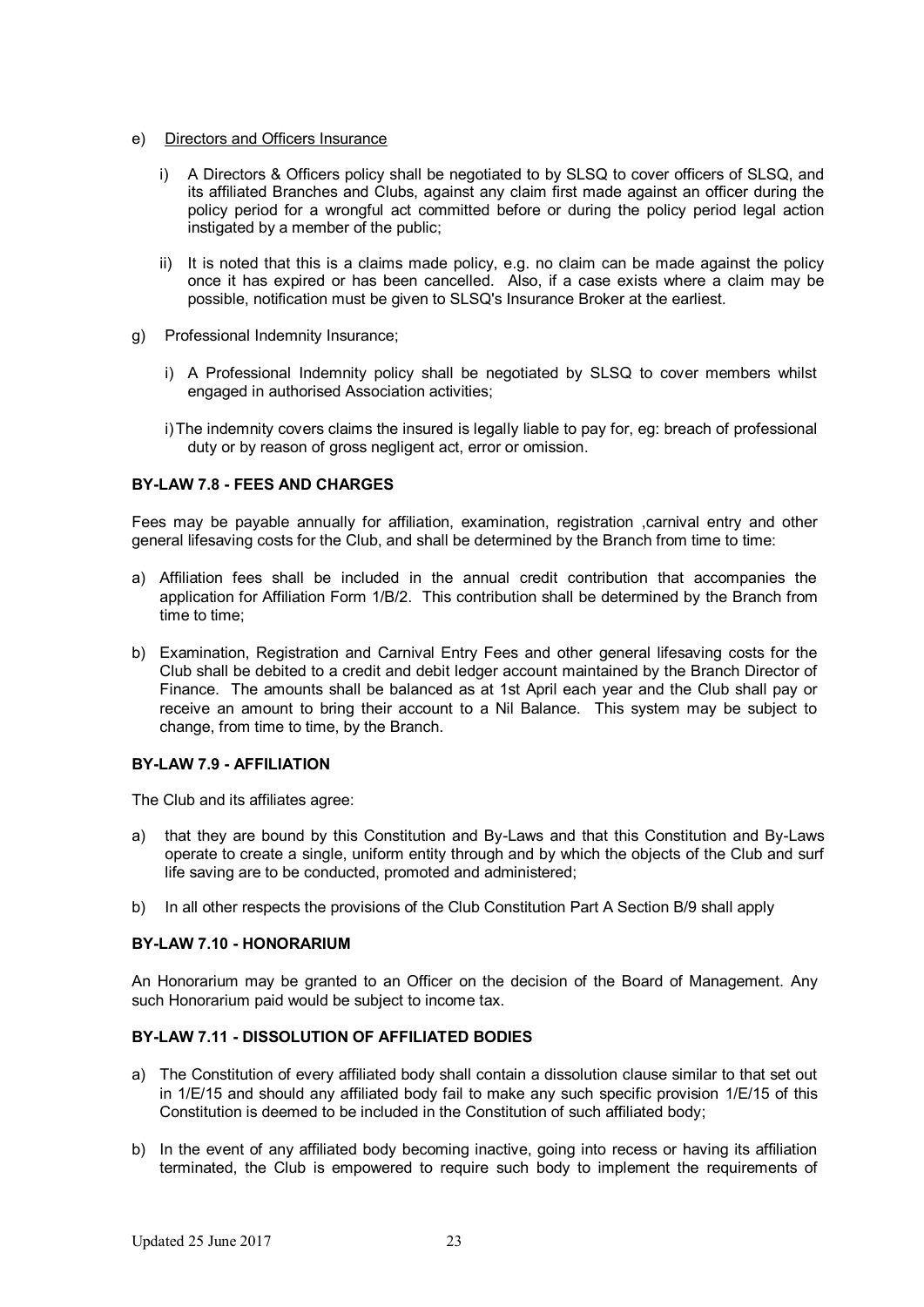1/E/15 regarding dissolution. Should there be no remaining responsible Officers of such affiliated body capable of carrying out the required procedures for dissolution; the Club is empowered by its Constitution to dissolve the affiliated body;

c) Upon the dissolution of an affiliated body in terms of the preceding Clauses, the books, accounts and assets of the affiliated body shall be handed over to or taken possession of by the Club to deal with as it may, in its absolute discretion, see fit.

# **BY-LAW 7.12 - CAPITAL EXPENDITURE**

- (a) The Club shall notify SLSQ of any Proposed capital expenditure over \$50,000 per item purchased;
- (b) Capital expenditure includes alterations, additions or improvements to existing facilities acquisition of any land, buildings or other property, the building of any new facilities, the building or refurbishment of any other facilities either singularly or in partnership;
- c) Capital expenditure also includes capital expenditure to purchase or invest in any business venture, community project, or other project using Club (including affiliated Supporters Club) funds or borrowings;
- d) Such notification is to include:
	- 1 A brief outline of the proposed expenditure clearly stating the intended purpose;
	- 2. Details of architectural plans (where necessary);
	- 3 Cost estimates with recommendation and justification (3 quotes);
	- 4. Details of recommendation of the above proposal in General Meeting Minutes;
	- 5. Latest financial information (profit & loss and Balance sheet) prepared in accordance with accrual accounting requirements; and
	- 6. Any other information considered relevant.
- e) Where financing is required to support the capital expenditure, the Club must provide details of the proposed financing arrangement and appropriate financial data supporting the capacity to service the proposed debt;
- f) In the situation where future anticipated income (eg future distributions from Supporters Clubs including gaming, meals and bar revenue) is being relied upon to service the debt, an independent professionally prepared analysis will also be required, including the following:
	- 1. A detailed business plan;
	- 2. Cash flow projections for at least five (5) years;
	- 3. Market survey/sensitivity analysis confirming the feasibility of the proposal;
	- 4. Funding arrangements.
- g) Such proposal shall be dealt with in the following manner:
- 1. Proposals shall be assessed by SLSQ Board of Finance and Property upon receipt of all relevant information. The Board may seek external advice. Any such approval (which may be granted or withheld conditionally or unconditionally at SLSQ discretion) forms part of SLSQ Policy of encouraging responsible financial and asset management, but should not be construed as express or implied advice, or any guarantee, that the proposal is technically, financially or otherwise feasible or responsible;
- 2 If SLSQ declines to issue an Approval to proceed it may give reasons for doing so. However, in determining whether to take further action which might result in a subsequent approval by SLSQ (for example following SLSQ'S recommendation or conditions of approval), if the applicant must undertake any professional advice. Should the applicant proceed with the expenditure based on any recommendations or conditions made by SLSQ, the risk that might be appropriate for your circumstances is accepted by the applicant.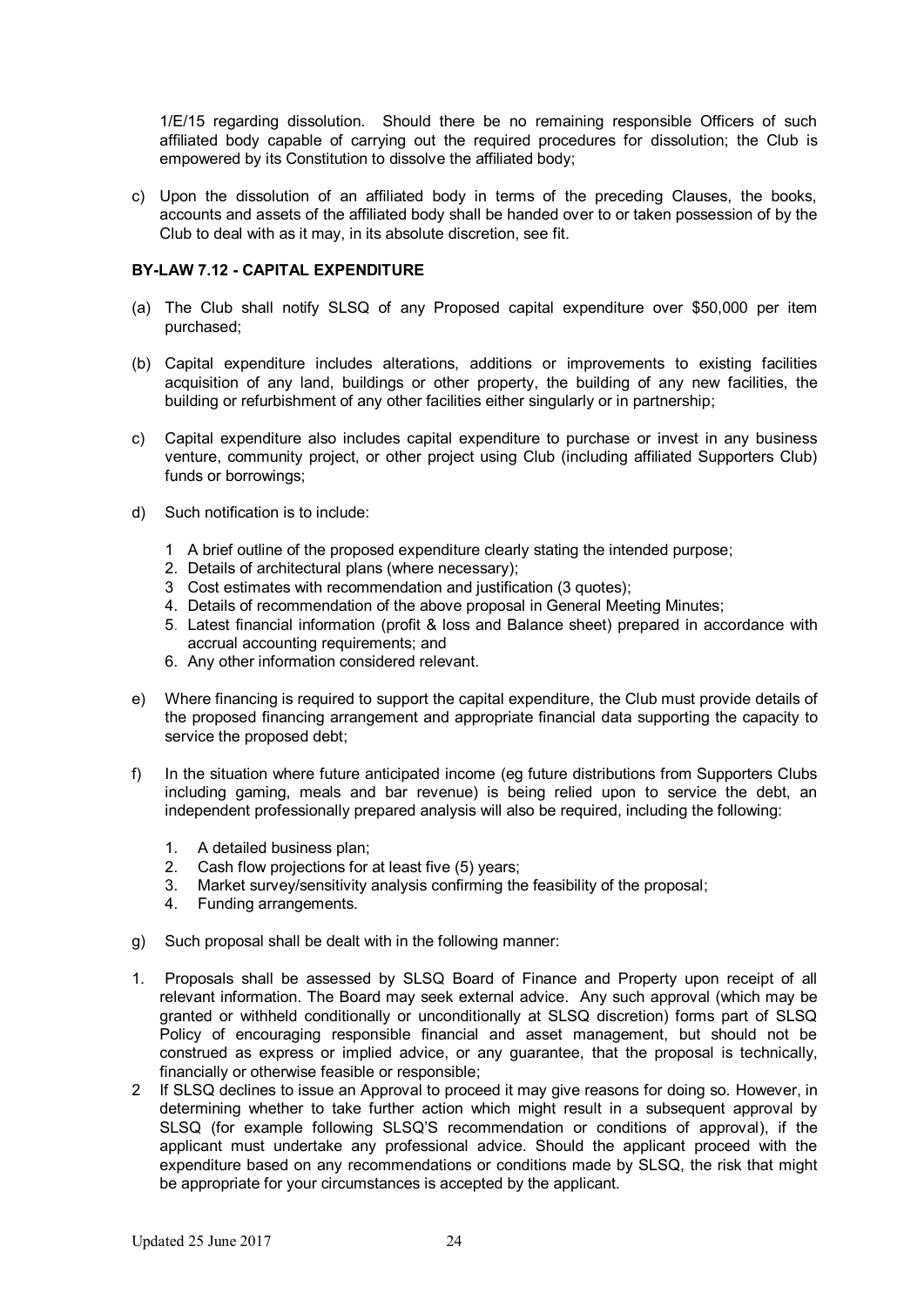# **BY-LAW 7.13 - BUSINESS DEVELOPMENT/VENTURE**

- a) In order to protect and enhance the Association's objective, the Club (including Supporter's Club and related entities) shall inform and consult with SLSQ about any developments or redevelopments, or any developments or commercial or non-commercial venture- on existing property or elsewhere- which involve expenditure over \$50,000;
- b) Examples of such developments or ventures where SLSQ need to be consulted include:
	- 1. Major development or re-development of a clubhouse;
	- 2. Development or re-development of any property;
	- 3. Land and/or property acquisition (free or lease);
	- 4. Negotiation and/or renewal of lease;
	- 5. A commercial or non-commercial venture (eg at the clubhouse) or offsite, either singularly or in partnership.
- c) The Club shall notify SLSQ immediately when considering any development or venture outside the existing scope of operations of Surf Life Saving Club;
- d) SLSQ may request further information such as plans, contractual arrangements, financial and feasibility studies ( as per the Capital Expenditure Policy ) etc to ensure the project/venture is in keeping with the aims and objects of the Association and are financially sound;
- e) SLSQ shall review all such information (with external expert advice if necessary) and if considered appropriate issue an approval to proceed (as per existing Capital Expenditure Policy);
- f) No development or venture shall proceed until SLSQ has issued an Authority to Proceed;
- g) SLSQ shall be kept informed on a regular basis where such developments/ventures have been given approval to proceed;
- h) SLSQ shall respect and comply with any commercial in confidence issues.

# **BY-LAW 7.14 INTELLECTUAL PROPERTY**

- a) The Policy and Procedure for the use of "red and yellow" Surf Life Saving Imagery and Property shall be as determined by SLSA;
- b) No one shall be permitted to inappropriately exploit Surf Life Saving Imagery such as the red and yellow cap, flags. Patrol uniforms, logos/trademarks etc;
- c) The following procedures shall apply where the Club wishes to use "red and Yellow" imagery/property:
	- 1. The Club shall obtain SLSQ' s approval to use or allow someone else to use images or pictures of lifesavers wearing "red and yellow" patrol caps, or patrol uniforms .or patrol flags:
	- 2. SLSQ has the authority to approve the use of such 'red and Yellow imagery if the promotion is restricted to the Club's local area;
	- 3. SLSQ has the authority to approve the use of red and yellow imagery in advertisements/promotions that go beyond the Club's area if the use of the imagery is in good taste, not conflicting with a State and National sponsor. There may be a licence fee attached;
	- 4. The Club has every right to use its own Club caps, uniforms and imagery in Queensland.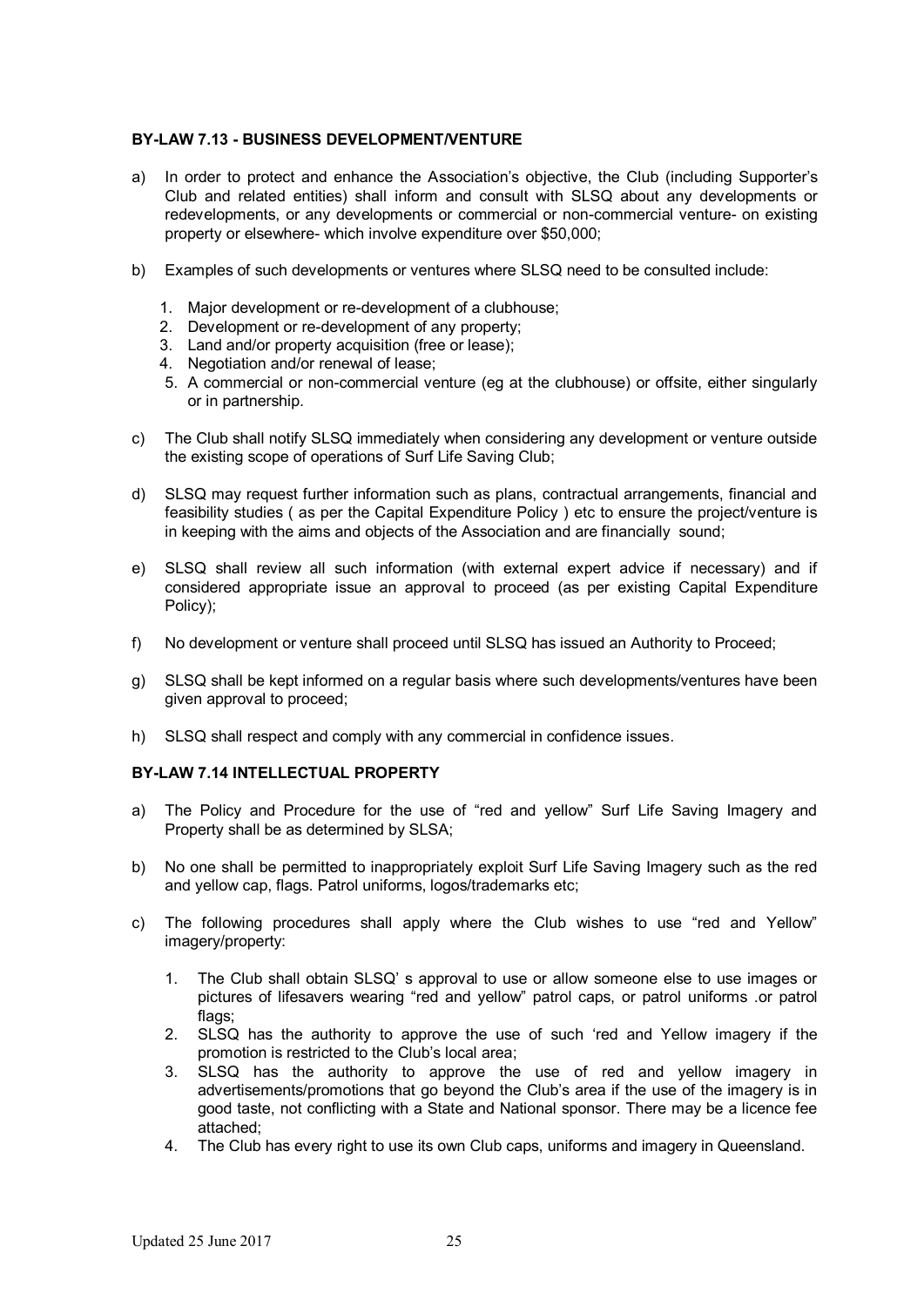# **SECTION 8**

### **Membership**

### **BY-LAW 8.1 MEMBER PROTECTION**

- a) The Club is committed to the health, safety and well being of all members and shall use its best endeavours to ensure a safe environment exists for all members participating in surf life saving activities;
- b) The Club shall not condone any form of discrimination, harassment or abuse of, or by, members;
- c) All members shall abide by the relevant SLSA policies with respect to Member Protection, Equity and Harassment and the Codes of Conduct as determined from time to time;
- d) All members involved, either directly or indirectly in leading, chaperoning, coaching, instructing, examining or supervision (or the like) youth members shall be screened in accordance with legislative and Association requirements as determined from time to time:
- e) All members shall immediately report any suspected breaches of the SLSA Membership Protection or Equity Policies or Codes of Conduct to the appropriate authority with their Club, Branch, or SLSQ's Chief Executive Officer. The Chief Executive Officer shall, in accordance with Association Policies and Procedures, determine the most appropriate method of dealing with such reports.

# **BY-LAW 8.2 CODES OF CONDUCT**

All members, Officers and staff shall comply with the following Codes of Conduct:

- a) Individual members shall:
	- 1. Respect the rights, dignity and worth of others:
	- 2. Be fair, equitable, considerate and honest in all dealings with others;
	- 3. Be aware of, and maintain an uncompromising adhesion to SLSA standards, rules regulations and policies;
	- 4. Be professional in, and accept responsibility for actions;
	- 5. Make a commitment to provide quality service;
	- 6. Use facilities and equipment for their proper purposes, and care for and maintain such facilities and equipment correctly:
	- 7. Refrain from anything which may abuse, intimidate or harass others;
	- 8. Preserve and protect the standing and reputation of the Association;
	- 9. Understand the consequences of any breach of SLSA 'S Member Protection Policy or Codes of Conduct.
- b) Team Managers/Age Managers/Chaperones shall:
	- 1. Abide by the Code of Conduct for members;
	- 2. Be responsible for the overall welfare and well-being of team members and Officials when travelling with a team and throughout competition;
	- 3. Maintain a duty of care towards team members and an accountability for the management of the team;
	- 4. Have a sound knowledge of SLSA policies, responsibilities) and competition rules where necessary) and ensure that the conduct of the team is in accordance with these policies and guidelines;
	- 5. Foster a collaborative approach to management of the team.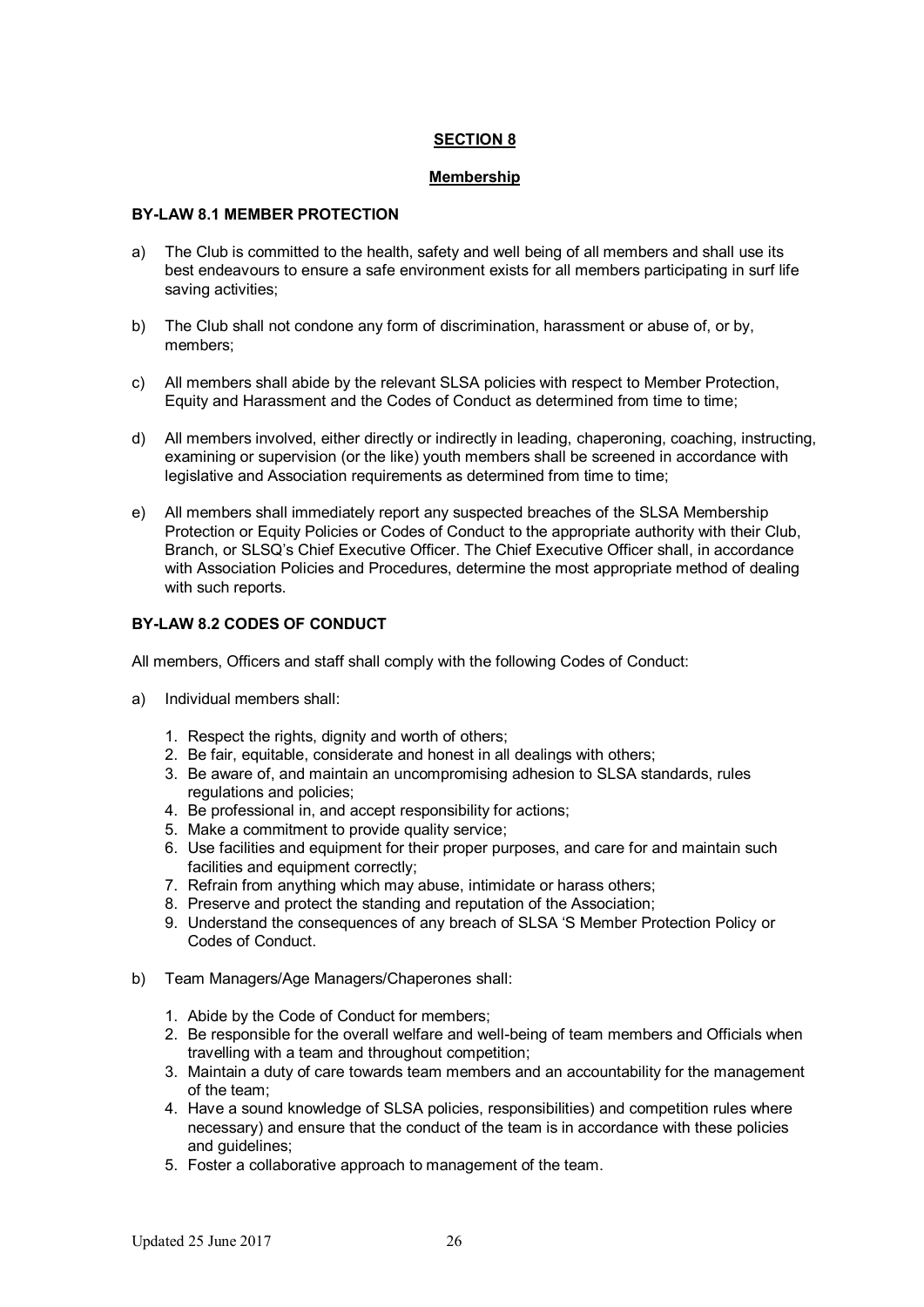- c) Coaches/Officials shall:
	- 1. Abide by the Code of Conduct for members;
	- 2. Be responsible for matters concerning the coaching, training, development and competition of surf lifesavers;
	- 3. Maintain a duty of care towards others and an accountability for matters relating to training and competition;
	- 4. Have a sound working knowledge of SLSA policies, rules and regulations, Officiating and coaching techniques:
	- 5. Ensure that any physical contact with others is:
		- a) Appropriate to the situation;
		- b) Necessary for the person's development;
	- 6. Provide a safe environment for training and competition;
	- 7. Be a positive role model for surf lifesavers and SLSA.
- d) Administrators/Directors/Officers shall:
	- 1. Abide by the Code of Conduct for members;
	- 2. Be fair, considerate and honest with others;
	- 3. Operate within the rules of SLSA;
	- 4. Be professional in all actions, Language, presentation, manner and punctuality should reflect high standards:
	- 5. Resolve conflicts fairly and promptly throughout established procedures;
	- 6. Maintain strict impartiality;
	- 7. Maintain a safe environment for others;
	- 8. Show concern and caution towards others;
	- 9. Be a positive role model.
- e) Youth Leaders Shall:
	- 1. Abide by the Code of Conduct for members;
	- 2. Recognise the importance of and encourage the development of members, encompassing camaraderie and team work;
	- 3. Treat members with respect and accept the duty of care for the welfare, safety, healthy and happiness of members and conduct themselves responsibly;
	- 4 Be a role model to all members and conduct themselves in a manner befitting a leader with Surf Lifesaving;
	- 5. Adhere to all Association Policies and ensure that the duty of care to all members is met in these areas;
	- 6. Accept that adults in Surf Lifesaving do not involve themselves in unobserved activities with individual Youth members;
	- 7. Realise that physical and verbal abuse, neglect or any other type of abuse, is unacceptable conduct by any member of the Association;
	- 8. Allow members the opportunity and access to gain valuable leadership qualities and skills through lifesaving and surf sports activities;
	- 9. Provide the best possible lifesaving and sporting activities for members with the view to encourage and promote long term active participation;
	- 10. Be reasonable in demands on member's time, energy, enthusiasm and commitment;
	- 11. Ensure young members are involved in planning, leadership, evaluation and decision making processes at various levels within that Association;
	- 12 Ensure that equal opportunities for participation in lifesaving are made available to all members regardless of ability, race, colour, religion or sex.

# **BY-LAW 8.3 - MEMBERSHIP CLEARANCES**

a) Any member who desires to join another Affiliated Club but still retain membership of his existing Club(s), and any person who has ceased to be a member of an Affiliated Club but who desires to join another Affiliated Club, shall first obtain from his present Affiliated Club(s) or from the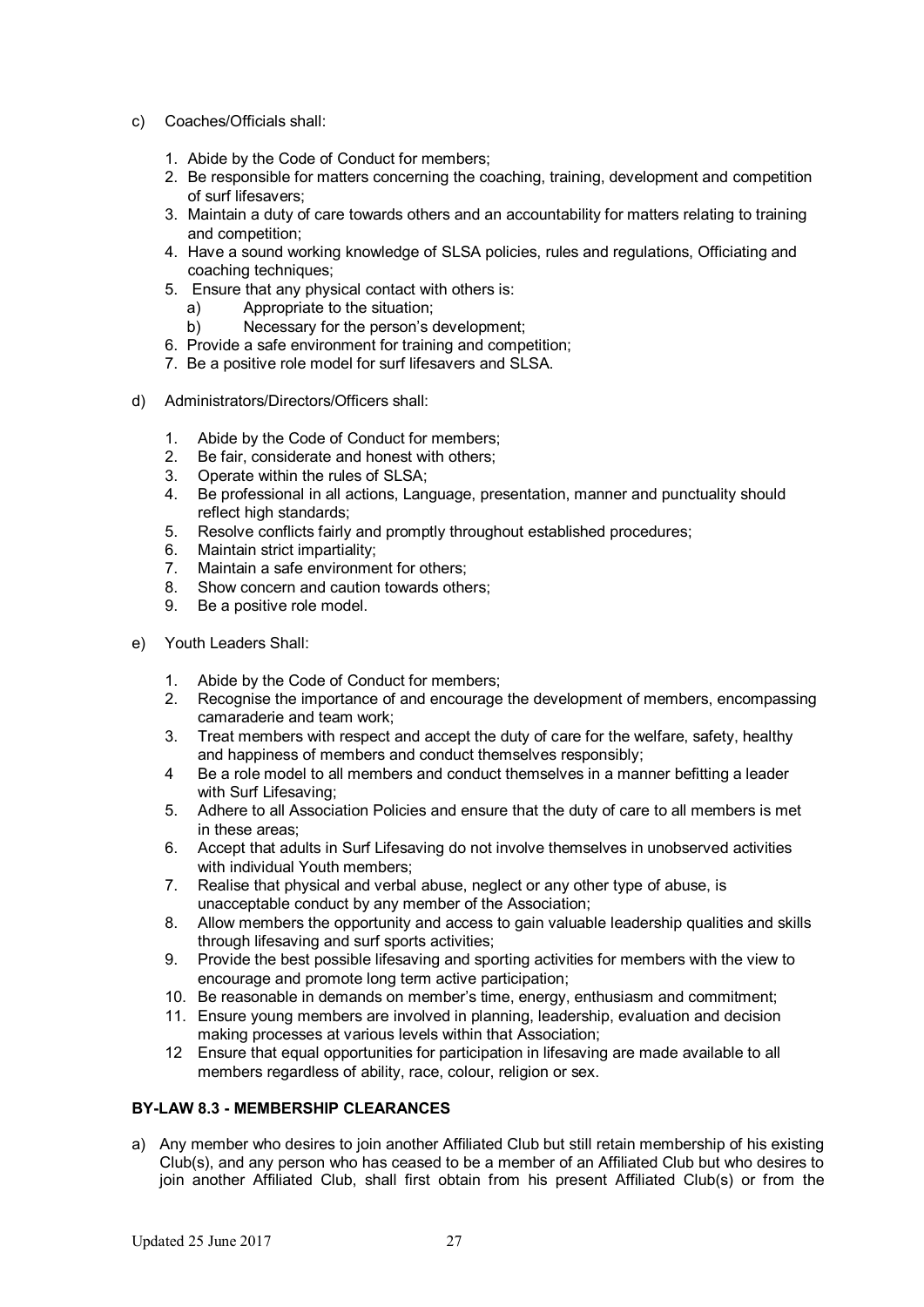Affiliated Club of which he was last a member, a Clearance Certificate in the prescribed form which shall clearly indicate -

- any awards that may be held by such person;
- that such person is not in debt in any way to such Affiliated Club(s);
- that such person is not expelled or under suspension from such Affiliated Club(s);
- the destination of such person's competition rights.
- b) The member desiring the clearance shall obtain the prescribed duplicate controlling authority clearance form, and after entering the relevant details lodge the original with the "losing" Club and the duplicate with the relevant controlling authority;
- c) The "losing" Club or its Executive shall, within fourteen (14) days of receiving the original, approve or reject the application and after recording its decision on the application, immediately forward the original with the club's decision to the controlling authority;
- d) If the "losing" Club approves the application, the controlling authority shall record the approval on the original form and return same to the member. The duplicate shall be retained by the controlling authority with a notation of the decision;
- e) If the "losing" Club objects to the application, the application shall be considered at the next meeting of the controlling authority for a decision. Such controlling authority decisions shall be final. The decision shall be recorded on the original and returned to the member forthwith. The duplicate shall be retained by the authority with a notation of the decision. The "losing" club shall be advised, in writing, of the controlling authority decision;
- f) If the controlling authority does not receive a decision or the original form from the "losing" Club within twenty-one (21) days of the receipt of the duplicate form, the application shall be dealt with at the next meeting of the controlling authority for a decision. Any decision made at the meeting shall be final. The "losing" Club and the member shall be advised of such decision in writing;
- g) Clearance of transferring members shall automatically take effect from the date when the application is approved by the controlling authority.

# **SECTION 9**

#### **Club Colours/Badges, Competitive Conditions**

#### **BY-LAW 9.1 - COLOURS AND BADGES**

a) The existing Club's colours, badges and competition cap design shall not be altered without reendorsement of SLSQ and the approved Association.

#### **BY-LAW 9.2 - COMPETITIONS**

- a) The SLSQ shall have power to regulate all competitions between Club, Branches and/or directly affiliated Clubs within its boundaries;
- b) The Branch shall have power to regulate competitions between Clubs affiliated with the Branch;
- c) The Club shall only participate in competitions endorses by Branch, SLSQ OR SLSA;
- d) No Inter-Club competition within the Branch shall be held without the approval of the Branch;
- e) Wagering and/or gambling by persons competing or participating (eg as a competitor, coach, official, manager, organiser etc) in events conducted by the Association is not permitted. Such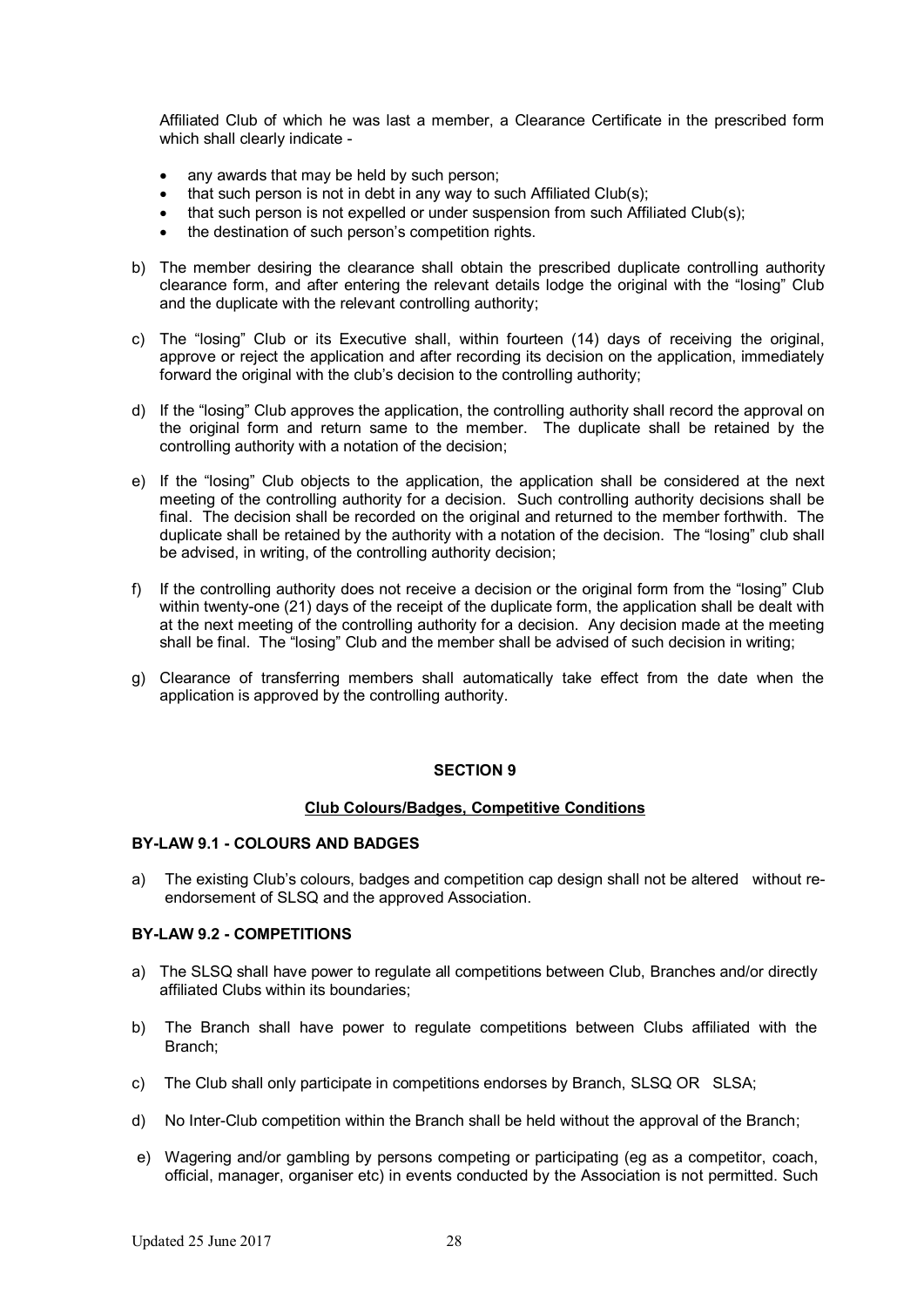members proven to have gambled on an Association competitor event, in which they are involved, will be liable to appropriate disciplinary action.

### **BY-LAW 9.3 - COMPETITIVE RIGHTS, OBLIGATIONS AND QUALIFICATIONS**

Members and competitors acknowledge and agree that competing in lifesaving events, contests, carnivals and competitions attracts certain rights and obligations, and requires certain qualifications. In relation to rights, obligations and qualifications the following shall apply:

- a) Inherent in membership of SLSA, but subject always to gaining the appropriate qualification as prescribed by SLSA and complying with the competition rules issued by SLSA, is the right to enter, participate in events, contests, carnivals and competitions conducted by SLSA;
- b) Members are obliged to ensure they obtain and maintain the appropriate qualifications, including but not limited to, awards, age limits, patrols, proficiency tests, equipment and limiting disabilities, to enable them to enter and participate in events, contests, carnivals and competitions conducted by SLSA;
- c) Members acknowledge and agree that should they participate in, and/or use any SLSA equipment in any event, contest, carnival and competition, which has not been licensed, sanctioned or otherwise authorised by SLSA that they will attract disciplinary action under the Regulations which may result in forfeiture of their competitive rights set out in By-Law 9.3 (a) above.

### **BY-LAW 9.4 - CLUB CHAMPIONSHIPS**

- a) The Club Championships shall be conducted annually on a date determined by the Club's Board of Management;
- b) The list of events to be conducted at the Championships shall also be decided at the Annual General Meeting.

#### **BY-LAW 9.5 - TROPHIES, PRIZES AND ELIGIBILITY**

In relation to trophies, prizes whether cash or kind and the eligibility of Individual Member/s representing a section of the Association to compete for or accept such trophies or prizes the following shall apply: E/ 13 of the Constitution

- a) The Association shall reserve unto itself the authority to determine, from time to time, conditions relative to the acceptability of trophies or prizes, reimbursement of accommodation, travel and other expenses, and eligibility to compete for trophies or prizes;
- b) Wagering or gambling on any competition conducted by the Association, State, Branch or Club is not permitted;
- c) The Association shall be the authority to approve competitions involving "cash prizes" and therefore any Affiliated Club or other section of the Association wishing to allocate any "cash prizes" for competition events shall seek the approval of their respective Branch, State Centre or in the case of events involving international or interstate competitors, the Association;
- d) "Cash prizes" shall not be awarded for any event at a National, State or Branch championship carnival;
- e) "Cash prizes" shall not be made available from Affiliate Club general funds, however, sponsor income may be distributed utilising the club banking account;
- f) Not withstanding the foregoing, sponsors should be strongly encouraged to provide items of lifesaving gear as prizes rather than cash but where "cash prizes" are presented they shall be portrayed as coming direct from the sponsors.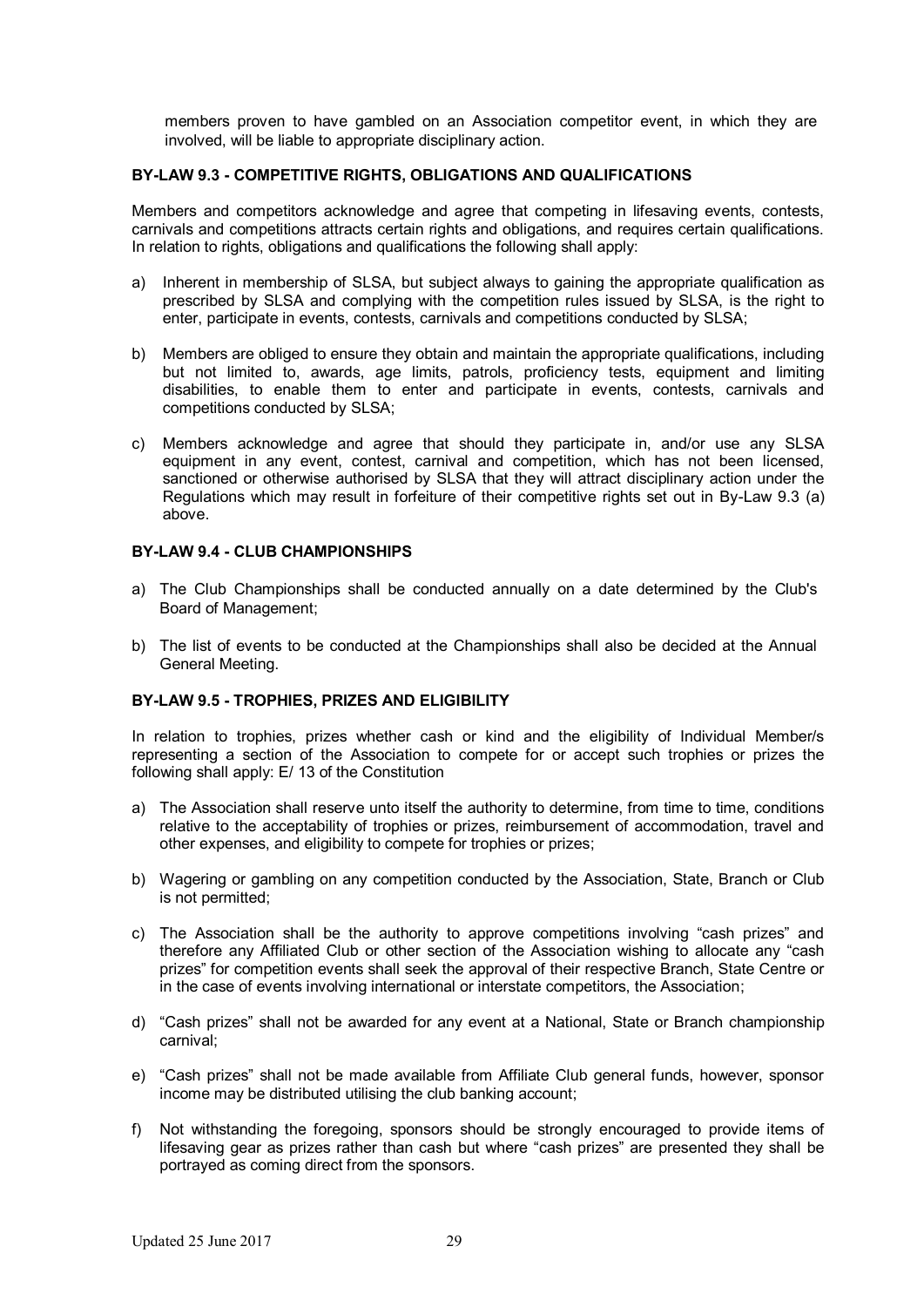### **BY-LAW 9.6 - TEAM MANAGEMENT**

- a) The Club when participating in any carnival or similar function shall appoint a Manager of its competitors and other members of the Club selected to represent and/or assist the Club at such carnival;
- b) Every Manager so appointed shall be responsible for the proper conduct of himself and of the members under his control, and attend all briefings;
- c) A Manager shall, as far as practicable, remain with the party under his/ her control during the entire period of his/ her managership. In the event of the party under his control separating into sections the Manager shall be responsible for appointing a member of each and every section to act as his Manager of the section;
- d) In the case of a carnival or similar function conducted under the control of the Branch, the name of the Manager so appointed shall be notified to the Branch with the Carnival entries, or, at the latest, before the commencement of the carnival;
- e) The Manager shall remain in attendance with his team during the course of such carnival or similar function and shall take action to ensure that competitors under his/ her control report to the Check Marshal immediately they are called upon to do so;
- f) The Manager shall report to the Carnival Referee or other nominated official whenever called upon to do so by the Carnival Announcer or other authorised official and shall comply with the directions given:
- g) In the case of mixed gender teams including minors, a chaperone or chaperones shall also be appointed.

# **SECTION 10**

# **Visits and Tours**

In relation to visits and tours by Association Individual Members or teams who shall include all persons who travel with or under the arrangements made by the Association, State Centre, Branch or Affiliated Club, the following directions shall be mandatory requirements.

# **BY-LAW 10.1 - INTER-CLUB/INTERSTATE VISITS**

In relation to affiliated clubs or a member or members of an affiliated club wishing to visit other clubs within Australia, the following shall apply:

- a) Visits within a State, Territory or Branch shall be subject to the control of that Centre or Branch providing any such control provides for the appointment of a Manager in all circumstances;
- b) With the exception of national surf carnivals, interstate visits shall be subject to advice to SLSQ and Branch by the intending touring party at least twenty-one (21) days prior to such visits;
- c) Such advice shall detail the proposed destination and dates of the visit, method of travel, the number intending to travel and the name and address of the Team Manager's who shall be deemed responsible in the event of necessity for future reference;
- d) Providing there are no grounds for objection, the State Centre of the intending touring party shall forthwith advise the relevant State Centre/s of the proposed visit to their region.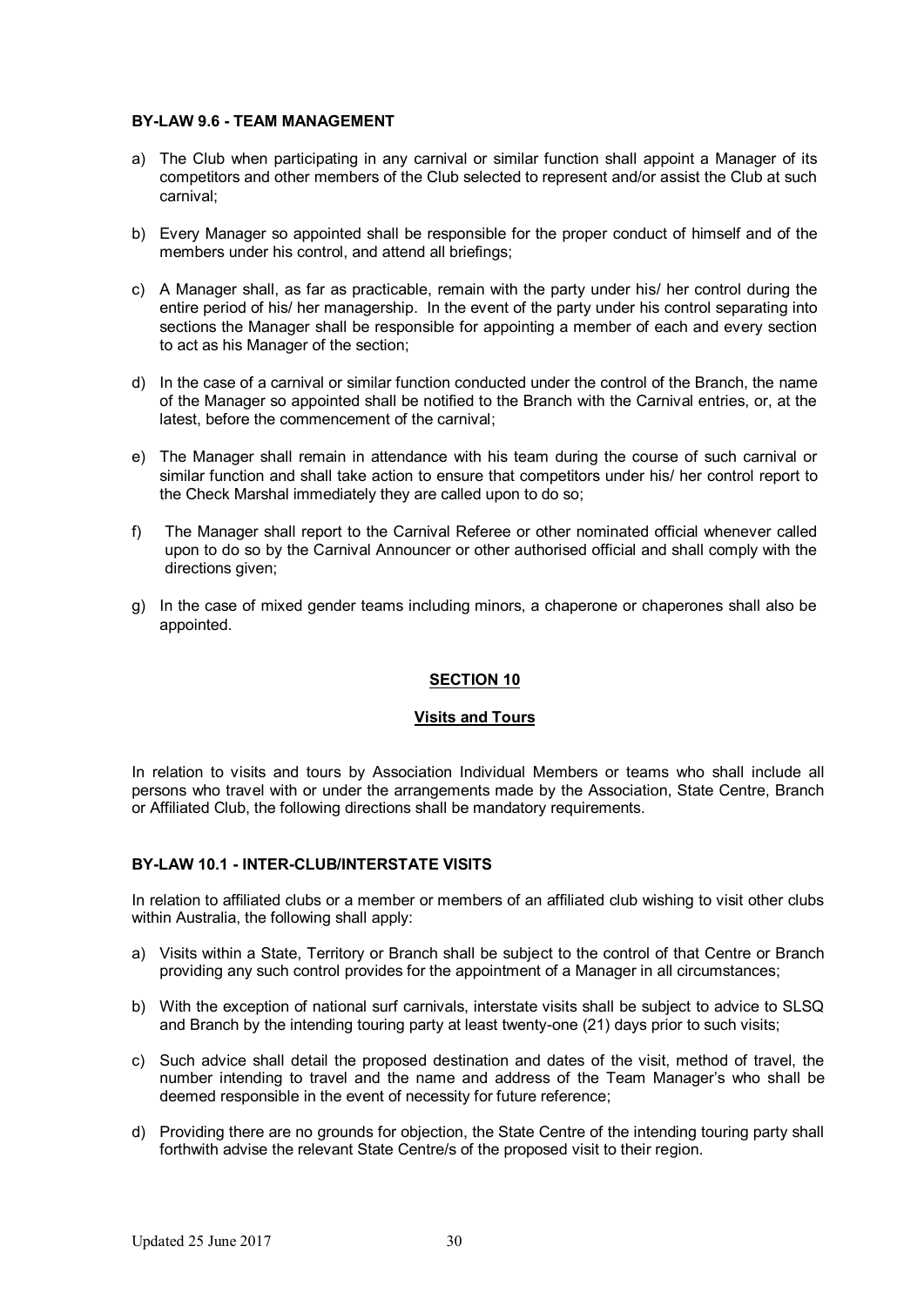# **BY-LAW 10.2 - INTERNATIONAL TOURS POLICY**

When individuals or teams are identifiable as Association members by uniform or insignia or the purpose of the tour is to compete in events using Association type equipment or attend Association conferences or matters identifiable with Association activities, then the following policies and conditions apply:

- a) At least six months notice of the proposed departure date shall be given by a Club, Branch or State Centre before permission to tour shall be granted, unless under special circumstances as approved by the Australian Council;
- b) SLSQ shall not, in any way, be responsible financially for any part of the expenses attributable to any tour by a Club or Branch;
- c) Appointment of officials, size and composition of the team and selection policies shall be a matter for the body making the tour, however, the Association strongly recommends the inclusion of Educational Officers in any team to tour overseas;
- d) No Club or Branch shall knowingly select in an overseas touring team any member who is under any form of suspension or is financially indebted to any Club, Branch or SLSQ;
- e) The Association shall reserve the right to set special conditions under which permission will be granted to a Club, Branch or State team to tour overseas countries in the same season that an Australian Representative Team shall be visiting those same countries;
- f) At least one month prior to the departure of any Club or Branch team, SLSQ and Australian Council shall be supplied with a copy of the final itinerary, points of contact, full details of the composition of the team, names and addresses of team members and the team manager;
- g) Any Club, Branch or State team to tour overseas shall have an appointed Team Manager who will be responsible for all matters concerning the team. In the event of any incident, complaint or otherwise adverse reaction to the team as a whole, or members individually, the manager shall be automatically responsible to the Association and may be called before the Branch, State or Australian Council to face judiciary inquiry and possible disciplinary action;
	- h) Comprehensive reports and recommendations (if any) on any tour (together with a team photograph wherever possible) must be supplied to SLSQ within ten (10) weeks of the completion of the tour.
	- i)

# **BY-LAW 10.3 - INTERNATIONAL TOURS - WITHOUT INVITATION**

A Club, Branch or State Centre seeking to tour overseas without having received a specific invitation shall:

- a) make application to its Branch, SLSQ or Australian Council (whichever is its immediate controlling body) for permission to conduct a tour which shall include the following:
	- (i) proposed itinerary;
	- (ii) duration of the tour;
	- (iii) proposed composition of the team (a detailed composition of team members, names, capacities, etc., should be supplied as soon as it is completed);
	- (iv) details of how the tour will be financed including any proposals of sponsorship;
	- (v) aims and objectives of the tour, having regard to surf life saving;
	- (vi) an undertaking that the Branch, SLSQ or Association will not in any way be financially responsible for the tour;
	- (vii) the method of selection to be used.
- b) If the application by the club is endorsed at branch level, the branch shall then forward the application to SLSQ requesting endorsement of same and on forwarding to Australian Council, and in the case of an application to tour by a club affiliated directly to SLSQ, SLSQ shall, if it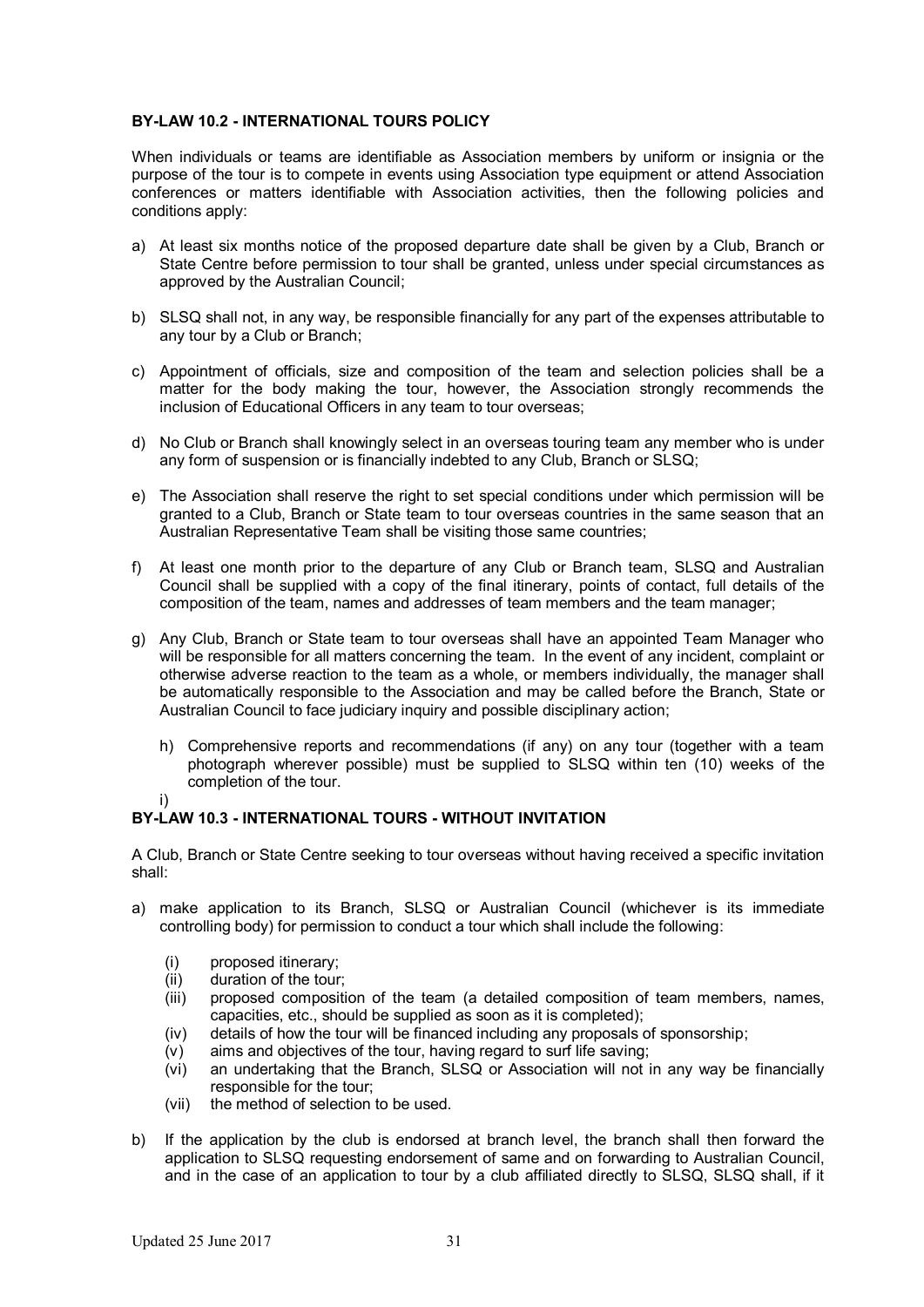endorses the application, forward same to Australian Council;

c) The Australian Council upon receipt of the application, and if satisfied all conditions have been met, may then seek from the overseas country, district or club concerned, permission for the tour to take place and give the Club, Branch or SLSQ permission to correspond direct with the overseas body.

### **BY-LAW 10.4 INTERNATIONAL TOURS - WITH INVITATION**

A Club, Branch or State Centre seeking to tour overseas after having received a specific invitation shall:

- a) if the invitation is accepted, make application for permission to conduct the tour, to its Branch, SLSQ and the Australian Council setting out all details as required by the Association's Regulations 7.10.1(c) and 7.10.3(a) accompanied by full details and a copy of the invitation received;
- b) if the Branch and/or SLSQ endorse the application, it shall be forwarded to the Australian Council seeking final approval for the tour to be conducted;
- c) the Australian Council, upon receipt of the application and having satisfied itself all conditions have been met, may grant permission for the tour to take place and give the Club, Branch or SLSQ permission to correspond direct with the overseas body. Before granting this permission, the Australian Council will ascertain from the national overseas body that the invitation has been endorsed by them.

### **BY-LAW 10.5 - TOURS TO AUSTRALIA**

In relation to tours by overseas Life Saving organisations to a Club, Branch or SLSQ in Australia, the following conditions shall apply:

- a) If any Club, Branch or SLSQ wishes to issue an invitation to any overseas lifesaving body to tour in Australia, it must firstly make an application to the Australian Council through its Branch/SLSQ. Such application shall include all details of the proposed tour including accommodation, financial obligations of the host body, proposed itinerary and details of any appointed Liaison Officer/s;
- b) Branches and/or State Centres receiving such applications shall, before endorsing the application, consider the following:
	- i) the ability of the Club and/or Branch to host such a tour having in mind the membership and financial situation of the hosting Club and/or Branch;
	- ii) that the proposed visit will not seriously disrupt any programming of the Club, Branch or SLSQ;
	- iii) that qualifications of the host body's liaison officer/s are satisfactory to properly carry out the required duties;
	- iv) such tours may be referred to as "domestic tours" and once authority has been given by the applicable Branch, SLSQ and Australian Council these authorities shall not bear any responsibility, financial or otherwise, in connection with the tour.
- c) The Australian Council upon receipt of the endorsed application, and provided that all the necessary conditions have been met, will consider the application, and if approved, the Australian Council shall notify the overseas Association concerned. However, the tour should not be considered confirmed until the overseas Association has advised the Australian Council of the invitation's acceptance;
- d) Within eight (8) weeks of the completion of any tour by an overseas body, the host Club, Branch or SLSQ shall supply the Australian Council with a comprehensive report detailing the activities and achievements of the tour;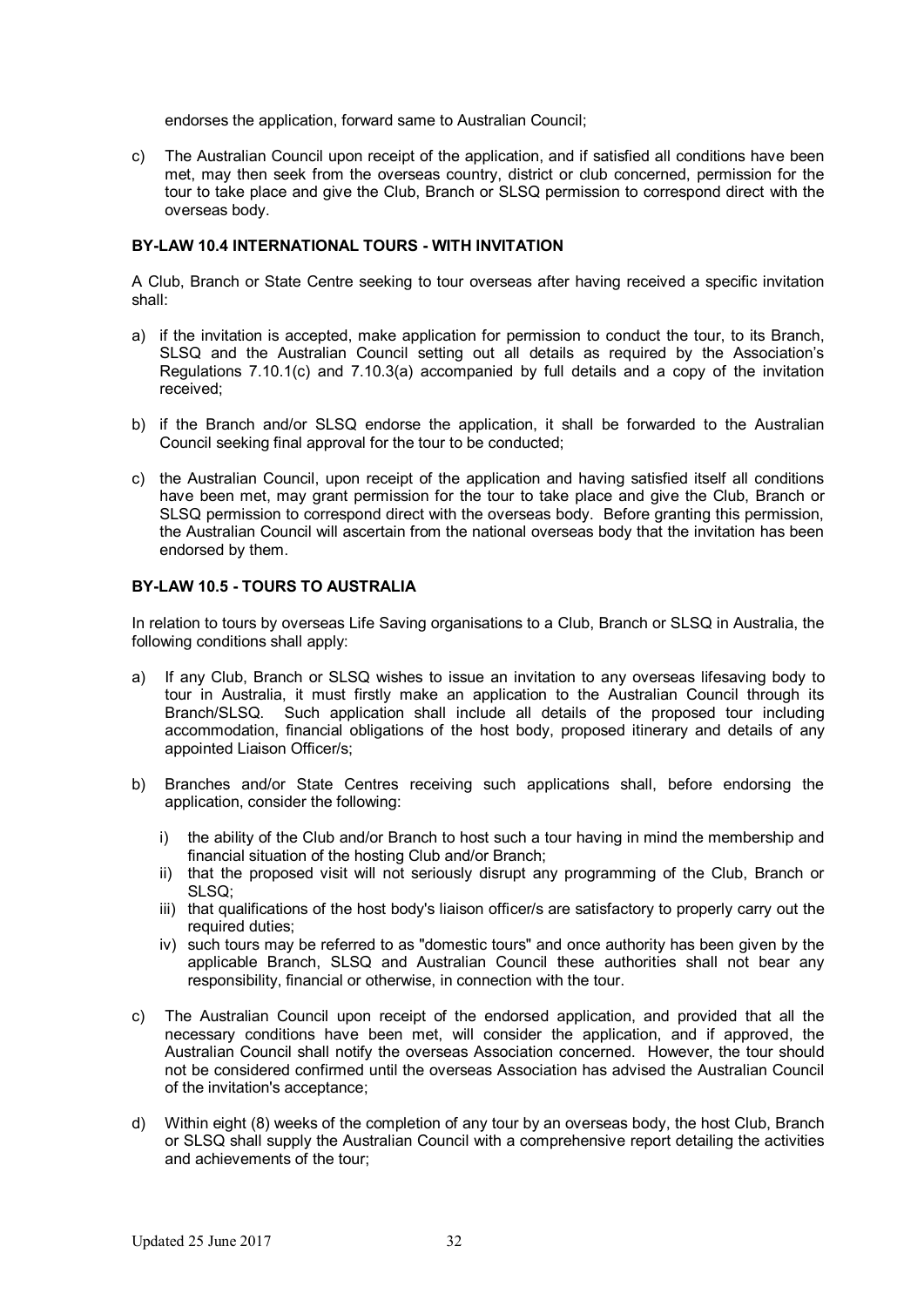e) Despite a tour being classified as a "domestic tour" it is anticipated that the host Club, Branch or SLSQ will take such opportunities to invite the Branch, SLSQ and the Australian Council representatives to be present at receptions and to be given the opportunity of having discussions with overseas visitors.

# **SECTION 11**

# **Discipline, Penalties and Appeals**

(Refer Appendix A)

# **BY-LAW 11.1 - JURISDICTION**

- a) The penalising authority for the Club shall be vested in the following:
	- The Council
	- $H$  The Board of Management
	- $H$  The Judiciary Committee
- b) Should the Club decide the alleged offence is beyond the responsibility of the Club, the matter may be referred to the Branch for determination.

### **BY-LAW 11.2 - DISCIPLINE**

- a) General
	- i) The Club may penalise or refer to the Judiciary Committee, any Club or Auxiliary Organisation within its jurisdiction or any member of such, whether a competitor or not, who, in the opinion of the Club has practised or counselled any unbecoming conduct or conduct which reflects upon the good name of the Club or any or all of its Officers, whether at any competition, meeting, function or other activity, or at any other time;
	- ii) Penalty decisions shall be promptly conveyed in writing to the body or member concerned and it shall be incumbent on such body to give immediate effect to such decision, and to notify SLSQ.
- b) Carnivals/Competitions/Conferences
	- i) Any Club conducting a carnival, competition, seminar, congress or other Association activity shall advise the Branch of such activity and request the appointment of a Disciplinary Committee.

# **BY-LAW 11.3 - PENALTIES**

- a) Without limiting the scope of penalties that may be imposed, the form a penalty may take includes:
	- i) Reprimand with the offence being recorded in the books of the penalising body;
	- ii) Suspension may be applied as a complete or partial suspension of a member's privilege for a definite period of time or until a definite pre-set goal is reached, and partial suspension could well require the member to carry out all or part of his duties in the Club without being able to avail himself of the normal facilities and privileges of a member, the extent or limit of the penalty must be set by the body imposing the said penalty, provided that the period of suspension shall not be longer than 5 calendar years from the date of the order.
	- iii) Termination Club membership may be terminated because of the prevailing circumstances, and when the extreme action of expulsion is not warranted. A member whose membership is terminated may re-apply for membership of the Association at some later time;
	- iv) Expulsion from "Club Membership" would be applied only as a response to a very serious offence against the Club, the Association or their principles or ideals;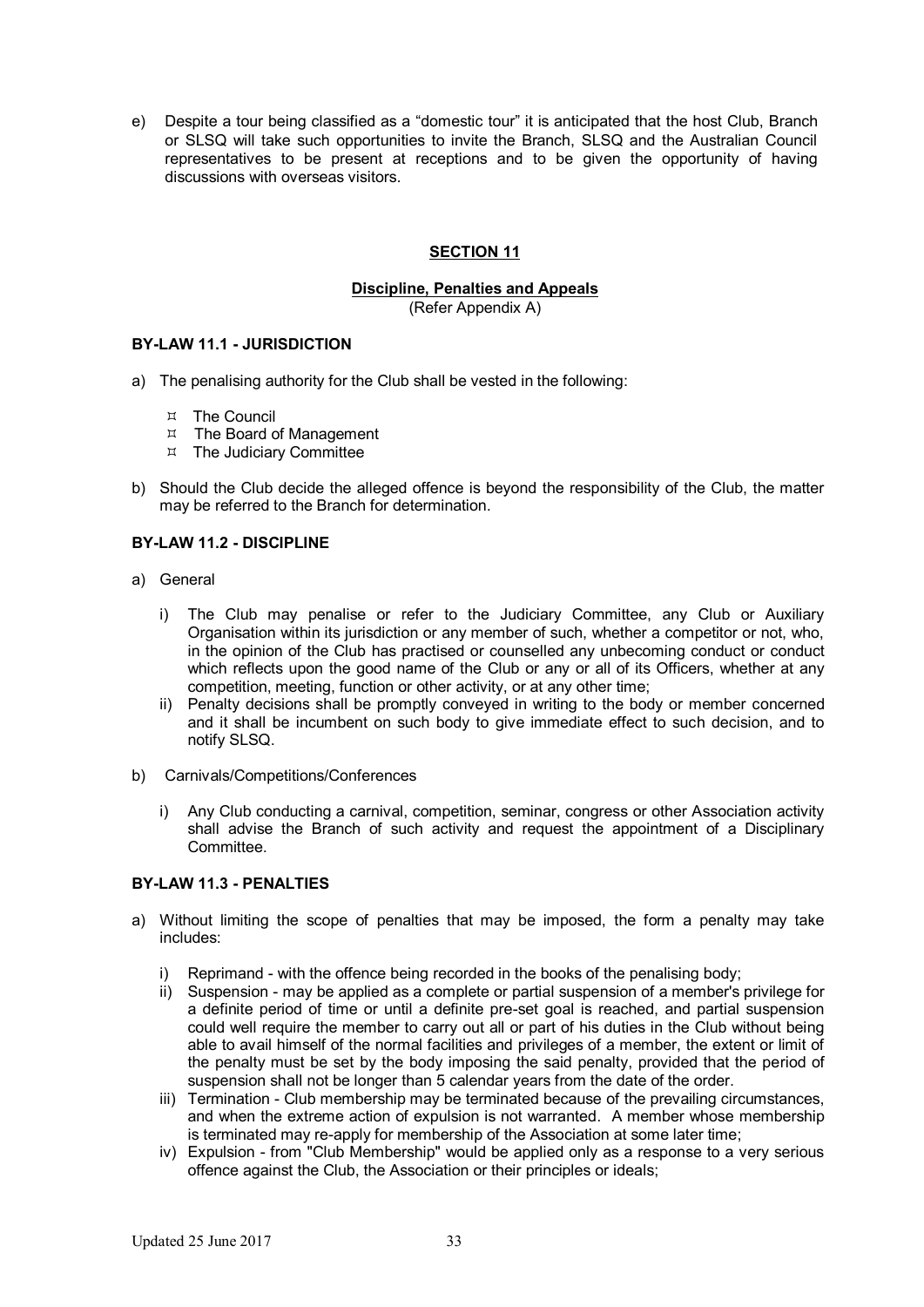- v) Fines-imposed in such amounts as the penalising authority thinks fit;
- vi) Such combinations of any of the above as the penalising authority thinks fit;
- vii) Such other penalty or penalties as the penalising body thinks fit.
- b) Where an individual Club member is suspended by the Club, he shall forfeit either completely or partially, as may be decided, all privileges as a member of an affiliated Club during the period of his suspension. In the case of complete suspension, a member shall forfeit all rights during the currency of his suspension. Partial suspension shall limit such member's participation in inter-Club or Association activities but shall not interfere with his rights as a Club member.

#### **BY-LAW 11.4 - APPEALS**

- a) Any member penalised by a penalising authority for the Club shall have the right to lodge an appeal against such penalty to the next highest penalising authority within the Club provided that the appeal shall be lodged in writing to Club within fourteen (14) days of the notification of the penalty and shall set out clearly the grounds of the appeal. The appeal shall be placed before the next highest penalising authority within the Club, and shall be dealt with in the following manner:
	- $\mu$  dismissed and the penalty upheld;
	- $\mu$  dismissed and a heavier penalty imposed;
	- $\mu$  upheld and a lighter penalty imposed;
	- $\n *u*$  upheld and the appellant exonerated;
- b) Any member penalised by the Club shall have the right to appeal to the Branch against the penalty, provided that:
	- i) the appeal shall be allowed only after the party concerned has properly availed itself of any right of appeal to the Club as may be contained in the Constitution and By-Laws of the Club;
	- ii) the appeal shall be made within fourteen (14) days of the imposition of the penalty, or if the party concerned has exercised its right of appeal to the Club within fourteen (14) days of the notification of the decision of such appeal;
	- iii) the appeal shall be made through the Club who shall forthwith refer the appeal to the Branch, provided that the Club may at the same time submit any representations on the appeal which it may wish to make;
	- iv) upon the setting of an appeal hearing, the Branch shall either itself or by its Judiciary Committee or by a Committee appointed for the purpose, hear the appeal and communicate its decision in writing to the appellant;
	- v) pending and appeal hearing by the Branch or by the Branch Judiciary Committee or by a Branch Committee appointed for the purpose, the President of the Branch, after written application by the appellant and only after good cause is shown, may suspend the operation of the penalty until the appeal is heard by the Branch.

# **BY-LAW 11.5 – OPERATION MEMBER REFERENCE OR GRIEVANCE**

#### **1. Step 1 – Member Reference or Grievance**

- a) Pursuant to Part 2, The By-Laws a member may submit a reference or grievance to the club concerning any matter touching the affairs of the club and its members;
- b) The reference must be in writing and set out clearly the matter sought to be investigated.

### **2. Step 2 – Consideration of Suspension**

a) Pursuant to the Part 1 pursuant to clause 8.5 of the Constitution if the alleged breaches are serious the President or Director of Surf Lifesaving may suspend the member for a maximum of 28 days pending hearing of the matter as outlined in Section B clauses 8.3 & 8.4 of the Constitution;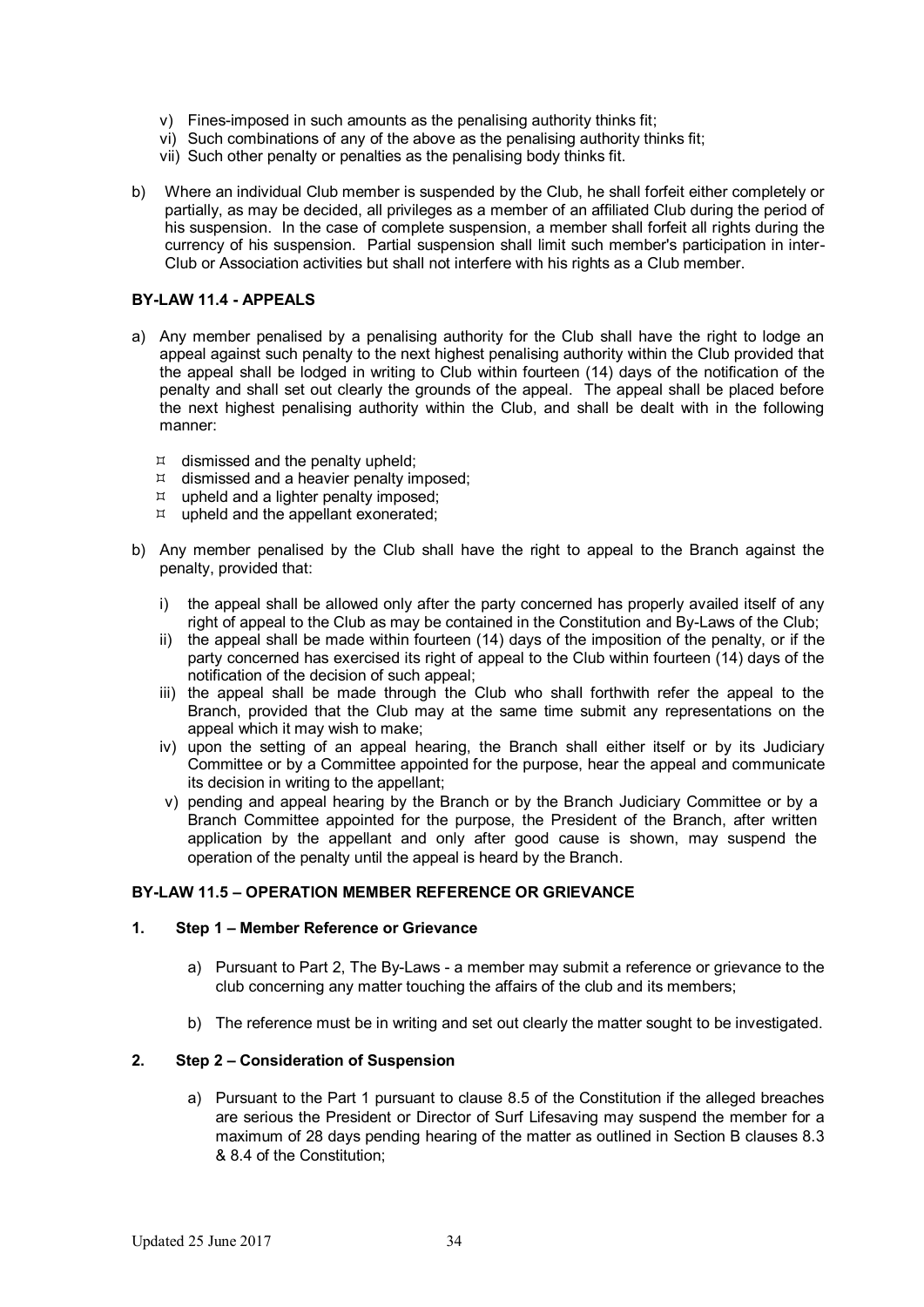- b) In the event the President or Director of Surf Lifesaving suspends the member pursuant to clause 8.5 of the Constitution, the club shall send the member notice of the suspension by way of registered post stating:
	- i) That the member is suspended pursuant to clause 8.5 of the Constitution;
	- ii) The period of the suspension;
	- iii) Be signed by either the President or Director of Surf Lifesaving.

# **3. Step 3 – Board of Management**

- a) Pursuant to By-Law 11.5 (b) the Board of Management ("The Board") must decide where such Reference shall be directed;
- b) Options:

# **Option 1 – Board Termination of Membership**

- 1. Pursuant to Section B Clause 6.2 of the Constitution in appropriate cases the Board of Management may terminate the members' membership;
- 2. The Board shall to provide written notice to the member that the Board is considering terminating the member's membership at the next Board Meeting and pursuant to Clause 6.3 of the Constitution, provide the member concerned a full and fair opportunity of presenting their case;
- 3. The Board Meeting be convened to determine whether or not to terminate the membership;
- 4. If the Board resolves to terminate the members membership, notice must be given to the member advising of termination of their membership and providing the member with notice of their right to appeal the decision by lodging written notice of their intention to appeal to the Director of Administration within fourteen (14) days of receipt of the notice;
- 5. If the member appeals the decision, then the process under Section B Clause 7 of The Constitution is followed.

# **Option 2 - Refer to Grievance Officer**

- 1. Pursuant to By-Law 4.22 (e), the matter may be referred to the Grievance Officer and as soon as practicable, he shall meet with the aggrieved parties and make whatever enquiries necessary to determine if the Grievance is legitimate.
- a) Grievance Officer Senior Club
	- i) As soon as practicable, meet with or discuss the issue with the aggrieved parties and conduct whatever investigations necessary to determine if the grievance is legitimate including requirement of other members to provide a statement or report;
	- ii) Determine whether the grievance is legitimate and if so advise the parties accordingly in writing;
	- iii) Either:
	- 1. Refer the matter to the Club President for action pursuant to clause 4.22 (f) of the By-Laws;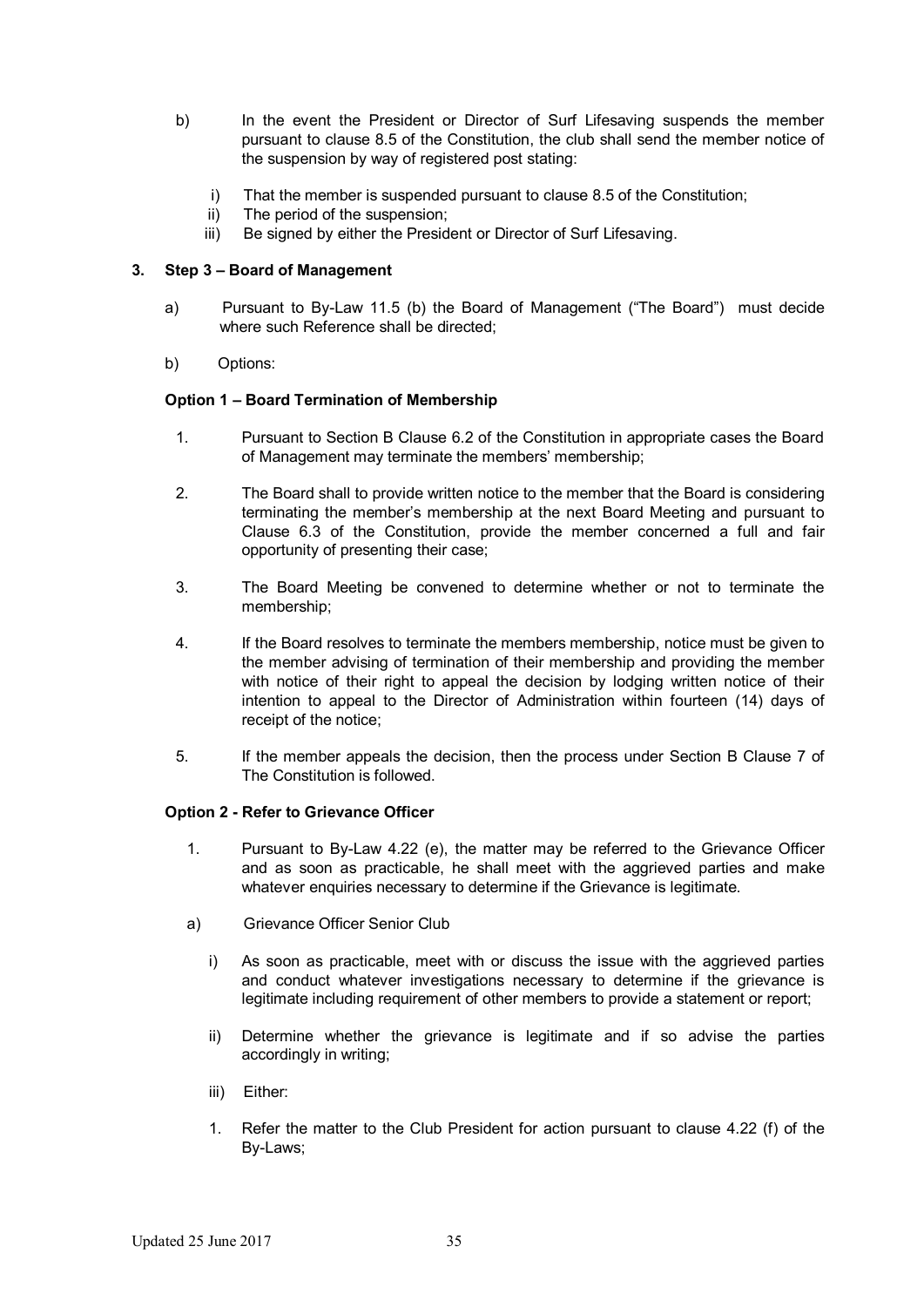- 2. Resolve the dispute to the satisfaction of the parties having a written agreement signed by the parties and forwarded to the President for sanction.
- 3. If unable to resolve the Grievance or the Grievance is considered to be of a very serious nature, he/she shall report the Grievance to the Club President/Judiciary Committee for action pursuant to clause 4.22 (h) of the By-Laws.
	- b) Grievance Officer Junior Club (Appendix F of the Constitution)
	- i) As soon as practical, meet with or discuss the issue with the aggrieved parties and conduct whatever investigations necessary to determine if the grievance is legitimate, including any requirement of members to provide a statement or report;
	- ii) Determine whether the Grievance is legitimate and if so advise the according parties accordingly in writing;
	- iii) Either:
	- 1. Refer it to the JAC President or The Board for action;
	- 2. Resolve the dispute to the satisfaction of the parties, having a written agreement signed by the parties;
	- 3. If unable to resolve grievance or the grievance is considered to be of a very serious nature, he/she shall report the Grievance to the JAC President/Board /Judiciary Committee for action.

#### **Option 3 - Refer the Grievance to the Judiciary Committee**

1. The Board may consider a formal resolution referring the Grievance to the Judiciary Committee for discipline.

#### **4. Step 4 - Judiciary Committee – Notice to Interested Parties**

- a) If the matter is referred to the Judiciary Committee, upon receipt of the referral to the Judiciary Committee, the Secretary of the Judiciary Committee must forward the draft letter set out at Appendix A of the By-Laws clause 3.3 to all interested parties. At least 14 days notice must be given from the date the letter is sent to the date of the meeting;
- b) Pursuant to Appendix A By-law 3.9, the notice must be delivered either personally or by registered post.

#### **5. Step 5 – Judiciary Committee – Appointment of Investigator**

- a) Pursuant to Appendix A By-law 3.1 the Judiciary Committee may appoint an Investigator to make relevant inquiries and to assist the Committee;
- b) The appointment must be in writing, enclose a copy of the reference and instruct the investigator to make all relevant enquiries and assist the Judiciary Committee.

#### **6. Step 6 – Judiciary Committee – The Hearing**

- a) The hearing then proceeds pursuant to Appendix A By-Laws 4.1 to 4.10.
- b) These steps are in summary: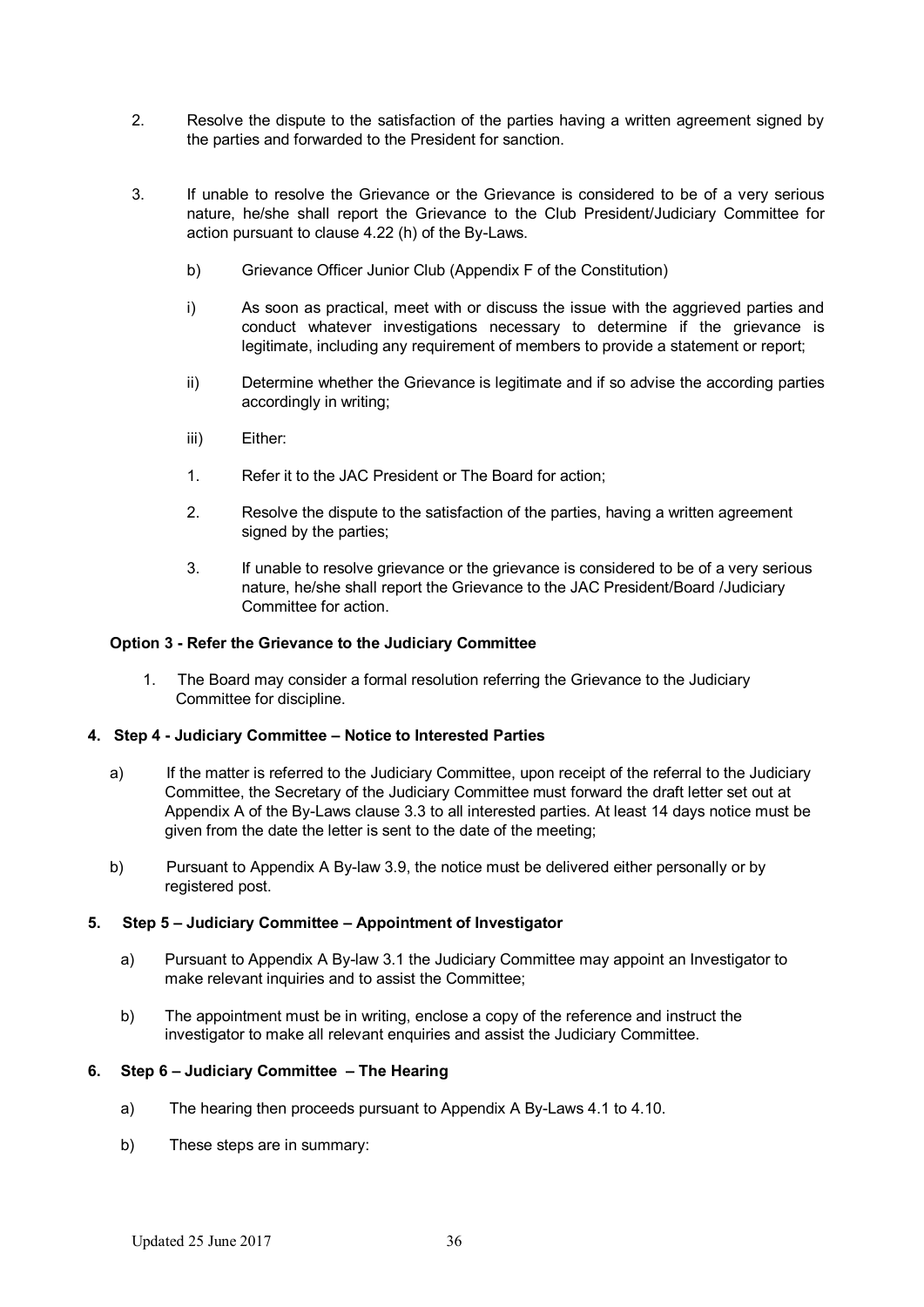- i) Step 1 The reference to the Judiciary Committee shall be read by the Chairperson;
- ii) Step 2 If an independent investigator is appointed and he or she shall present the relevant evidence, including the calling of witnesses;

Pursuant to Appendix A By-Law 4.8, the Respondent has the opportunity to cross-examine the witnesses of the investigator. The Investigator has the right to re-examine the witness(es);

iii) Step 2a – If an independent investigator is not appointed, the Committee shall receive the evidence.

Pursuant to Appendix A By-Law 4.8, the Respondent has the opportunity to cross-examine the witnesses of the Committee. The Committee has the right to re-examine the witness(es);

iv) Step 3 - Respondent then presents its evidence;

Pursuant to Appendix A By-Law 4.8, the Investigator/Committee has the opportunity to cross-examine the witness(es) of the Respondent. The Respondent has the right to re-examine the witness(es);

- v) Step 4 the Committee makes closing submissions;
- vi) Step 5 The Respondent makes closing submissions;
- vii) Step 6 The Hearing is concluded and the committee shall meet and deliberate on appropriate order or penalty as set out in Appendix A By-Laws 5.1 and 5.2;
- viii) Step 7 A nominated member of the Judiciary Committee shall deliver the committee's findings;
- ix) Step 8 If an offence is found to have occurred then the Judiciary Committee is to invite the respondent to make a submission as to the penalty as set out at Appendix A By-Law 6.2;
- x) Step 9 The Judiciary Committee then makes a determination as to the penalty.

#### **7. Step 7 – Judiciary Committee Notification**

The Secretary of the Judiciary Committee shall provide written notice of the decision and penalty imposed pursuant to Appendix A By-Law 7.1.

#### **8. Step 8 – Judiciary Committee refers decision/report to the Board pursuant to Appendix A By-Law 7.2.**

The Judiciary Committee shall prepare a report of the hearing and the decision and penalty and submit it to the Board pursuant to Appendix A By-Law 7.2.

### **9. Step 9 – The Board shall either:**

- a) Confirm the decision of the Judiciary Committee; or
- b) Upon a 2/3rds majority of those present, return the reference to the Judiciary Committee for further consideration of further evidence.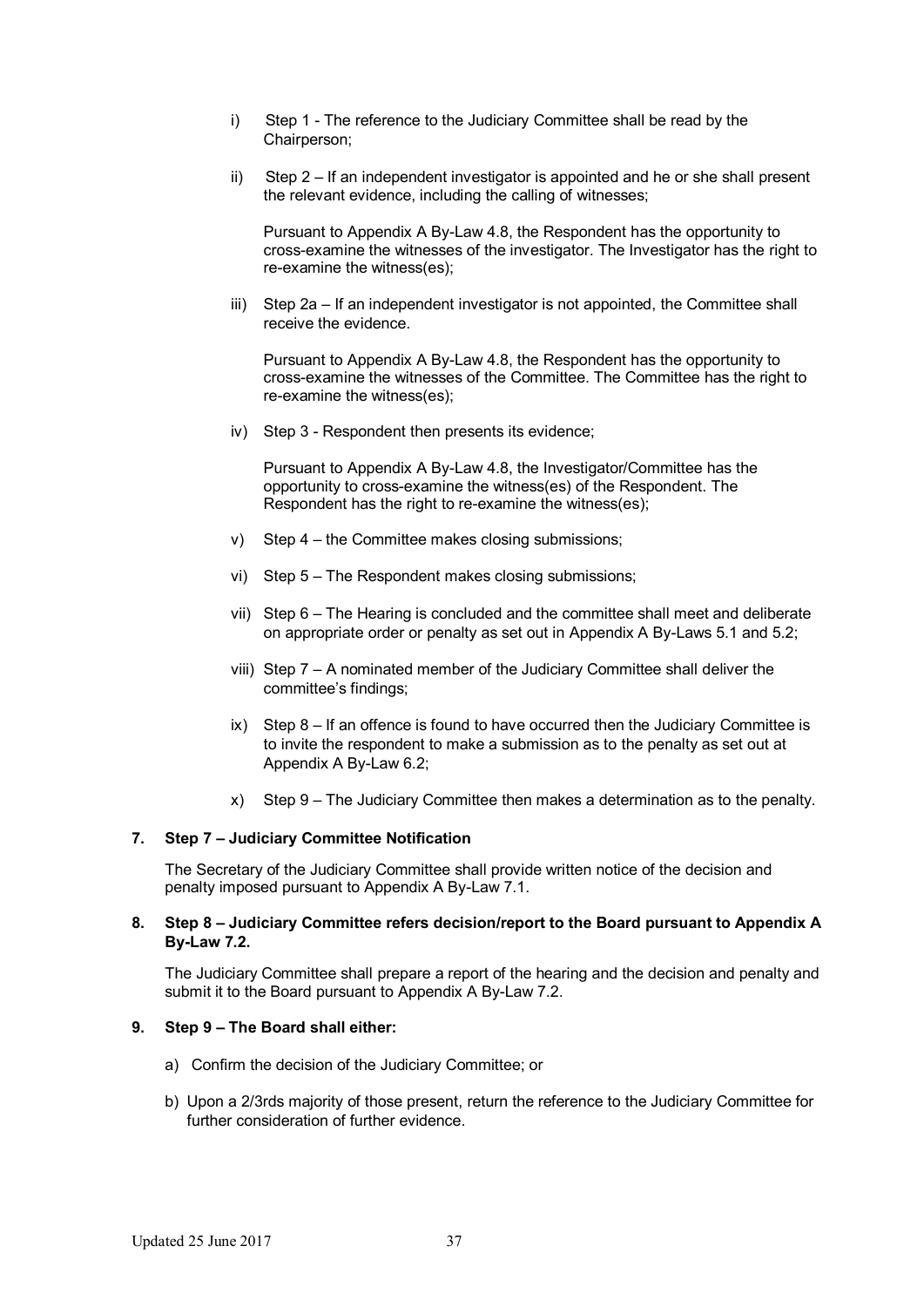# **10. Step 10 – Notice in Writing**

- a) In the event the Board confirms the Judiciary Committee's decision and penalty, the Club shall provide formal written notice to the interested parties of the decision and penalty (if any)., either personally or by registered post.
- b) The notice should inform the interested party of its rights to appeal to the next highest authority within twenty eight (28) days of receipt of the notice.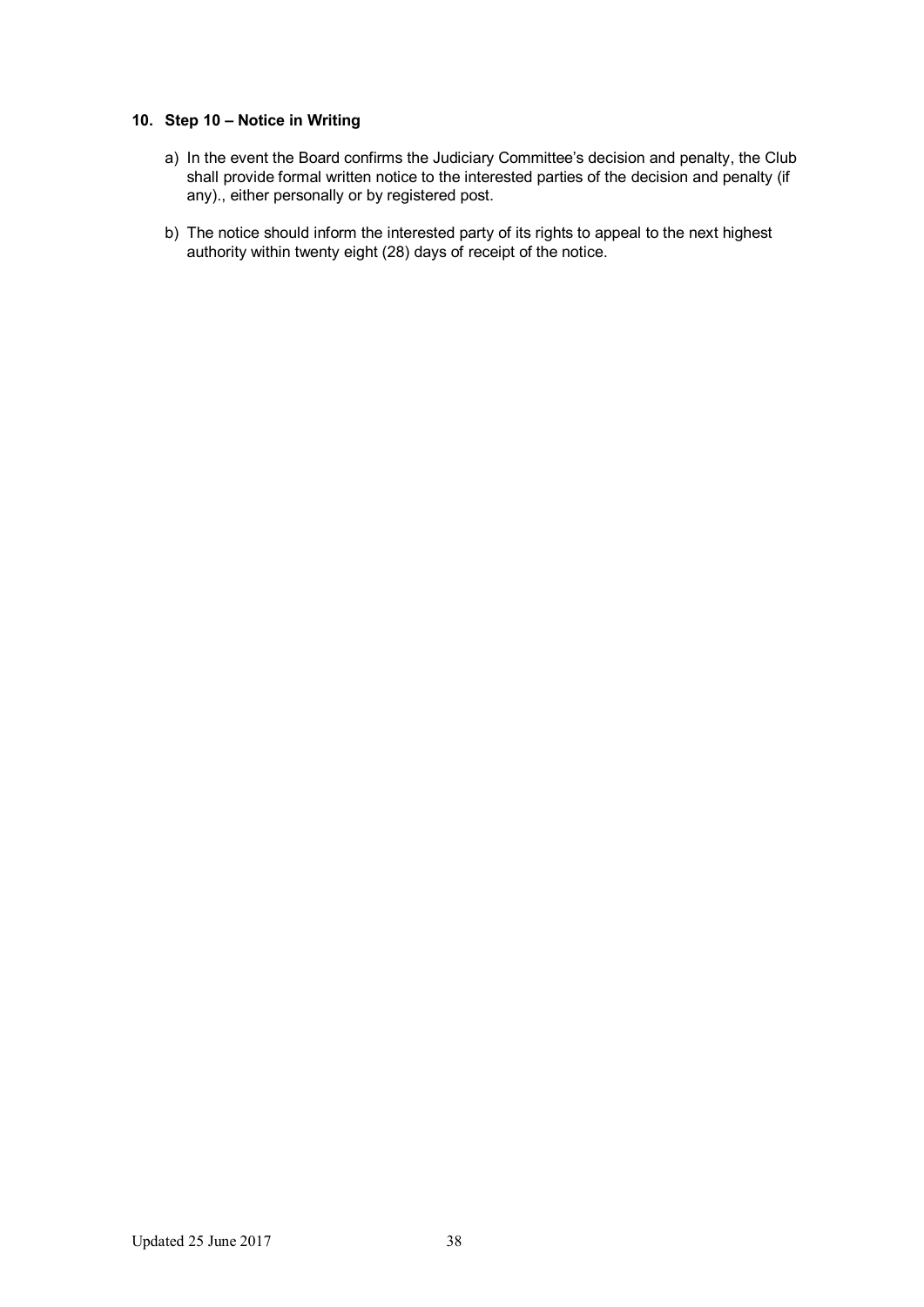# **APPENDIX "A"**

### **JUDICIARY COMMITTEE**

### **Rules of Procedure**

### **1. DEFINITIONS**

In these Rules:

- 1.1 "The Committee" means the Judiciary Committee.
- 1.2 "Secretary" means the Secretary for the time being of the Judiciary Committee.
- 1.3 "Member" means a member of the Club subject to the jurisdiction of the Club by which the Committee shall have been appointed.
- 1.4 "Reference" includes any complaint against a member of the Club brought by any person, and any dispute under this Constitution and/or rules. The term also includes Grievances brought by a member of the Association against another member.

### **2. JURISDICTION**

- 2.1 The Committee primarily has jurisdiction to hear a Reference of a disciplinary nature referred to it pursuant to By-Law 11.2.
- 2.2 The Committee may also hear references directed to it by the Executive or Board of Management pursuant to By-Law 11.5.
- 2.3 Every reference directed to the Judiciary Committee shall be dealt with by that Committee or it may refer the conduct of the Reference to the Branch or SLSQ.
- 2.4 Every person bringing a reference shall have a right to be heard by the Board of Management provided that:
	- a) they have an interest in the subject matter of the reference;
	- b) their reference is in clear and unambiguous terms.
- 2.5 In every case the committee is required to proceed in accordance with the rules of natural justice.

# **3. PROCEDURE**

The following procedures shall be followed by the Committee having conduct of a reference under Rule 2 hereof:

- 3.1 Upon receipt of a reference, the Chairperson of the Committee or his Delegate may appoint an independent person to act as investigator upon the reference. Such appointment shall be in writing, enclosing a copy of the reference and instructing the investigator to make all relevant enquiries and prepare to assist the Committee within fourteen (14) days.
- 3.2 The investigator, if appointed, shall make all relevant enquiries and shall appear at the time and place appointed for the hearing by the Secretary of the Committee.
- 3.3 Upon receipt of a reference the Secretary shall forthwith appoint the time and place for the hearing suitable to the members of the Committee. He shall give at least seven (7) days notice of the hearing to all interested parties and such notice shall be in or to the effect of the following form: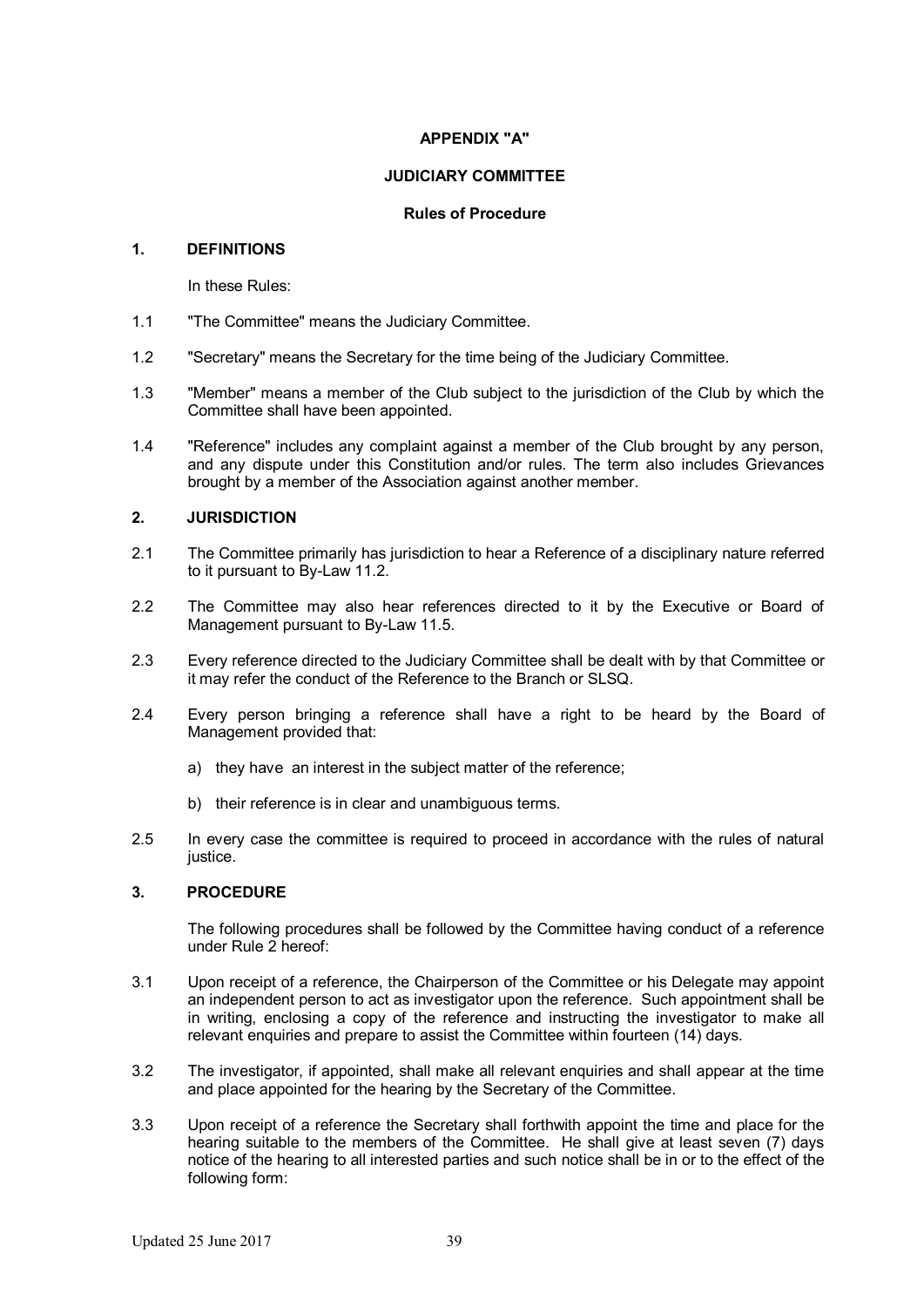# *"NORTH BURLEIGH SURF LIFE SAVING CLUB*

*To: .............................................*

*Dear Sir,*

*You are hereby notified that a meeting of the Judiciary Committee of this Club will be held at ........................ on .......................20 at ................a.m./p.m. to enquire into the following matter, referred to the Committee by the Club.*

*You are required to be (present) (represented) at that time and place together with such witnesses as you may desire to call.*

*(Mr/Ms ............... has been appointed pursuant to the Club Constitution as an independent investigator to make all relevant enquiries and to appear to assist the Committee at the hearing.) - Optional*

*The Secretary will, upon receipt of your request in writing, at least five (5) days before the day appointed for the investigation setting out the names and addresses of members of the Association who you desire to call as witnesses, require such members to be present at the*  investigation. If the time and place appointed are not suitable to you, you may apply for an *adjournment by application in writing, to be in my hands at least three (3) days before the time appointed.*

*In any event, you are required to advise the Committee of your intention to attend or not to attend as the case may be, 3 days before the hearing is due to commence.*

*You are not entitled to legal representation as of right but you may apply at the commencement of the enquiry for such representation, and the Committee may grant or refuse such application as it thinks fit. The same provisions shall apply where representation other than legal representation is required.*

*Yours faithfully,*

*Secretary Judiciary Committee."*

- 3.4 The Committee shall have power to require the attendance of any member at any hearing by the Committee. The Secretary shall give reasonable notice to a member informing him/ her of the time and place of the hearing, and that he/ she is required to attend.
- 3.5 In the case of a complaint against a member of the Club who has been suspended, he/ she shall remain under suspension until the decision of the Committee, unless the Chairperson of the Committee decides otherwise.
- 3.6 The independent investigator if appointed by the Chairperson of the Committee shall make enquiries within a reasonable time.
- 3.7 The Committee shall likewise conduct the enquiry within a reasonable time, subject to any reasonable application for an adjournment in writing and received by the Secretary at least three days before the time fixed for the enquiry.
- 3.8 No interested party shall be entitled to legal representation as of right at the Committee hearing provided always that an application may be made at the commencement of the hearing for such representation. The Committee may grant or refuse such an application as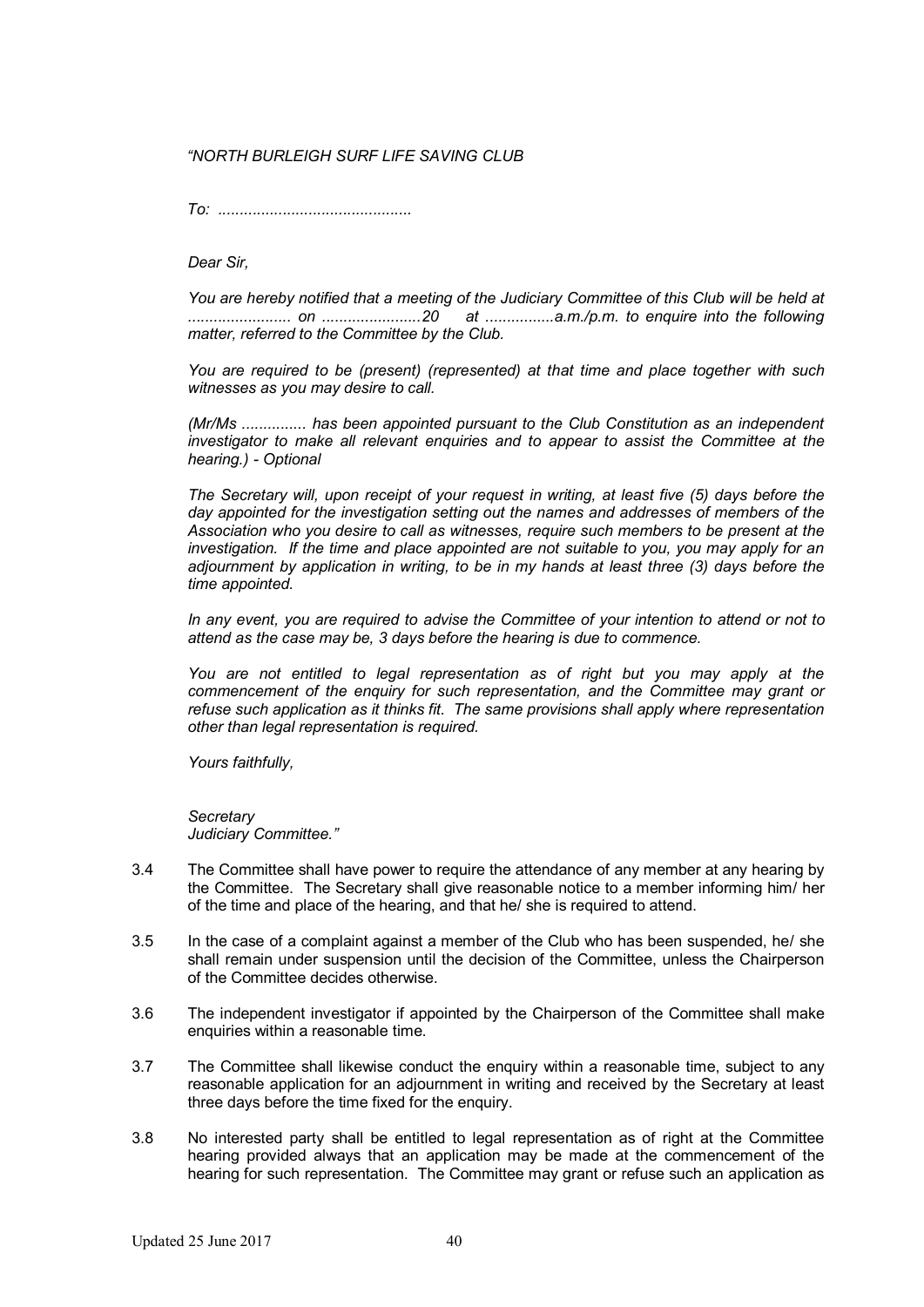it sees fit. The same provisions shall apply where an application is made for representation other than legal representation, provided that where a minor (U18) member is charged it shall be mandatory for a parent/s or quardian to be invited to attend at all material times, and every effort should be made to encourage these persons to be in attendance in the interests of the minor (U18) member.

- 3.9 Any notice required by the Rules of Procedure to be given by the Secretary shall be given in writing delivered personally or sent by registered post addressed to the member concerned. A notice given by registered post shall be deemed to have been given on the day following that on which it shall be posted.
- 3.10 Any member who fails without reasonable excuse to comply with the requirements of any notice addressed to him by the Secretary shall be subject to such action as the Board of Management of the Club, shall on the report of the Committee think fit.

### 4. **AT THE HEARING**

- 4.1 All interested parties shall be present at the hearing, providing that a hearing may proceed in the absence of an interested party only where the committee is satisfied by evidence that the party had due notice and has chosen to be absent from the hearing, or the committee aggress that it is the best interest of the party not to be present.
- 4.2 A quorum of the Committee shall be three (3) members.
- 4.3 In the case of a complaint against a member, all witnesses other than the member concerned must remain out of the hearing until called upon to give evidence.
- 4.4 The independent investigator, if appointed, shall be present to assist the Committee.
- 4.5 The reference to the Committee shall be read by the Chairperson.
- 4.6 The independent investigator, if appointed, shall present relevant evidence, including the calling of witnesses. Any submissions by the investigator, or documentary evidence submitted by him/ her, shall be given whatever weight the Committee thinks fit, subject always to the consideration that oral evidence from a witness may be of more weight than other forms of evidence.

If the independent investigator is not appointed, the Committee itself shall receive the evidence relevant to the reference.

- 4.7 The person, the subject of the reference shall then present relevant evidence on his/ her own behalf.
- 4.8 In all cases, witnesses called shall be examined by the party (if any) on whose behalf he is called, and then cross-examined by the other interested parties to the reference. The party calling the witness shall have the right to re-examine the witness. The Committee members may ask questions of the witness, but no other examination or cross-examination of that witness shall be allowed except by leave of the Chairperson.

Such cross-examination may be conducted through the Chairperson and/or by telephone or other multi-medial as determined by the Committee.

- 4.9 The Committee may, in its discretion, refuse to admit evidence which is irrelevant or of so little weight as to be properly excluded.
- 4.10 At the conclusion of all the evidence, each interested party and the investigator, if appointed, may make submissions to the Committee in such speaking order as the Chairperson may direct. Right of reply by any party shall be at the discretion of the Chairperson.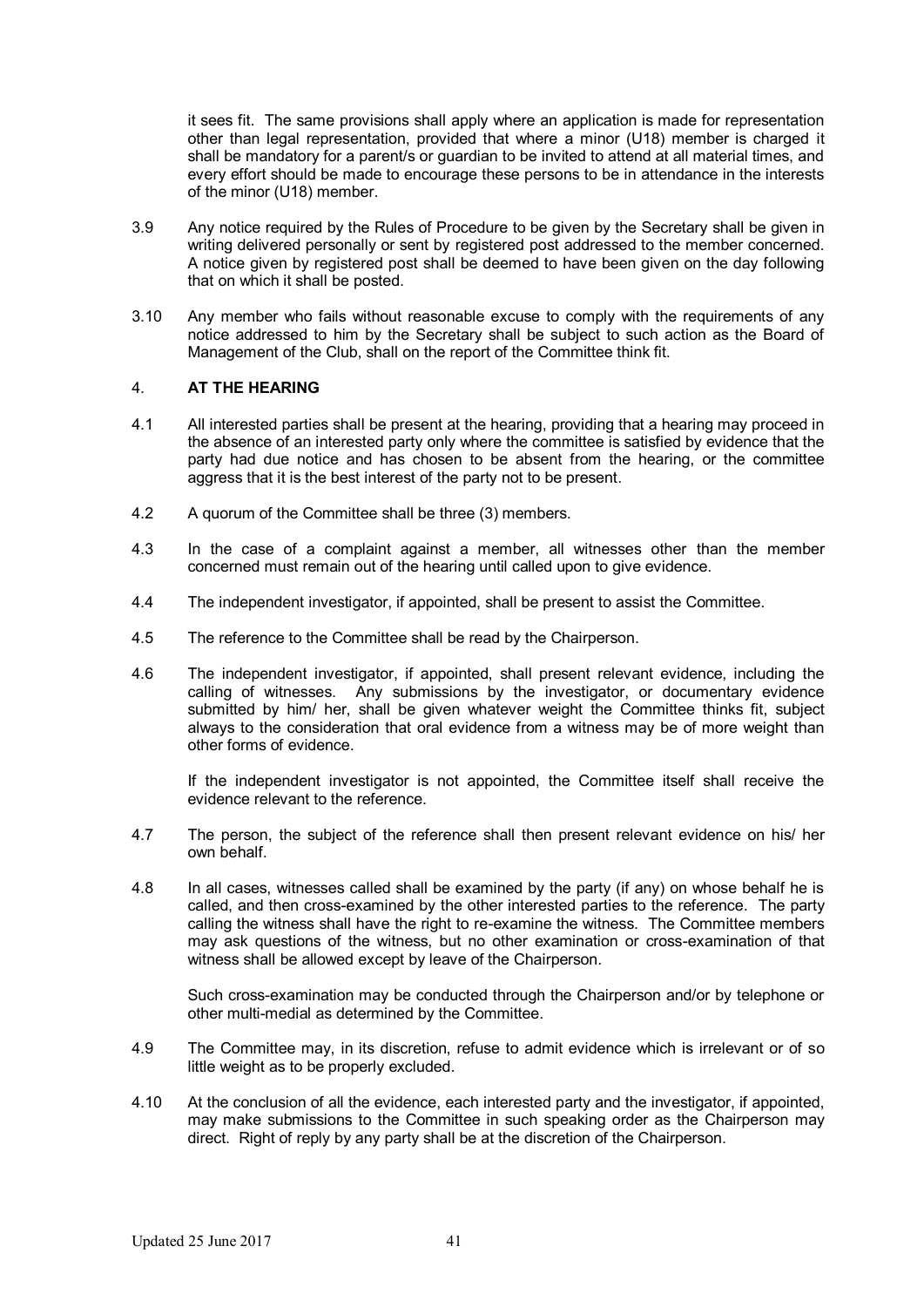# **5. AT THE CONCLUSION OF THE HEARING**

- 5.1 The Committee shall meet after the hearing has been completed and if the reference is found to be proved may deliberate upon an appropriate order or penalty.
- 5.2 The findings of the Committee and the order or penalty agreed upon may be by the majority, with the Chairperson having a casting vote in the event of a tied decision. The minority may furnish separate findings, but the majority findings and order or penalty shall be deemed to be the decision of the Committee.

# **6. DETERMINATION OF ANY PENALTY**

- 6.1 The Chairperson or other member of the Committee shall deliver the Committee's findings in the presence of such interest parties who wish to attend.
- 6.2 If an adverse finding is delivered, the party against whom the finding has been made shall be invited to make submissions on the penalty.
- 6.3 The committee shall make any determinations of penalty as may be required and it sees fit. If necessary, the Committee may meet again to consider a penalty.

# **7. NOTIFICATION**

- 7.1 The Secretary of the Committee shall forthwith give notice of the decision of the Committee to all interested parties, together with notice of any made order or penalty imposed, which upon being confirmed by the appointing authority shall become effective forthwith.
- 7.2 The Committee shall furnish its report at the first meeting of the appointing authority after the hearing is completed. That authority shall either confirm the decision of the Committee or proceed according to the next succeeding paragraph.
- 7.3 The decision of the Committee cannot be altered by the appointing authority, but a two-thirds majority of those present and voting at the meeting may return the reference to the Committee for further consideration or the hearing of additional evidence. The grounds of such return of the reference shall be clearly stated.
- 7.4 A person exonerated by the Committee still start under protest at any Carnival or Association event held before the meeting of the appointing authority at which the Committee's decision is presented for confirmation or return as the case may be.

# **8 APPEALS**

Any person aggrieved by a decision of the Committee upon a Reference has a right to appeal to the next highest authority from that which appointed the committee which conducted the hearing within twenty-eight (28) days of being notified of a decision in writing.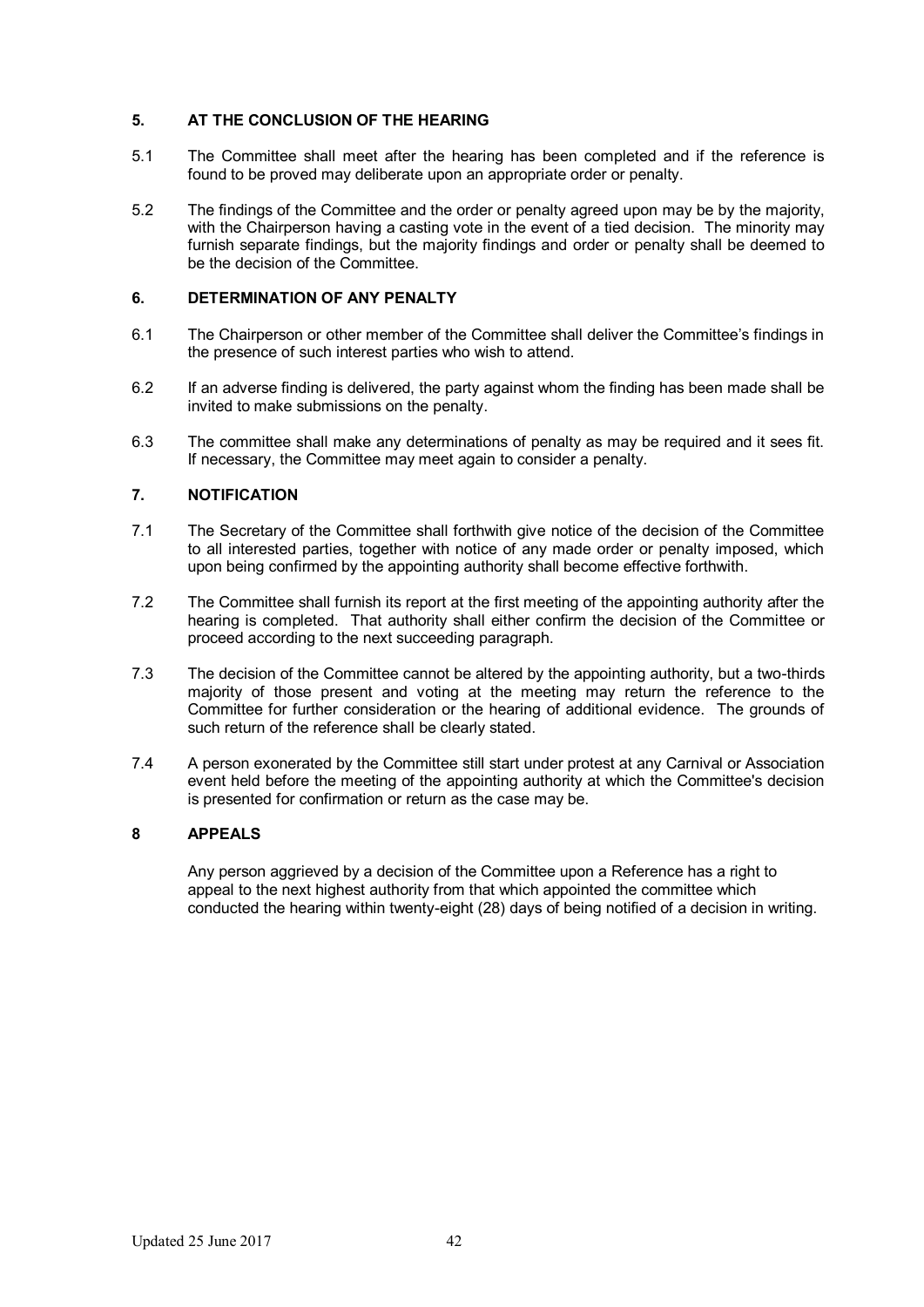# **APPENDIX "B"**

# **RULES OF DEBATE**

# **1. GENERAL**

- 1.1 The undermentioned Rules shall apply to the conduct of all meetings of the Council, and Committees.
- 1.2 For the purpose of these Rules, the word "member" shall refer to members of the Club.

# **2. CHAIRPERSON'S AUTHORITY**

- 2.1 Whenever the Chairperson rises during debate, the member then speaking shall be silent and resume his seat.
- 2.2 In the case of any remark considered by the Chairperson to be offensive or imputing improper motives, the Chairperson may call upon a speaker to withdraw and apologise.
- 2.3 The Chairperson may call a member to order. If such member persists in being disorderly, he may call upon such member to withdraw from the meeting.
- 2.4 It shall not be permissible to dispute the Chairperson's rulings, or move a motion of dissent from his ruling, on matters of procedure and points of order.

# **3. DEBATE**

- 3.1 Any member desiring to speak shall stand up and address the Chairperson.
- 3.2 If two or more members rise to speak at the one time, the Chairperson shall decide which is entitled to priority.
- 3.3 The meeting may decide that a particular person shall or shall not be heard, provided that a motion of this nature shall not be debated.
- 3.4 No member shall interrupt another while speaking except to raise to a point of order.
- 3.5 No speaker shall digress from the subject under discussion.
- 3.6 No member shall use offensive or unbecoming words.
- 3.7 During the debate, a member may raise a point of order whereupon the member then speaking shall resume his seat until the point of order has been decided.
- 3.8 It shall be competent for any member to move a motion of dissent from the Chairperson's ruling other than on matters of procedure and points of order. The mover of a motion of dissent shall concisely state his point. The seconder and Chairperson only may than speak to the motion;
	- a) At any time during the debate, a member may move "that the question be now put" provided the Chairperson is satisfied that reasonable time for debate of the original motion has been allowed. The motion shall be put without debate - it need not be seconded. This motion may be applied to an amendment, in which case it is the amendment which is immediately put to the vote. It shall not be competent for the mover, seconder or any person who has spoken to the original motion or amendment to move "that the question be now put";
	- b) If carried, the original motion shall be put to the vote without further debate except that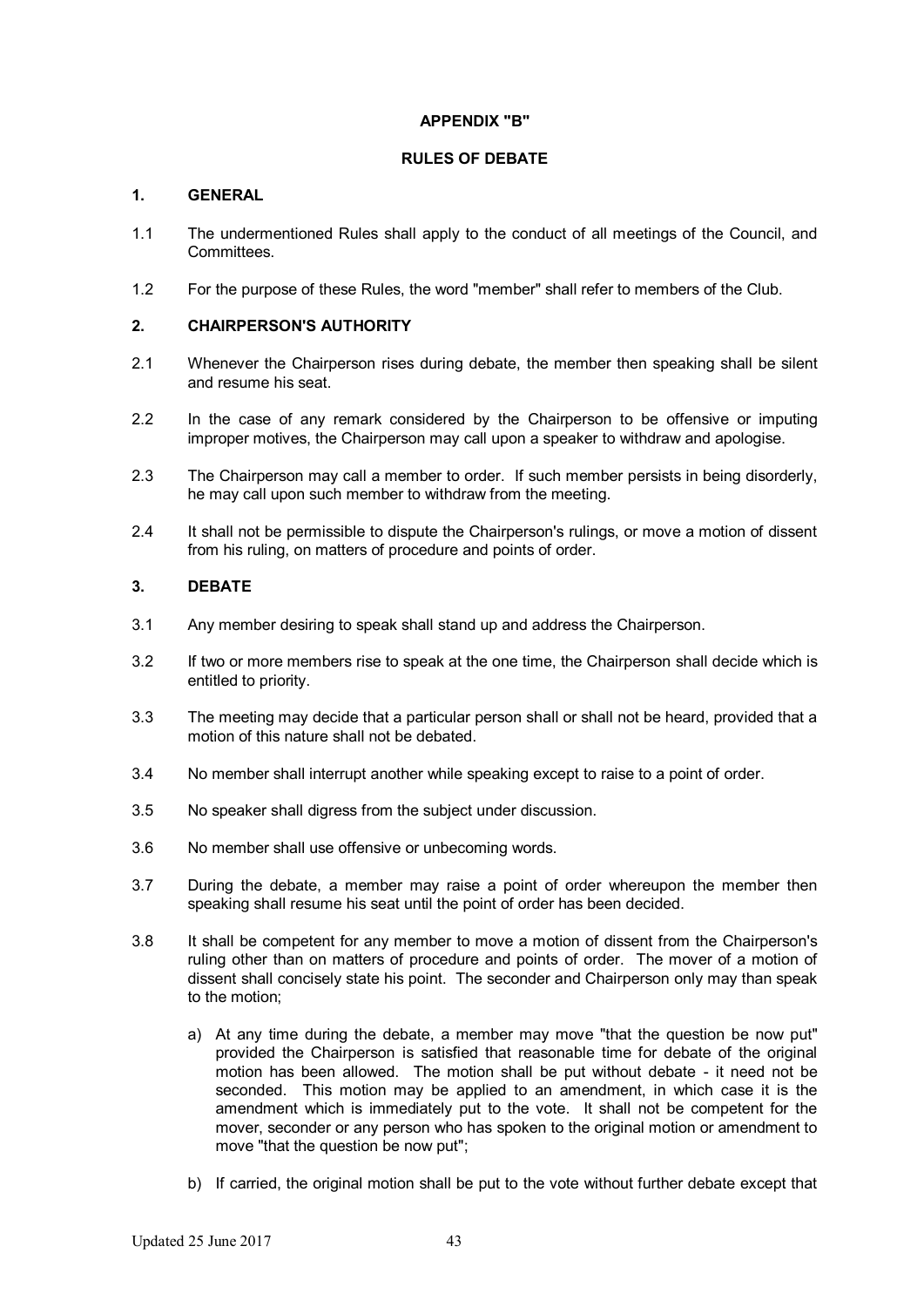the mover thereof shall have the right of reply; if lost, the debate may proceed;

c) A member may move the adjournment of the debate to a subsequent meeting. If the motion for adjournment is lost, the mover thereof shall not be allowed to speak again on the question under debate. If carried, the mover shall have the right of resuming the debate at the ensuing meeting and the mover of the original motion shall have the right of reply.

### **4. MOTIONS AND AMENDMENTS**

- 4.1 Any member proposing a motion or an amendment shall state its nature before addressing the meeting thereon.
- 4.2 The mover of a motion shall not occupy more than ten minutes nor any other speaker more than five minutes; provided that the meeting may, by resolution, without debate, grant an extension of time to any speaker.
- 4.3 No member may speak more than once to a motion except with the Chairperson's permission, in explanation or reply, or to ask a question provided that he/ she may speak again on any amendment to the motion.
- 4.4 The mover of a motion's right of reply shall be exercisable at the end of the debate.
- 4.5 The mover of an original motion must get the consent of his/ her seconder, and the approval of the meeting, before making any alteration to the wording of his/ her motion.
- 4.6 Any member (other than as provided in Rule 4.7 herein) may move an amendment to a motion, provided it is not a direct negative of the motion proposed.
- 4.7 The mover or seconder of a motion may not move or second an amendment to it but may speak on any such amendment and vote in favour of it.
- 4.8 A particular member may move or second one amendment only to each motion, but may speak on amendments moved by others.
- 4.9 An amendment having been moved, it shall not be competent to move any further amendment, provided that notice may be given of intention to move a further amendment when the previous amendment has been determined. Only one amendment can be considered at the one time.
- 4.10 If there is an indication of more than one amendment to be brought forward, the mover of the original motion may elect to reply at the end of the debate on the first amendment.
- 4.11 The mover of an amendment has no right of reply.
- 4.12 A member who formally seconds a motion or amendment without speaking may speak in support at a subsequent stage of the debate.
- 4.13 Amendments shall be put to the meeting before the motion is put, and shall be committed to the meeting in the order in which they are received.
- 4.14 When an amendment is carried the motion as amended becomes the motion before the meeting.
- 4.15 Motions and amendments can be withdrawn only when a majority of those present at the meeting consent. A motion for withdrawal is open to debate, which however must be confined to the matter of withdrawal.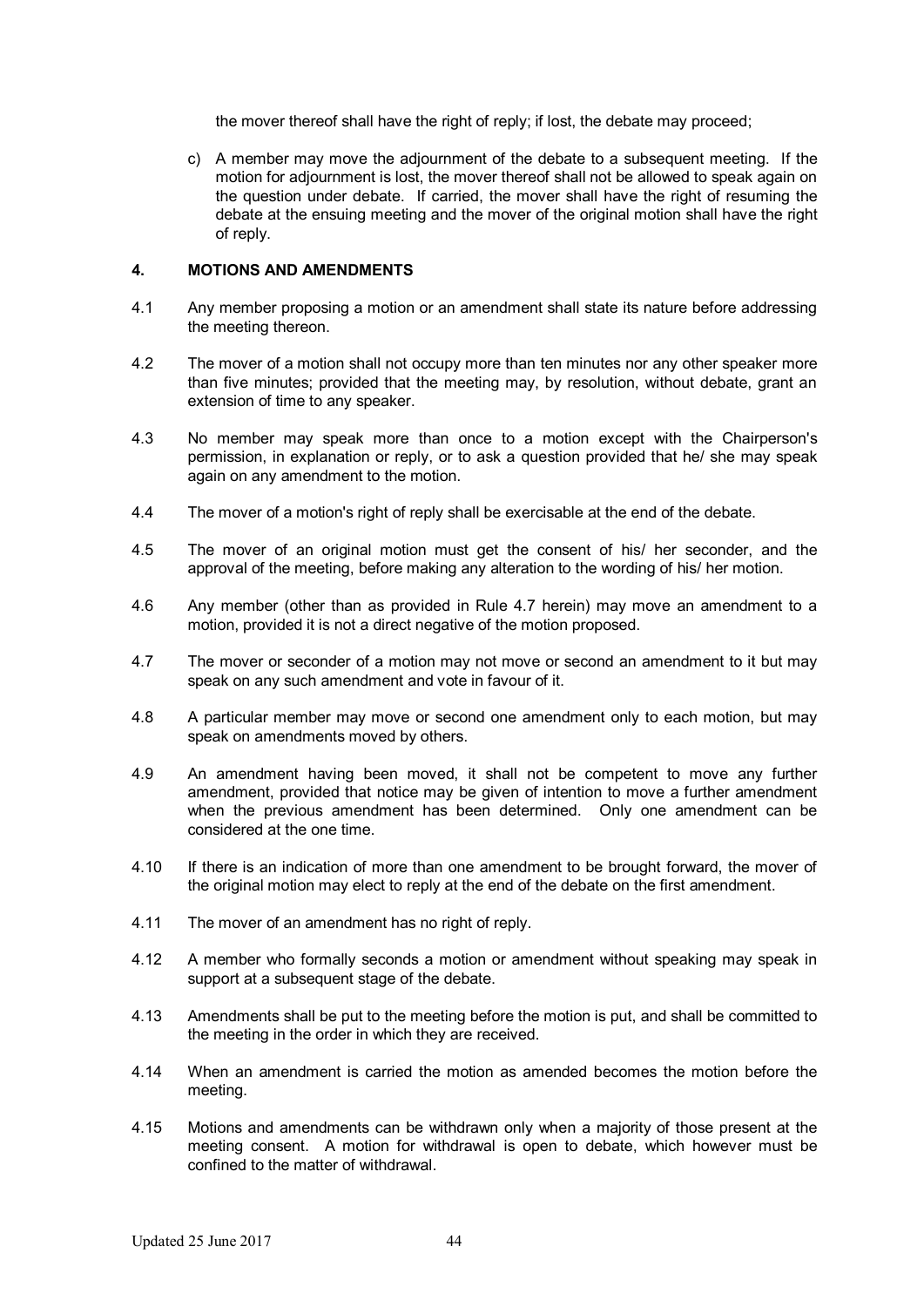4.16 If, after a motion has been determined, it is considered in the general interest that the matter should be re-opened for discussion before the termination of the same meeting, the meeting may, by unanimous vote, order its recommittal.

# **5. VOTING**

- 5.1 Voting shall be by the voices, or at the discretion of the Chairperson or at the request of any member, by show of hands or by secret ballot.
- 5.2 Any member, supported by not less than three others, may call for a division, in which case members shall move to the right or left of the Chairperson, as directed by him.
- 5.3 In the event of a division any member declining to vote shall elect to retire behind the Chairperson or have his vote counted in the negative.
- 5.4 The Chairperson may appoint tellers to assist him in counting a vote.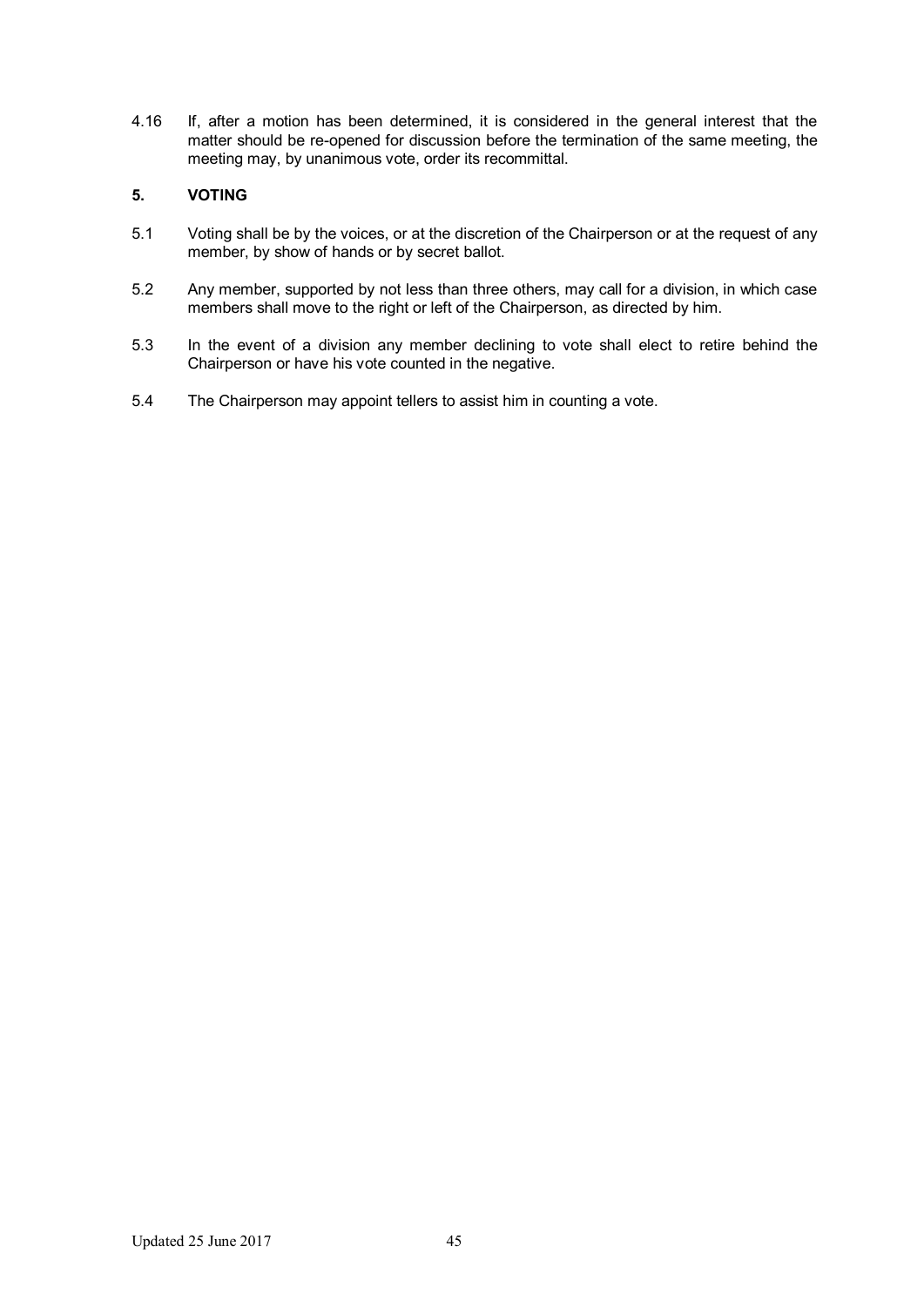# **APPENDIX "C"**

#### **Patrol Rules**

The patrol season shall be as decided by the Branch, annually. The method of patrol duties shall be determined by the Board of Management prior to the commencement of each Season:

- 1. Active Members shall attend patrols as rostered or appointed provided that:
	- a) Active Youth Member shall be eligible for duties only commensurate with their qualifications;
	- b) A member desirous of transferring from one Patrol to another shall do so only with the consent of the Director of Surf Lifesaving of the Club;
	- c) It shall be permissible to appoint a substitute, when unable to attend, the member appointing such substitute to be responsible in the event of the substitute not attending;
	- d) Representation at any Carnival as a Selected Competitor or Carnival Official or at any demonstration or meeting of the Association does not constitute attendance and it shall be the responsibility of the individual to arrange substitution in these instances;
	- e) Exemption for patrol duty may be granted by the Director of Surf Lifesaving in special circumstances but for extended periods of exemption written application shall be made to the Committee who shall decide the issue;
	- f) At each Meeting of the Board of Management a report, taken from the Patrol Register, shall be tabled by the Club Director of Surf Lifesaving or his deputy indicating any breaches that require investigation.
- 2. The first Patrol on duty shall see that all lifesaving gear including operational IRB is placed in position on the beach and the last Patrol on duty shall return such gear to the clubhouse or gear room.
- 3. The Patrol shall assemble in the Club Room fifteen (15) minutes before the appointed hour to commence duty unless it is the first patrol of the day, in which case it shall assemble thirty (30) minutes before the appointed hour.
- 4. A member who is late for Patrol duty or who misses a Patrol without notifying his Patrol Captain or the Club Director of Surf Lifesaving may be allotted a Penalty Patrol or other duties at the discretion of the Club Director of Surf Lifesaving. Failure to attend penalty patrol incurs automatic suspension until the next Club Meeting.
- 5. Patrol members shall wear Association Caps and other dress as directed by the Association.
- 6. Before the Patrol commences duty, the Patrol Captain shall detail the position each person is to take in the event of rescues, allocate qualified IRB personnel to the IRB, and shall detail a member to tower or lookout duty.
- 7. In the absence of the Patrol Captain the Patrol Vice-Captain shall have like power and authority.
- 8. Members of Patrol and activities of the patrol are under the control and direction of the Patrol Captain, and members are not allowed to leave the patrolled area unless extenuating circumstances arise and then must first obtain permission from their Patrol Captain.
- 9. In the event of the Patrol having finished its term of duty, and the succeeding Patrol failing to relieve it, the Patrol Captain shall ensure that an adequate Patrol is maintained, whilst he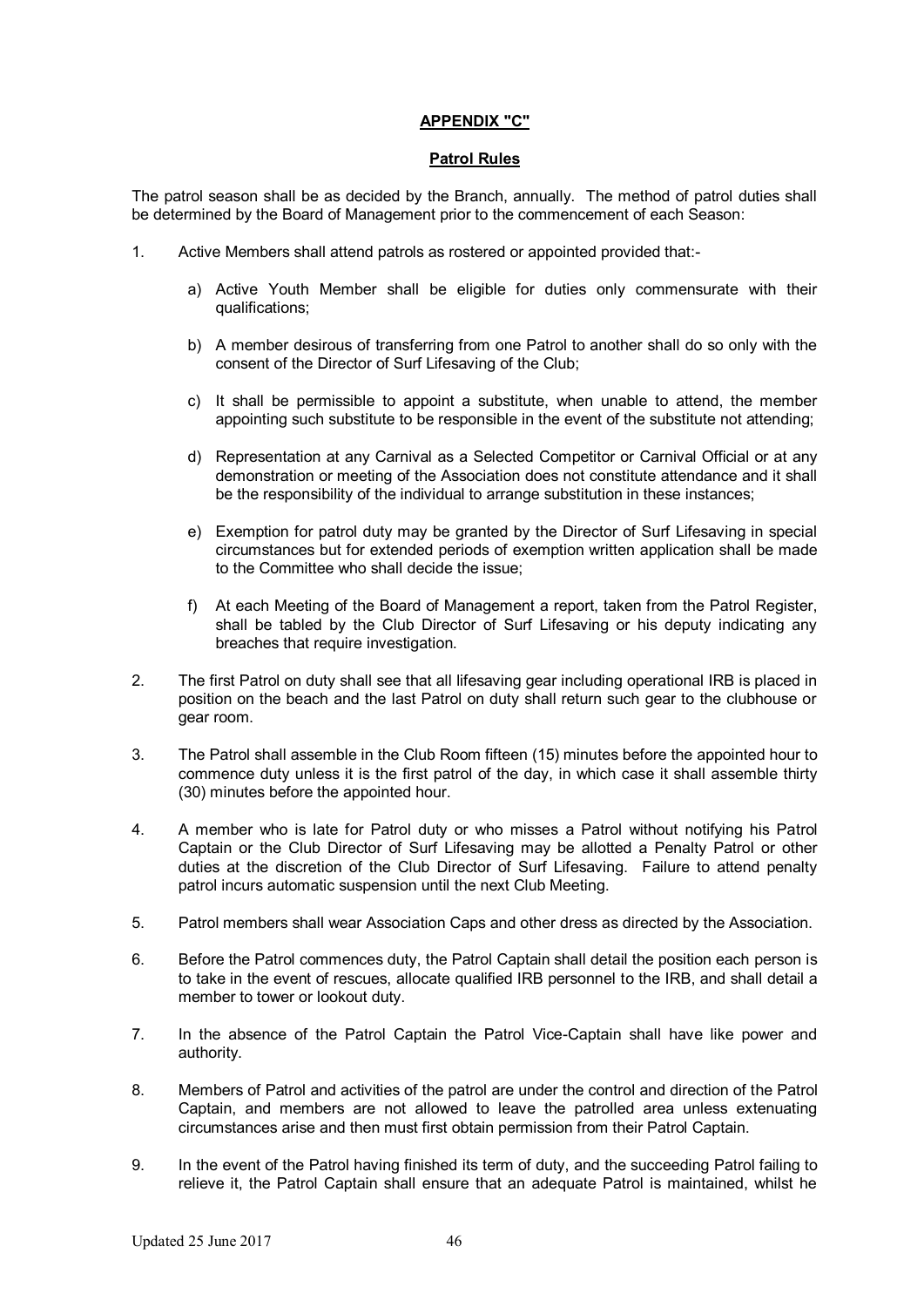reports to the Club's Director of Surf Lifesaving.

- 10. Patrol Captains are held responsible for the efficiency of their Patrols, and are required to record in the Patrol Register the names of absentees from their Patrols, and any irregularity such as being late, leaving early or not being in the regulation dress.
- 11. Patrol Captains shall regularly test their Patrol on their ability and knowledge of the resuscitation methods and rescue procedures utilising the gear on patrol.
- 12. A member shall obey his Patrol Captain, either in the actual work of lifesaving, or any other duty associated with the activities of the Patrol within the Club.
- 13. Clubs are reminded of requirements as per the Association's Memorandum of Association, Articles of Association and Rules & Regulations:

### Patrol Exemption Policy

In relation to Patrol duties the following shall apply:

- a) Members, Clubs and the Association generally, must recognise the obligation of all members to perform patrol duties and/or other duties within the Surf Life Saving structure;
- b) Exemptions from patrol, or other duties, may only be granted in the most exceptional of circumstances;
- c) Clubs may provide exemptions for senior Club Officers, and persons whose Club duties are such that exemption is provided in the Club Constitution and By-Laws or, by special resolution of a General Meeting of the Club;
- d) The Association may provide exemption from all or part of Club patrol duties for members of the Board of Surf Life Saving, senior Association Officers or, members of Association patrols or rescue services;
- e) Under no circumstances shall competitors be granted patrol, or Club duty exemptions, solely upon competition reasons;
- f) Any patrol, or duty exemption, granted by a Club unless those provided for in (c) and (d) above must be immediately submitted for ratification to the Association (Branch or State) stating names and reasons for exemption.
- 14. Patrol Captains are required to ensure that the Patrol, Radio and IRB logs are completed.
- 15. Patrol Captains are to ensure that motorised equipment is driven only by members with the appropriate licences.
- NOTE: Providing the spirit of these Rules are not minimised in any manner. Clubs may see fit to provide for their own problems in relation to patrols.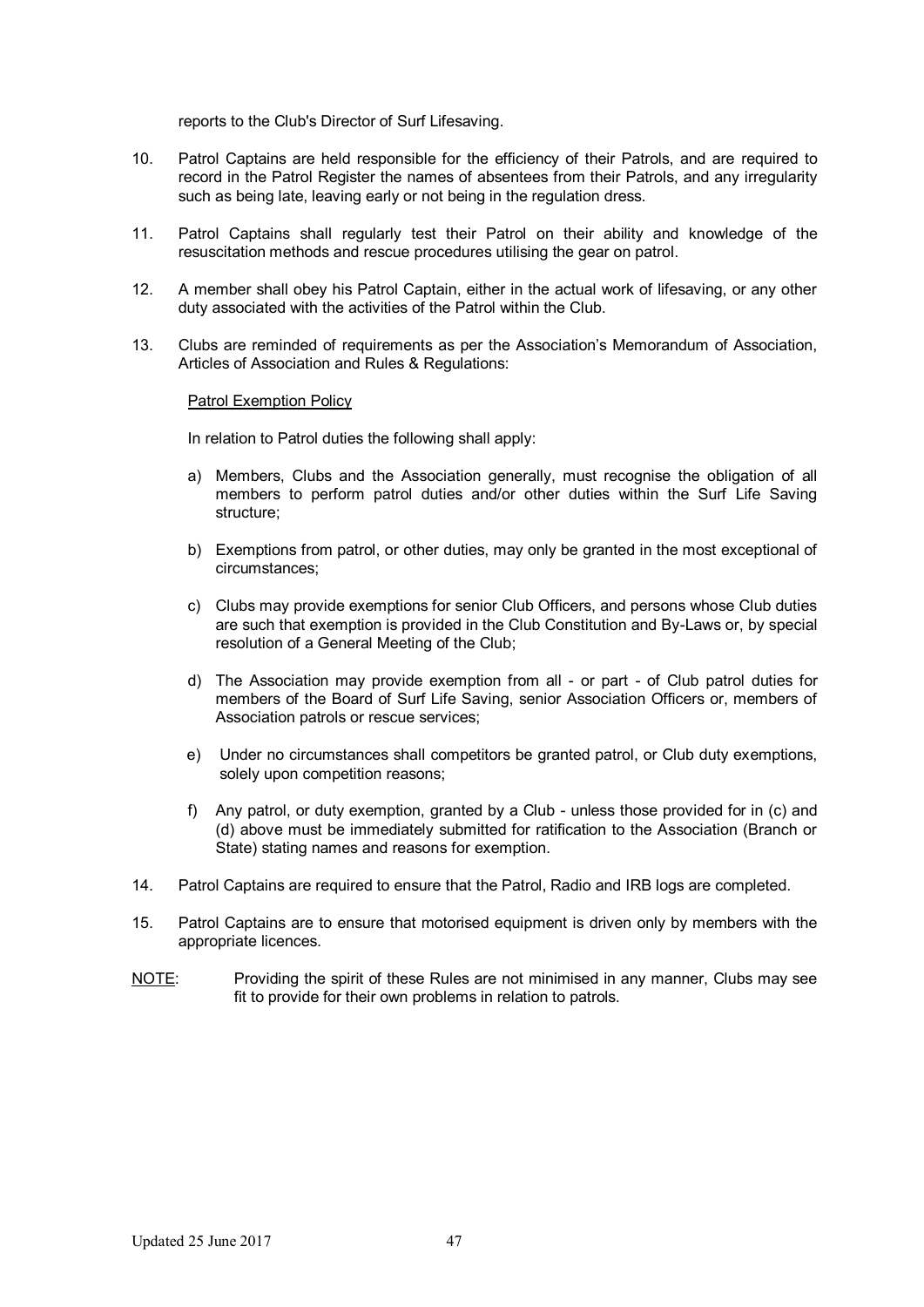### **APPENDIX "D"**

#### **Clubhouse Rules**

### **GENERAL**

- 1. The benefits of Club privileges shall be permitted only to members of the Club and such Association visitors as are approved by the Director of Surf Lifesaving and Clubhouse Director and/or written approval of the Director of Administration.
- 2. Preference in allocation of accommodation shall be determined on the following basis: Active Members, Active Reserve Members, Cadet Members, visiting Association Members.
- 3. Junior Active members shall be permitted to stay in the clubhouse on weekends during the season providing, there are two or more, and a Senior Active Member or Senior Committee member is present. Junior Active Members shall not be permitted to stay in the clubhouse on weekends during the winter season unless a Senior Active Member or Senior Committee Member is present.
- 4. Any member who is desires to stay at the clubhouse other than weekends and Public Holidays shall make written application to the Director of Administration providing at least ten (10) days notice is given and providing that any such privilege shall not be extended beyond three (3) consecutive weeks.
- 5. Unseemly conduct likely to interfere with the comfort of other members of the Club shall not be tolerated and members are requested to assist in preventing such conduct.
- 6. Damage occasioned to clubhouse facilities shall be subject to investigation and decision of liability by the Board of Management.
- 7. Members shall use their individual efforts in preserving the cleanliness of the Club's quarters.
- 8. A roster of weekend duties shall be placed on the Notice Board by the Clubhouse Director.
- 9. Any refusal of clubhouse duties shall be dealt with by the Board of Management.
- 10. Bad language shall not be tolerated in the clubhouse.
- 11. Pets shall not be allowed in the clubhouse.
- 12. Clubhouse keys shall be in the control of the Club's Director of Administration and / or President or delegate.
- 13. Wet costumes shall not be permitted into the sleeping quarters or kitchen/ kiosk nor allowed to remain in the dressing room.
- 14. Food stuffs shall not be brought onto Club premises or stored or consumed therein except in the kitchen/ kiosk or such other areas as may be designated from time to time by the BOM.
- 15. All kitchen and cleaning duties shall be completed as soon as possible after completion of meals and shall be done to the satisfaction of the Clubhouse Director.
- 16. Liquor may only be consumed in the clubhouse at an organised function arranged by the BOM.
- 17. The First Aid Officer, his/ her assistants and patients are the only persons permitted in the First Aid Room. First Aid equipment shall be used for first aid purposes only.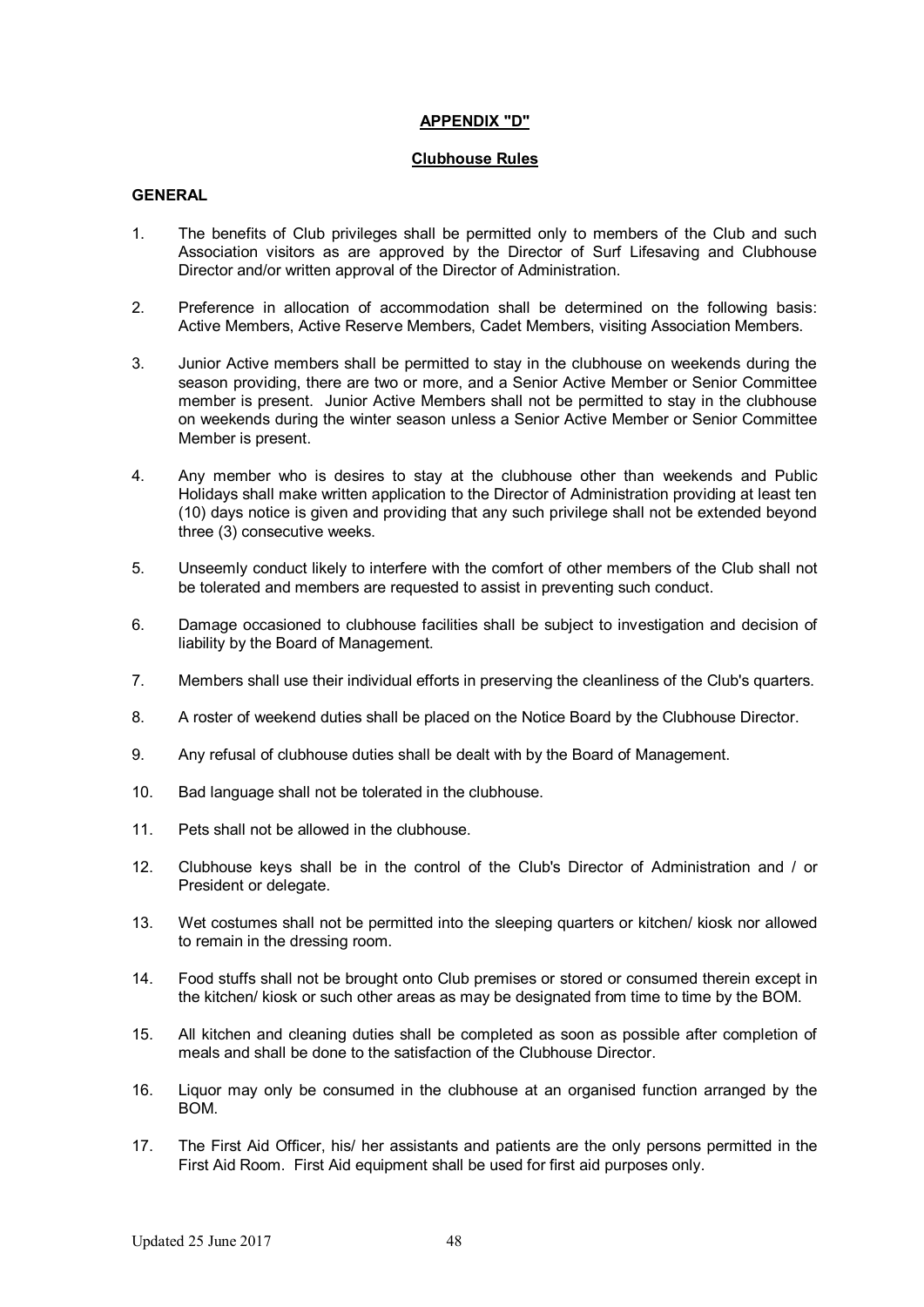18. Junior (Nippers) members may be permitted the use of the upstairs "Club Room" facilities whilst under the supervision of a Club Official.

### **BUNK ROOMS**

- 1. The use of clean sheets or sleeping bag and clean pillow case shall be compulsory and members who do not provide themselves with a pillow case, sheets or sleeping bag shall be denied the use of the clubhouse premises.
- 2. Noise, likely to interfere with the sleeping members will not be tolerated.
- 3. Main lights in sleeping quarters must be extinguished by 12 midnight.
- 4. All members shall vacate their bunks by 7 am.
- 5. Quarters shall be swept, beds made, private clothing and belongings left in an orderly manner by 9 am.
- 6. All lockers shall be cleared of clothing each weekend. Locker inspections shall be carried out by the Clubhouse Director and/or Club Director of Surf Lifesaving.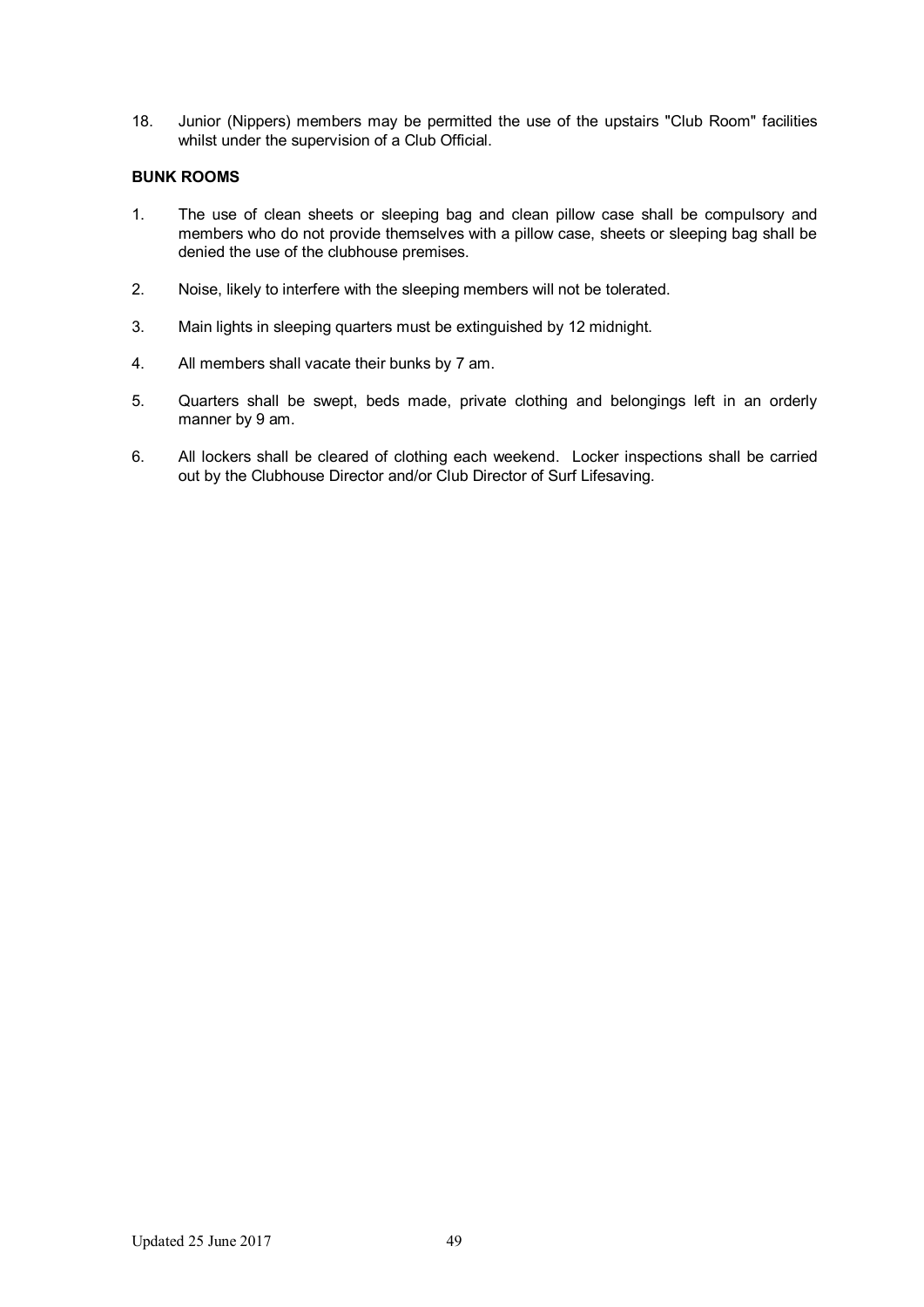### **APPENDIX "E"**

#### **Gear Rules**

# **1. BOARD & SKI**

- 1.1 Board & Ski owned by the Club or its members shall be stored under the control of the Board & Ski Officer and stored at owner's risk.
- 1.2 Members shall not use other members' Board & Ski without prior approval of the owner.
- 1.3 Members shall not use Club gear without prior approval of the Board & Ski Officer, Gear Steward, Director of Surf Lifesaving, Director of Surf Sports or Chief Training Officer.
- 1.4 The Skis and Boards shall never be launched or brought in near the marked surf bathing area or buffer area, nor where bathers are likely to be encountered.

# **2. SURF BOAT**

- 2.1 The Surf Boat shall not be used for any other purpose than Surf Life Saving and the practice thereof, and the instruction in rowing, except with the permission of the Board of Management.
- 2.2 No members of the Club shall use the boat unless it is in charge of the Boat Officer, Asst Boat Officer or Director of Surf Lifesaving or Vice Captain, except that if these Officers are unavailable, one of them may grant permission to a member of the Club (who in his opinion is qualified to do so) to take charge of a Boat and such member shall be responsible to the Committee for the conduct of the crew and the manner in which the boat is used while it is under his control and for each breach of the Surf Boat By-Laws.
- 2.3 Save in the case of rescues, no person other than Club members, shall be allowed in a Boat, except with the approval of the Boat Captain or his Deputies.
- 2.4 The Boat shall not be taken away from the area patrolled by the Club without the special permission of the Board of Management except for the express purpose of rescuing persons in danger in the vicinity of that area or for training purposes or for Carnivals.
- 2.5 The Boat and gear shall be housed in the Boat shed provided for that purpose and securely locked up, or a designated storage place approved by the Board of Management. The Officer last in charge of the Boat each day shall be responsible for its return to the shed/storage place and shall report the Board of Management in writing any damage to or loss of gear that may have occurred.
- 2.6 Members, except those on patrol, may be called upon to assist in getting the Boat in and out of the water, and a refusal to do so will be a matter for report to the Board of Management for action thereon.
- 2.7 No more than a boat crew of five (5) or less than that number shall be taken in a Boat unless under special circumstances.
- 2.8 The Boat shall never be launched or brought in near the marked surf bathing area or buffer area, nor where bathers are likely to be encountered.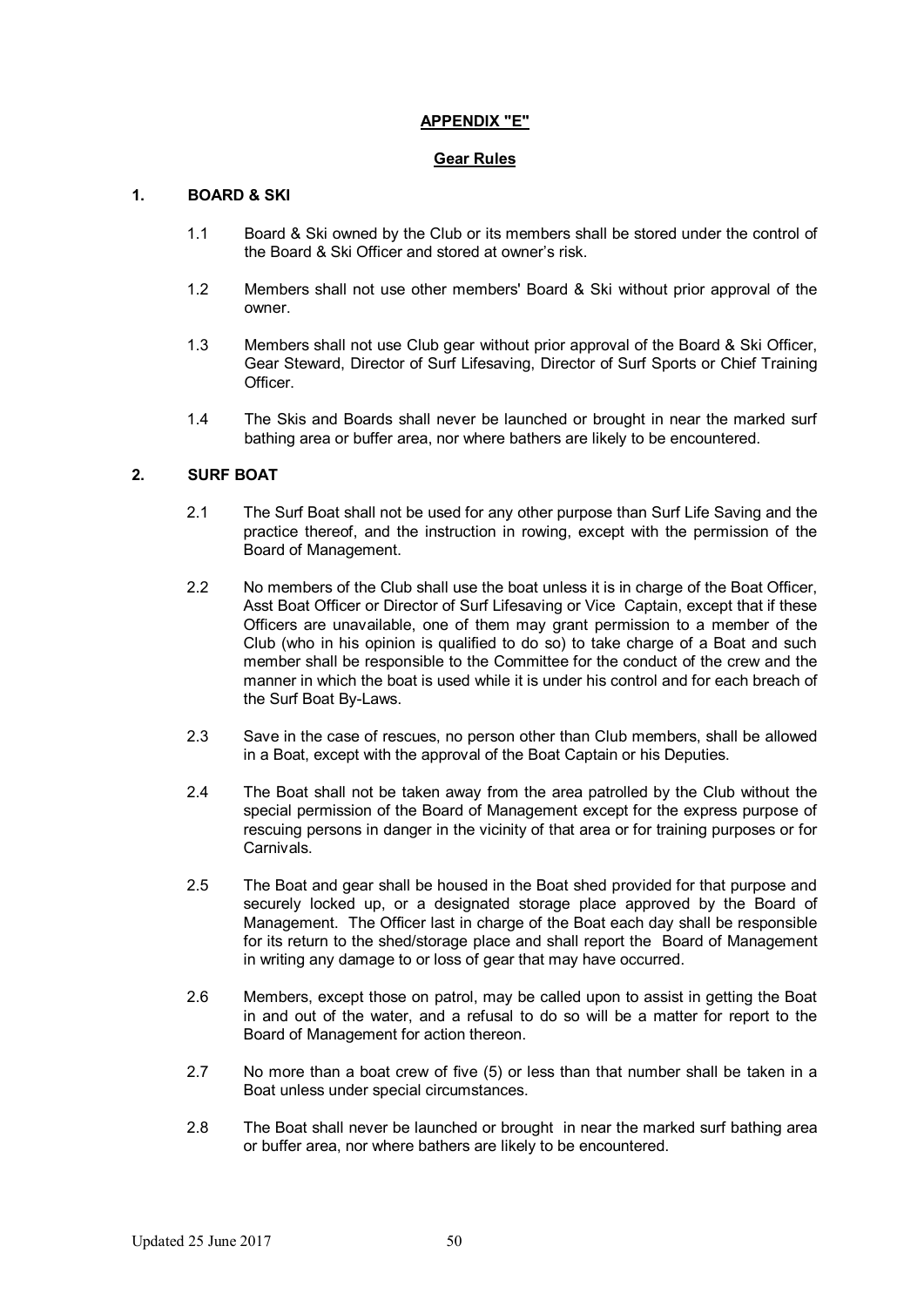# **3. POWER BOAT RESCUE CRAFT**

# **The Power Boat Officer** shall:

- 3.1 hold a current Blue Card or Exemption Notice issued by the Public Safety Business Agency.
- 3.2 be responsible for the general maintenance and up-keep of all powered surf rescue craft and equipment.
- 3.3 at all times ensure that the IRB is ready for patrols and adequate fuel is on hand.
- 3.4 in consultation with Director of Surf Life Saving, be in charge of all powered surf rescue craft operations.
- 3.5 have an IRB in attendance at all examinations where directed by the Director of Surf Lifesaving or the Chief Training Officer.
- 3.6 have an IRB in attendance at the buoys on all occasions that surf events or tests are being held.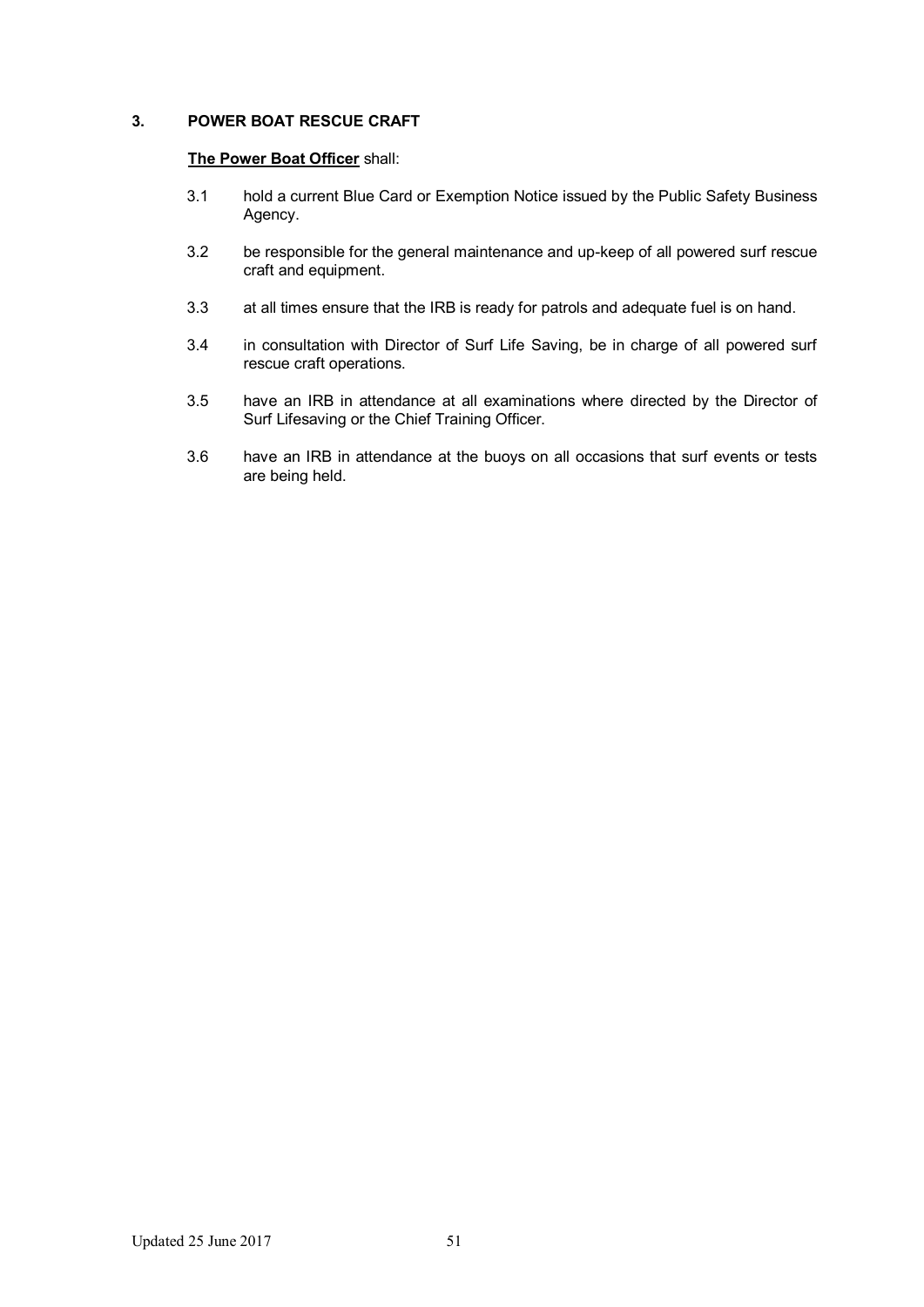### **APPENDIX "F"**

#### **Junior (Nipper) Activities Rules**

### **1. APPOINTMENTS, OBJECTS, COMPETITION, MEETINGS AND PROCEEDURES**

#### 1.1 Appointment

The Club, at it's Annual General Meeting shall endorse the appointment of a Junior Activities Committee (hereinafter referred to as the JAC), as provided for in By-Law 6.2 of current financial members of the Club excluding Junior members (Nippers) who are interested in the objects and duties of the JAC. The JAC decisions shall be subject to ratification of the Club and the general rules of the Board of Management as provided for in By-Law 6.1.

#### 1.2 The Objects and Duties of the JAC shall be:

- (a) The responsibility for the conduct and co-ordination of all matters relating to Junior Activities;
- (b) To provide for Junior (Nipper) members an educational experience in a wide range of subjects and skills within the aquatic/marine environment;
- (c) To prepare Junior (Nipper) members for their eventual transition to the marine and patrol environment of the Senior section of the Movement;
- (d) To provide for the instruction and the conduct of examinations of Junior (Nipper) members willing to gain the Junior Age Awards;
- (e) To organise, in conjunction with the Club, the instruction and/or examination of members willing to gain the Resuscitation Certificate, and/or the Surf Life Saving Certificate of the SLSA of A;
- (f) To provide rules and regulations for the conduct of Junior Activities for Junior (Nipper) members for competition who have attained the age of seven (7) but who have not attained the age of fourteen (14) years. (Constitution clause B.3.2);
- (g) To endeavour to raise finance to provide for the foregoing objects;
- (h) Present to the Board of Management a combined budget of all Financial Matters.

#### 1.3 Management and Composition:

- (a) The JAC shall be responsible for the conduct of Junior Activities and shall be comprised of current Financial Members who have applied to the Board of Management for membership of the JAC and have been endorsed at the Senior AGM. Group applications are also acceptable;
- (b) The Chairperson of the JAC shall be a Director of the Club and shall be endorsed at the AGM of the Club following an endorsed nomination from the Annual Meeting of the Junior Activities Section;
- (c) The JAC shall consist of all or any of the following officers to conduct the activities of the JAC - a Deputy Chairperson, a Secretary, Treasurer, Registrar, Education Officer, Chief Instructor, Carnival Nominations Officer, Clothing Co-ordinator, Awards Officer, Team Managers, a Gear Steward, Waters Safety Officer, Fundraiser, Canteen Co-ordinator, Age Group Managers, IRB Co-ordinator and 2 Grievance Officers (1 Male 1 Female);
- (d) An Executive shall be responsible for the JAC decisions between JAC meetings, and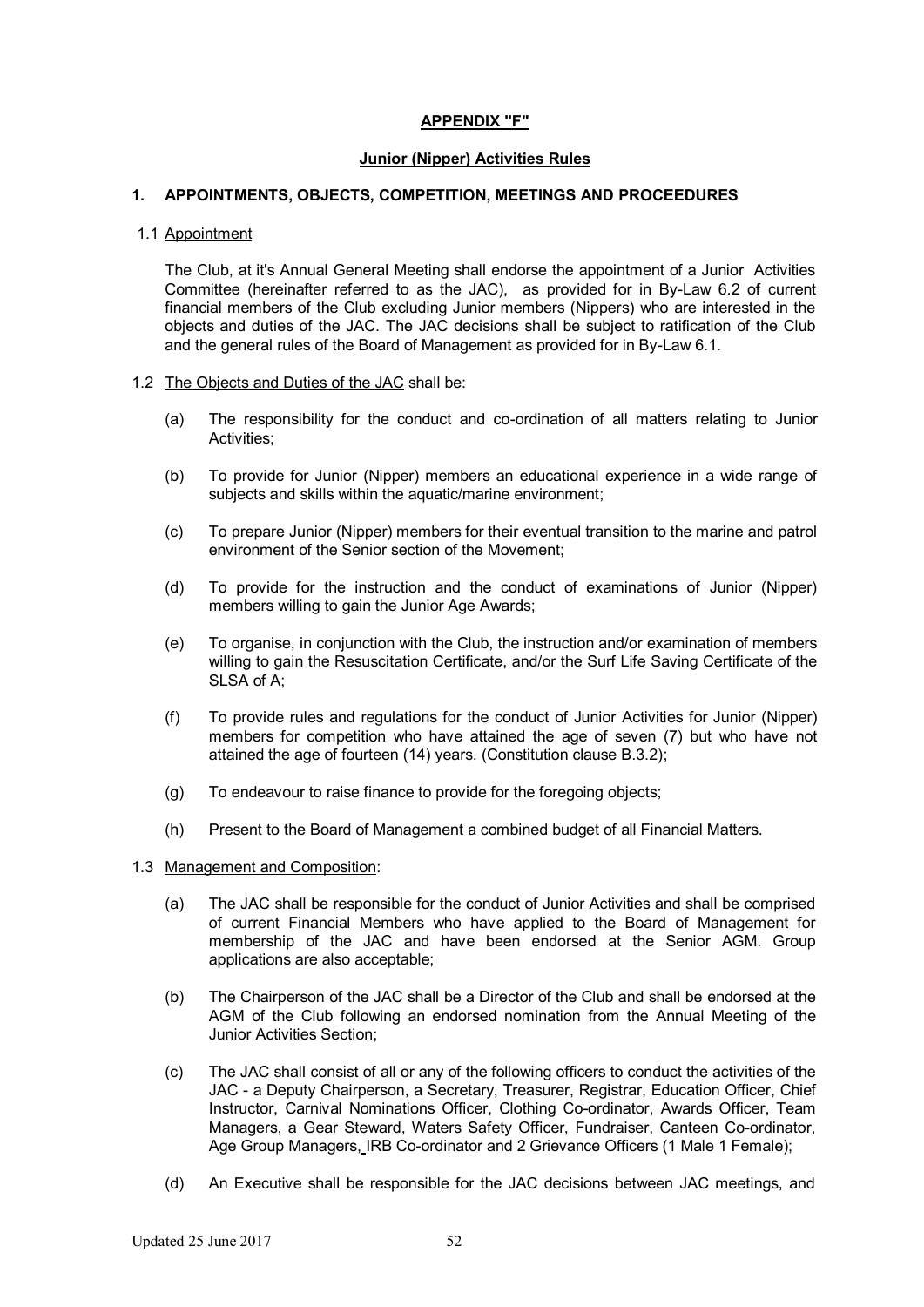shall be comprised of the Chairperson, Deputy Chairperson, Secretary, Treasurer and Registrar, Chief Instructor.

- 1.4 Meetings of the JAC
	- (a) The Annual Meeting of the Junior Activities Section shall be held prior to the Club Annual General Meeting with the following agenda:
		- **.** Attendances
		- **.** Apologies
		- **.** Annual Report of Activities
		- **.** Endorsement of Director of Junior Activities nomination(s)
		- **.** Elections of Officers
		- **.** Meeting dates.
	- (b) JAC meetings which shall be held at the discretion of the Chairperson of the JAC with the following agenda:
		- **.** Attendances
		- **.** Apologies
		- **.** Confirmation of Minutes
		- **.** Business Arising
		- **.** Correspondence
		- **.** Reports
		- **.** General Business
	- (c) Executive Meetings may be held as required to deal with urgent matters providing decisions are subject to ratification by a JAC meeting, and if necessary by the Club;
	- (d) Special Meetings with a specific agenda may be held at the discretion of the Chairperson of the JAC;
	- (e) A Quorum shall be as provided for in the Club Constitution. Refer 5.1 (page 19/22;
	- (f) Voting at the Annual General Meeting of the Junior Activities Section shall be limited to current Active, Reserve Active, Long Service, Award, Life Members, Officers and Associate members of the North Burleigh Surf Life Saving Club.

# **1.5 Elections**

- (a) Nominations for the Election of Officers shall be in writing and signed by the nominee signifying his willingness to stand for election, and lodged with the JA Secretary two (2) weeks prior to the Annual Meeting of the JAC;
- (b) If the number of candidates for any one office exceeds one, a decision shall be determined by secret ballot of the members present, and voting at the meeting. Age Managers are limited to 2 per age group with preference to gender balance.

# **1.6 Finance**

- (a) The Club Director of Finance, and where convenient assisted by the JA Treasurer, shall receive all monies, issue receipts and bank such monies to the account of the Club to be used for Club endorsed Junior Activities;
- (b) Payment of accounts shall be effected by the Club Director of Finances, following checking of the accounts by the JA Treasurer;
- (c) Credit and Debit ledgers shall be established and maintained by the JAC to determine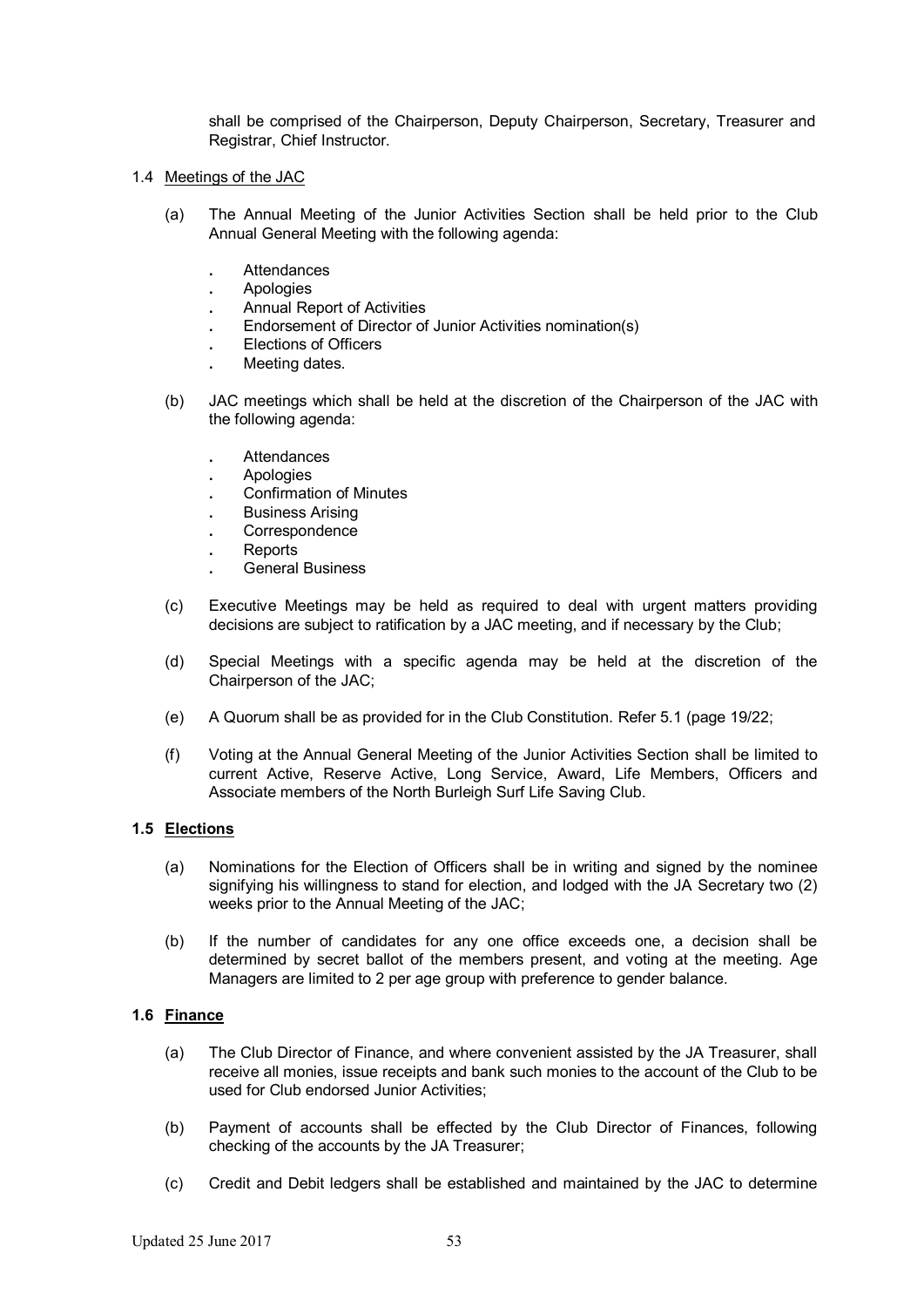the financial standing of the JAC in relation to the Club;

(d) The finance of the JAC shall be supported by means approved by the Club which shall include a Club budget allowance, donations, capitation levies, carnivals, socials and other functions organised.

### 1.7 Competition

- (a) The JAC shall have power to regulate all intra-Club competitions providing such competition has been approved by the Club;
- b) No inter-Club contest or competition shall be held without the approval of the Club and the Branch;
- (c) All Junior competitors shall wear protective clothing approved by the Association in all water activities as directed by the Branch;
- (d) A Sub-Committee comprised of the Age Managers and Coaches shall select the competitors and teams for all inter/intra Club competitions and carnivals – with accurate reports/results to support Team Selection and may alter such selections at its discretion, and its decision shall be final;
- (e) Competing up: No member will be allowed to compete up an age group if they have not fulfilled their own age group commitment.

# 1.8 Discipline

The conduct of members who participate in Junior Activities shall be subject to the control of the JAC in the first instance, provided that any disciplinary actions are subject to review by the Club.

- 1.9 General
	- (a) Decisions of the JAC shall be subject to ratification by the Club, and all Junior Activities Committee correspondence, unless otherwise specifically approved, shall be through the Club;
	- (b) Any matters not covered in the foregoing shall be in accordance with the current Constitution of the Club, and if not coming within the scope thereof shall be determined by the Branch;
	- (c) Correct procedure for members for any Grievance.

# **2. OFFICERS AND THEIR DUTIES**

The Director of Junior Activities: Shall hold a current Blue Card or Exemption Notice issued by the Public Safety Business Agency, chair all Meetings of the Committee at which he/ she is present and shall exercise a general supervision over the affairs of the JAC. He/ she shall be a Director of the Club and shall represent the JAC on the Branch JAB. The Chairperson shall, when presiding at a Meeting, have a deliberative and a casting vote. He/she shall submit an Annual Report of the JAC to the Club and submit regular reports to the Board of Management.

The Junior Activities Deputy Chairperson: Shall hold a current Blue Card or Exemption Notice issued by the Public Safety Business Agency. In the absence of the Chairperson, the Deputy Chairperson shall perform all the duties usually undertaken by the Chairperson.

Junior Activities Secretary: Shall hold a current Blue Card or Exemption Notice issued by the Public Safety Business Agency Shall attend to all the correspondence and attend all Meetings, record the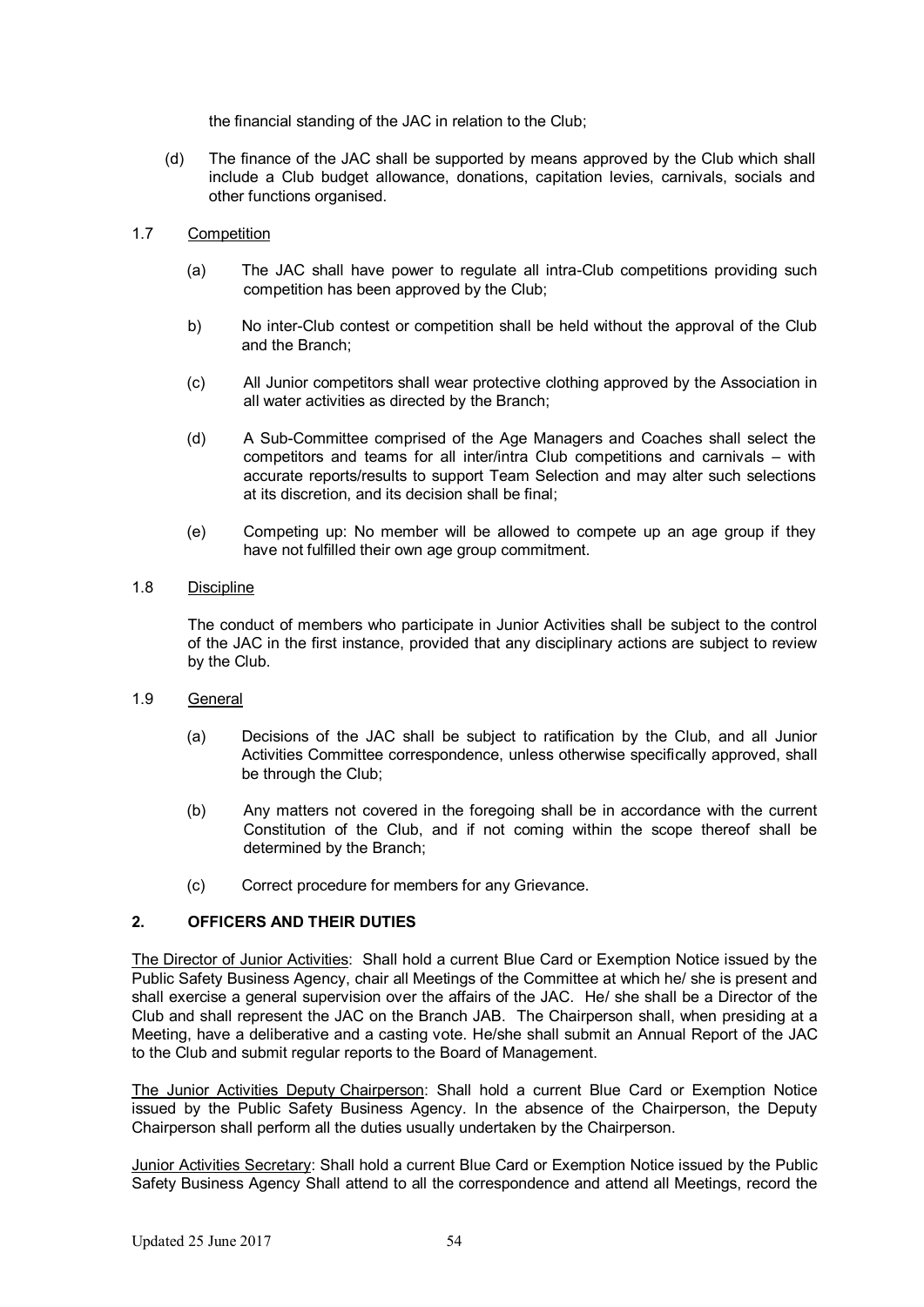minutes of the Meetings in a Minute Book. and assist in the preparation of the Reports. He/ she shall issue notices of Meetings and any circulars of matters of interest to the JAC in conjunction with the Club's Director of Administration.

The Junior Activities Treasurer: Shall hold a current Blue Card or Exemption Notice issued by the Public Safety Business Agency. Shall be responsible for the overall supervision of any financial commitments of the JAC and shall submit reports to the JAC. He/ she shall submit budget of income and expenditure and shall maintain Credit and Debit ledgers of the JAC financial dealings with a view to establishing the standing of the JAC. He/ she shall provide and seek co-operation from the Club's Director of Finance.

The Junior Activities Registrar: Shall hold a current Blue Card or Exemption Notice issued by the Public Safety Business Agency. Shall be responsible for keeping a true and correct record of the birth dates of all Juniors (nippers), compiling the registration of all competitors for annual submission to the Registrar of the Branch, and provide other relevant information as required.

The Junior Activities Chief Instructor: Shall hold a current Blue Card or Exemption Notice issued by the Public Safety Business Agency. Shall be responsible for the training and examination arrangements for the Junior Age Awards. He shall be responsible to and work in conjunction with the Club Chief Training Officer.

The Junior Activities Age Managers: Shall hold a current Blue Card or Exemption Notice issued by the Public Safety Business Agency. Shall prepare programs and work in conjunction with the JA Chief Instructor in his duties and act as an assistant to the Team Manager during the performance of his duties.

Age Managers shall record the attendance of the competitors at Carnivals, He/she shall be responsible for preparing the age competitors and teams as selected by the Selection Committee for their respective events and ensure the competitors are at the Marshalling area at the prescribed time for such events.

Keep accurate reports/ Results of all activities carried out on Nipper Mornings, Points Day and Carnival Results/ Placings to support Carnival Team Selections in conjunction with Coaching Staff.

The Junior Activities Gear Steward: Shall hold a current Blue Card or Exemption Notice issued by the Public Safety Business Agency. Shall be responsible for all the JAC equipment, making sure such equipment is in good condition and repair and properly housed and co-ordinate beach setup for training.

The Junior Activities Chief Water Safety Officer: Shall hold a current Blue Card or Exemption Notice issued by the Public Safety Business Agency. Shall be responsible for the water safety on JAC training days and Sundays.

The Junior Activities Carnival Nomination Officer: Shall hold a current Blue Card or Exemption Notice issued by the Public Safety Business Agency. Shall be responsible for the carnival nominations in conjunction with the JA Age Managers and JA Team Manager.

The Junior Activities Clothing Co-ordinator: Shall hold a current Blue Card or Exemption Notice issued by the Public Safety Business Agency. Shall determine and submit JAC requirements to the Club's Director of Administration and assist in the costumes and clothing to the JAC.

The Junior Activities Team Manager/ s: Shall hold a current Blue Card or Exemption Notice issued by the Public Safety Business Agency. Shall be responsible for the control and conduct of the competitors and shall submit a team report following each major carnival. He/ she shall be responsible for lodging all protests as per the Association Handbook. He/ she shall be assisted by an Assistant JA Team Manager and the Age Group Supervisors.

a) The Club when participating in any carnival or similar function shall appoint a Manager of its competitors and other members of the Club selected to represent and/or assist the Club at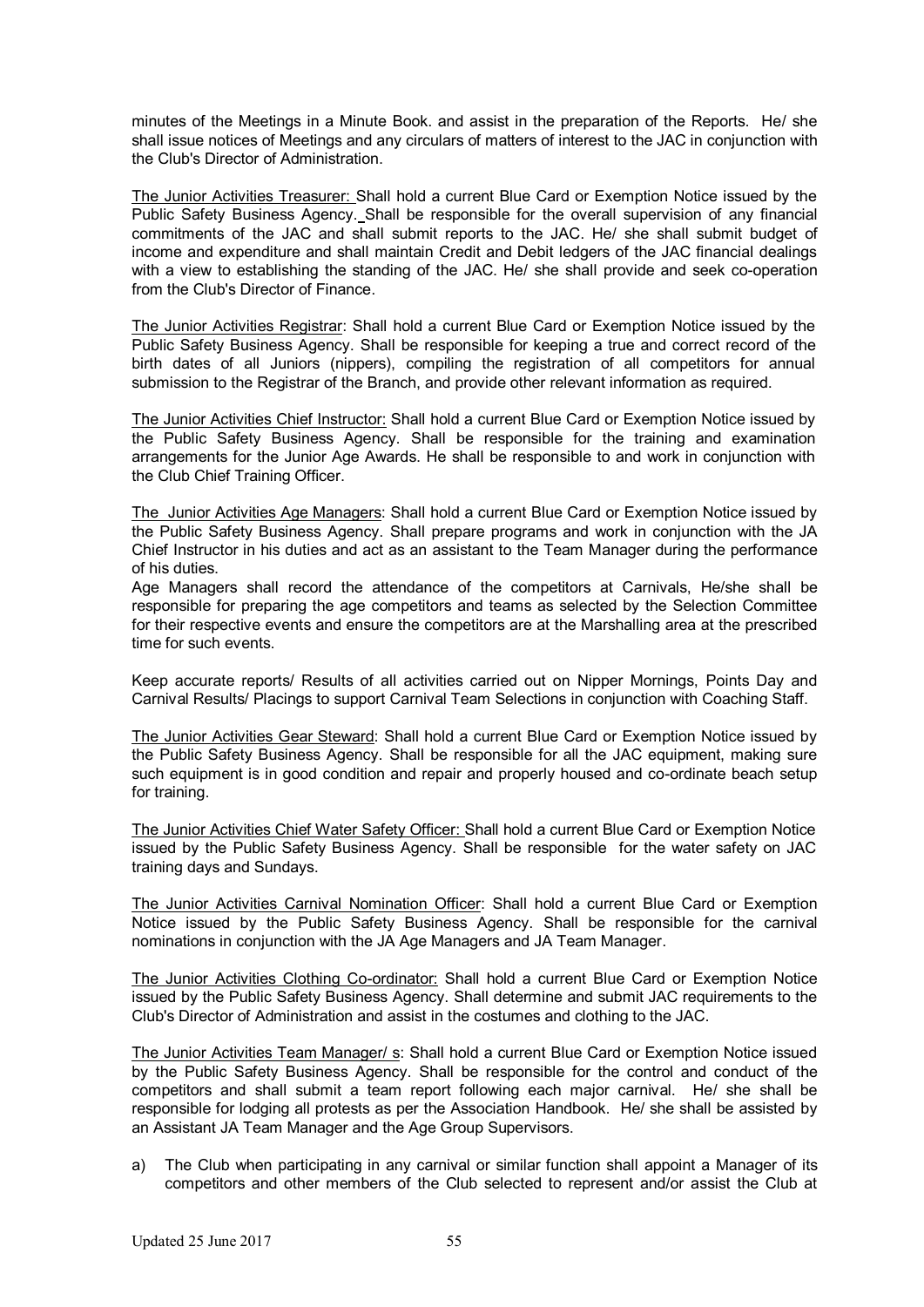such carnival;

- b) Every Manager so appointed shall be responsible for the proper conduct of himself/herself and of the members under their control and attend all briefings;
- c) The Manager shall as far as practicable, remain with the party under his/her control during the entire period of his/her management.. In the event of the party under His/her control separate into sections the Manager shall be responsible for appointing a member of each and every section to act as his/her Manager of the section;
- d) In the case of a carnival or similar function conducted under the control of the Branch, the name of the Manager so appointed shall be notified to the Branch with the Carnival entries ,or at the latest, before the commencement of the Carnival;
- e) The Manager shall remain in attendance with his team during the course of such carnival or similar function and shall take action to ensure that competitors under his/her control report to the Check Marshal immediately they are called to do so;
- f) The Manager shall report to the Carnival Referee or other nominated Official whenever called upon to do so by the Carnival Announcer or other authorised Official and shall comply with the directions given;
- g) In the case of mixed gender teams including minors, a chaperone or chaperones shall be appointed.

#### JAC GRIEVANCE OFFICERS shall:

- a) hold a current Blue Card or Exemption Notice issued by Public Safety Business Agency.
- b) Be appointed by the JAC and a recommendation submitted to the Board of Management;
- c) Attend to all matters referred to him/her by the JAC President and/or Board of Management;
- d) Determine matters relating to grievances, harassment, equity and the like;
- e) As soon as practicable after receiving a reference, meet with/or discuss the issue with the aggrieved party/parties and take whatever steps and conduct whatever investigations are necessary to determine if the grievance is legitimate, including a requirement of members to provide a statement of report;
- f) Refer to the JAC President/Board of Management who must then action the grievance within a reasonable time but no longer than three (3) months;
- g) If the grievance is determined to be legitimate, advise the aggrieved part/parties accordingly;
- h) If unable to resolve a grievance or the grievance is considered to be of a very serious nature, he/she shall report the grievance to the JAC President/Board of Management/Judiciary Committee for action;
- i) Keep all information surrounding the circumstances of the grievance confidential and communicate such information only to the JAC President/Board of Management/Judiciary Committee and or an appropriate enforcement body following written authority from the JAC President/Board of Management/Judiciary Committee.

### JAC IRB CO-ORDINATOR shall:

a) hold a current Blue Card or Exemption Notice issued by Public Safety Business Agency.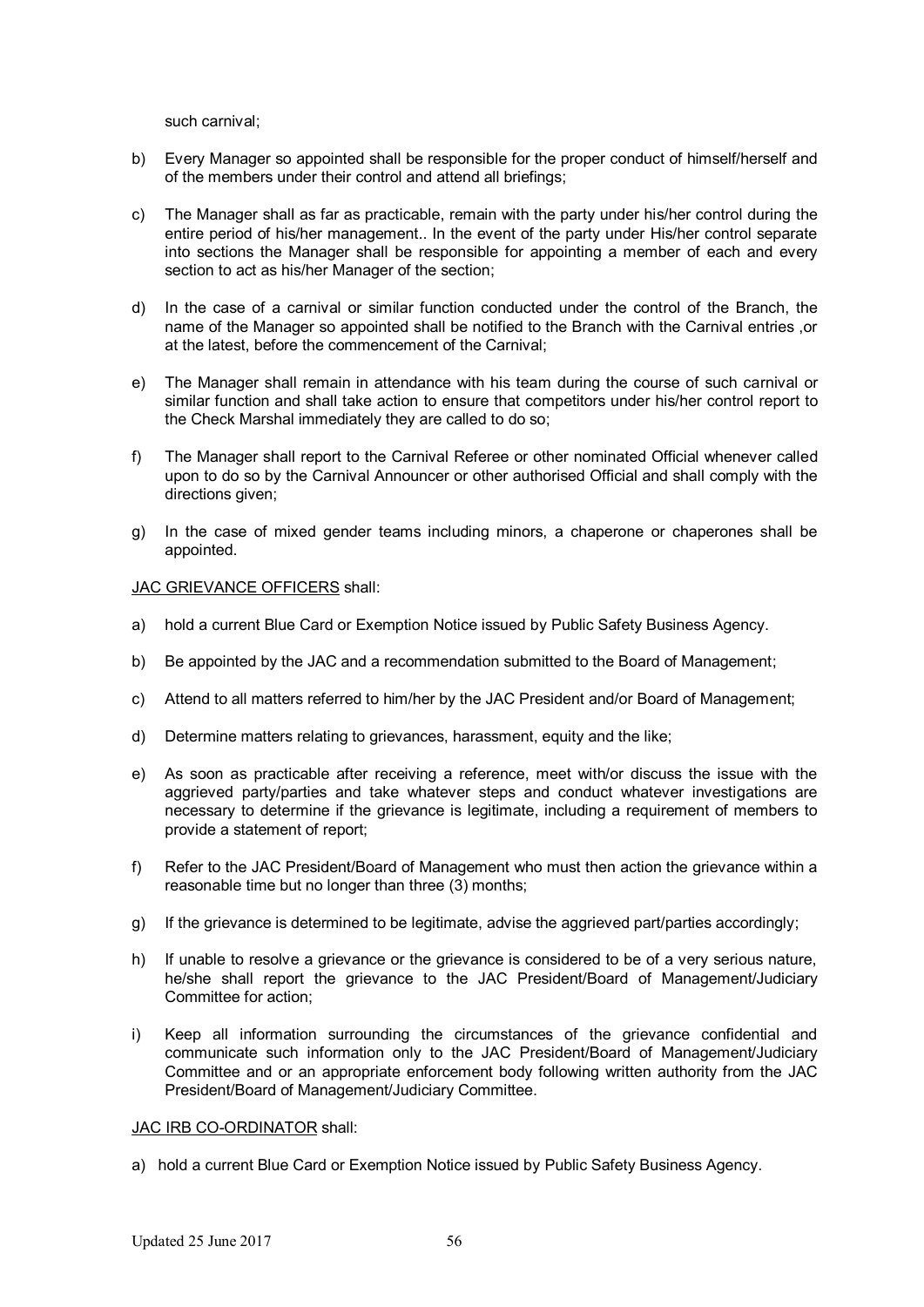b) be a qualified and proficient holder of an IRB Crewperson Certificate.

### THE JUNIOR ACTIVITIES CANTEEN CO-ORDINATOR (OR COMMITTEE) shall;

- a) hold a current Blue Card or Exemption Notice issued by Public Safety Business Agency.
- b) shall be responsible for the provisioning the canteen and subsequent marketing activities.

#### **3. MEMBERSHIP**

- 3.1 To participate in Junior Activities at North Burleigh SLSC all shall be members of the North Burleigh Surf Life Saving Club Inc.
- 3.2 All applications for membership of North Burleigh Surf Life Saving Club Inc shall be required to complete the prescribed SLSA form and pay the required fee as determined by the Board of Directors.
- 3.3 Any Junior (Nipper) application for membership shall be accompanied by a Parent or Guardian application for membership of some type depending on their qualifications ie. Associate, Award, Active Reserve etc., provided that one parent or guardian is acceptable for more than one Junior (Nipper) in the same family.

# **4. WATER SAFETY**

- (a) Sunday Activities
	- 4.1 All water safety personnel for Sunday morning Junior Activities must be a proficient Bronze Medallion/Cert II or proficient SRC holder.
	- 4.2 All water safety personnel must sign on and off in the required log book for hours to be recorded;
	- 4.3 All water safety personnel must report to the Water Safety Officer on Sunday mornings prior to the commencement of Junior Activities;
	- 4.4 All water safety personnel will be allocated a water area and must report to that area until the completion of the Junior Activities unless told otherwise. Spot checks in these water areas will be conducted & if there is a need to remove names from the log book due to water safety personnel not performing the required role their name will be removed from the log book;
	- 4.5 Once U14's have completed their SRC they will be allowed to perform water safety duties during Sunday morning Junior Activities.
- (b) Training Days

4.1 All water safety for Junior Activities training days must be a proficient Bronze Medallion/Cert II holder.

# **5. JUNIOR CLUB CHAMPIONSHIPS**

5.1 A Club Championsips Day will be nominated by the JAC at the commencement of each season once the SLSQ carnival calendar has been released.

Club Championship day will be conducted as per Carnival Rules.

Club Championships will be conducted on the day selected and if conditions are unsuitable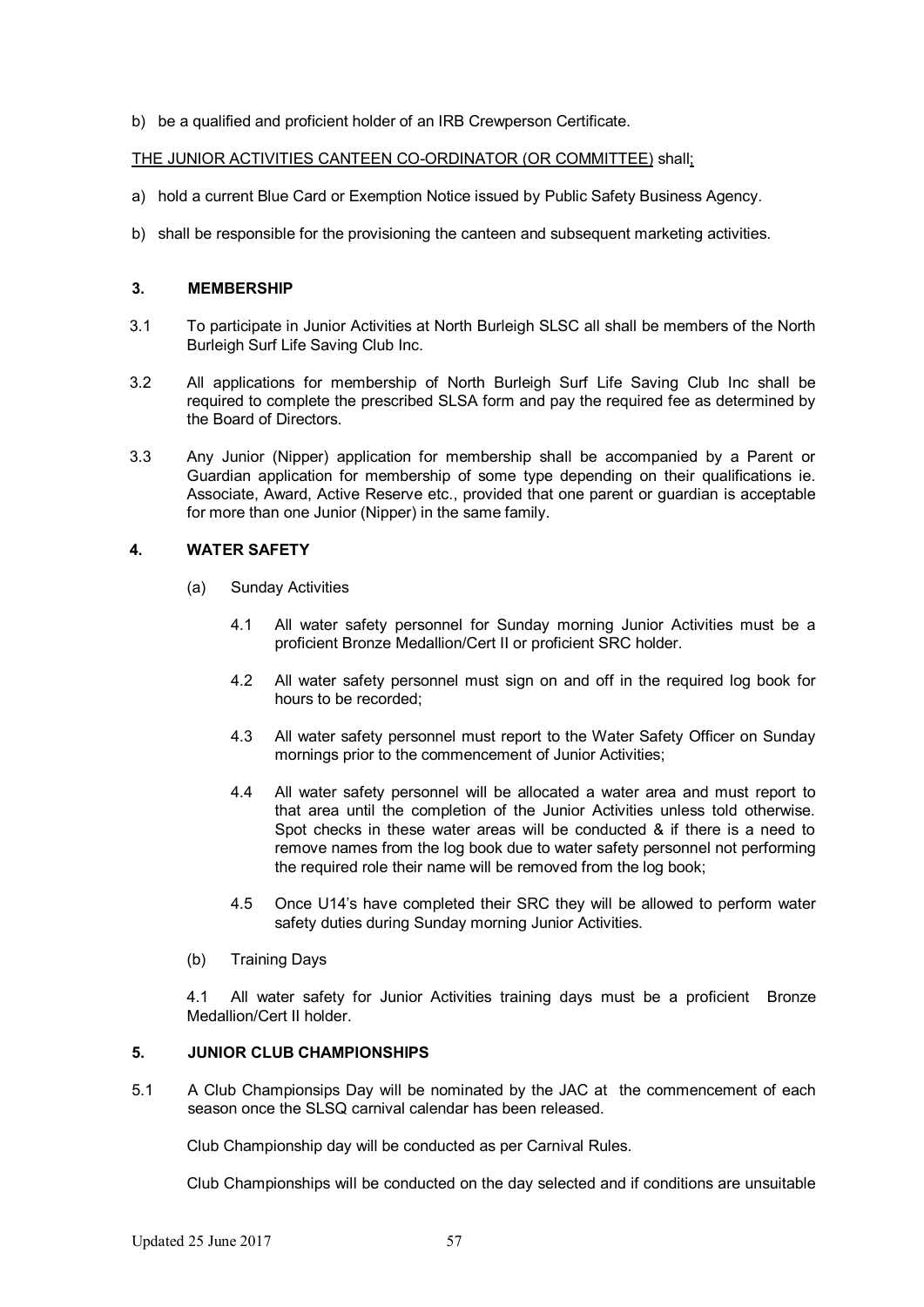to compete another day will be chosen and points will be carried over.

# **6 ATTENDANCE**

Junior Activities members need to attend 75% Attendance of Junior Attendance Days (not training sessions) to be eligible for Age Champion.